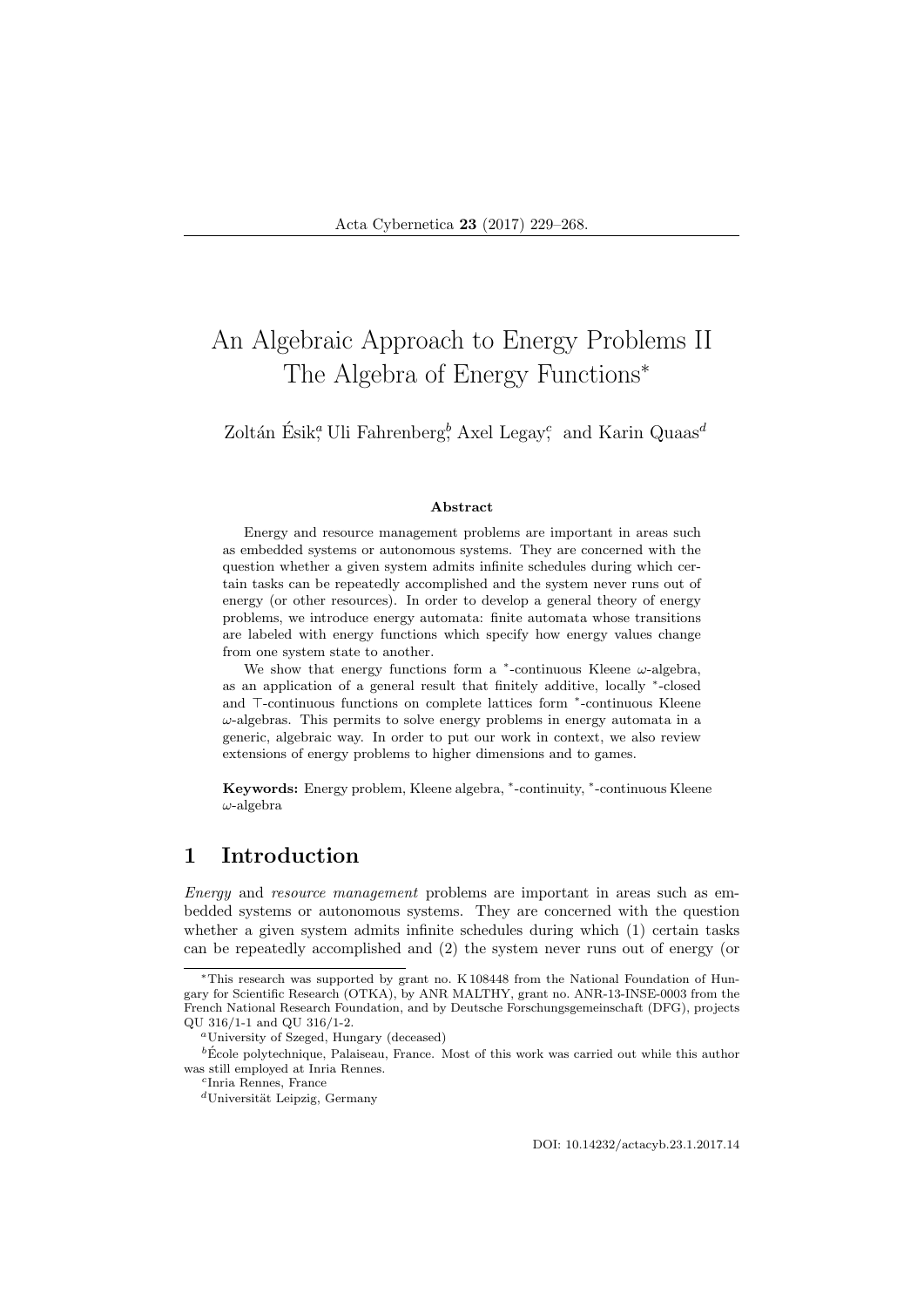other specified resources). Starting with [11], formal modeling and analysis of such problems has recently attracted some attention [10, 12, 15, 19, 22, 33, 39, 46, 48].

As an example, Fig. 1 shows a simple model of an electric car, modeled as a weighted timed automaton [4, 5]. In the *working* state W, energy is consumed at a rate of 10 energy units per time unit; in the two *recharging* states  $R_1$  and  $R_2$ , the battery is charged at a rate of 20, respectively 10, energy units per time unit. As the clock c is reset  $(c \leftarrow 0)$  when entering state W and has guard  $c \geq 1$  on outgoing transitions, we ensure that the car always has to be in state W for at least one time unit. Similarly, the system can only transition back from states  $R_1, R_2$  to W if it has spent at most one time unit in these states.

Passing from state W to  $R_2$  (and back) requires 2 energy units, whereas passing from W to  $R_1$  requires 6 energy units and passing back from  $R_1$  to W requires 4 energy units. Passing from  $R_2$  to  $R_1$  requires 5 energy units, and passing from  $R_1$ to  $R_2$  requires 1 energy unit.

Altogether, this is intended to model the fact that there are two recharge stations available, one close to work but less powerful, and a more powerful one further away and located uphill, so that moving upwards costs more energy than moving downwards. Now assume that the initial state  $W$  is entered with a given *initial en*ergy  $x_0$ , then the energy problem of this model is as follows: Does there exist an infinite trace which  $(1)$  visits W infinitely often and (2) never has an energy level below 0?

In order to develop a general theory which can be applied to the above and other types of energy problems, we have in [27,36] introduced energy automata. These are fi-



Figure 1: Simple model of an electric car as a weighted timed automaton.

nite automata whose transitions are labeled with energy functions which specify how energy values change from one system state to another. Using the theory of semiring-weighted automata [24], we have shown in [27] that energy problems in such automata can be solved in a simple static way which only involves manipulations of energy functions.

In order to put the work of  $[27]$  on a more solid theoretical footing and with an eye to future generalizations, we have recently introduced a new algebraic structure of <sup>∗</sup> -continuous Kleene ω-algebras [25, 26].

In this paper, we are concerned with conditions under which functions on complete lattices form  $*$ -continuous Kleene  $\omega$ -algebras. We show that sets of functions which are *finitely additive*, *locally*  $*$ -*closed* and  $\top$ -*continuous*, all natural conditions which we will introduce later, form  $*$ -continuous Kleene  $\omega$ -algebras. We then show that energy functions are an example of such functions.

Using general results concerning coverability and Büchi acceptance in automata with transition weights in  $*$ -continuous Kleene  $\omega$ -algebras, we are then able to solve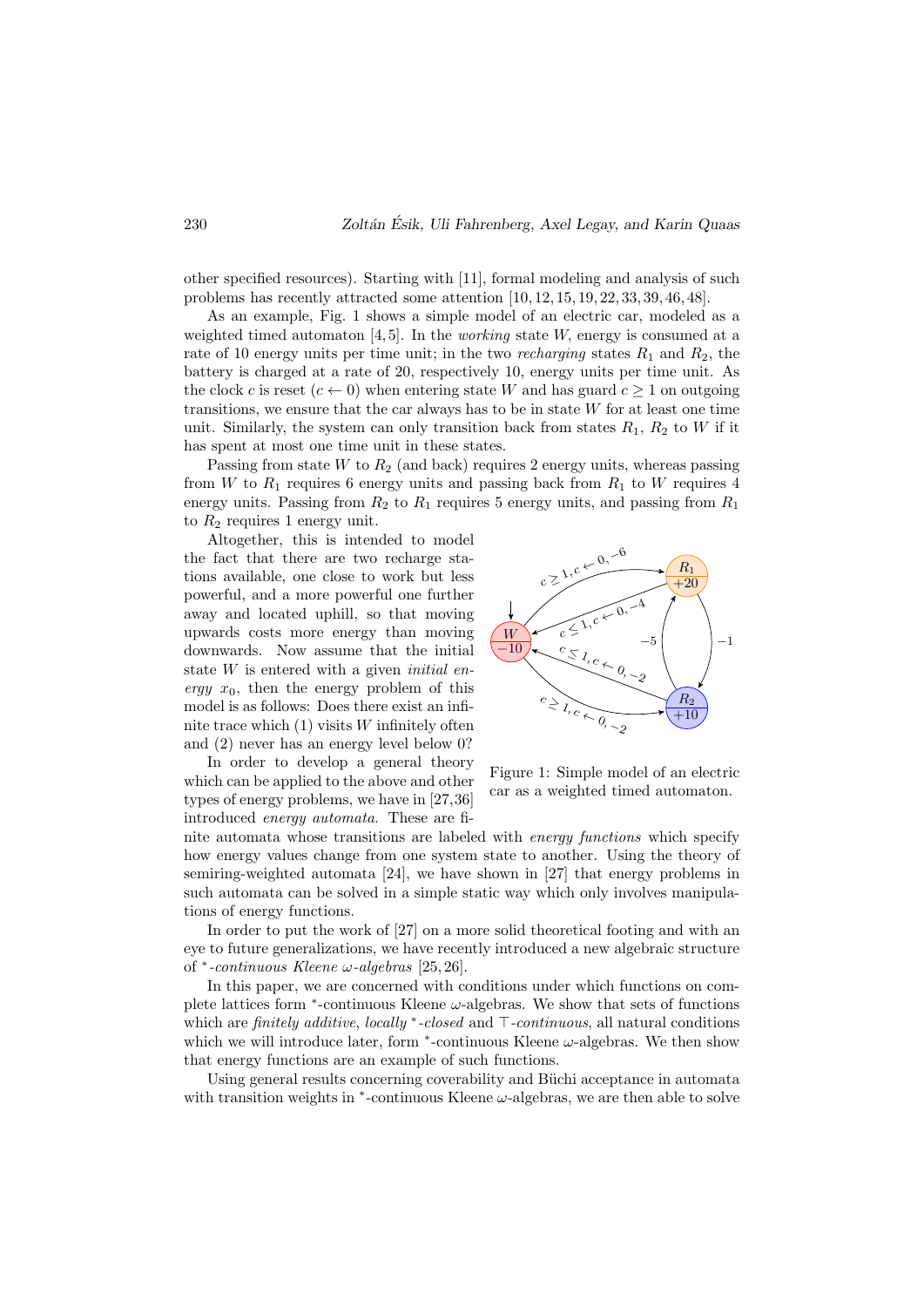energy problems in energy automata in a generic, algebraic way.

In order to put our work in context, we also review extensions of energy problems to higher dimensions and to games. We show that even though our algebraic setting does not apply here, coverability for multi-dimensional energy automata is decidable. Energy games, on the other hand, are shown to be undecidable from dimension two.

Structure of the Paper This is the second in a series of two papers which are concerned with energy problems and their algebraic foundation. In the first paper of the series [28], we have introduced continuous and <sup>∗</sup>-continuous Kleene  $\omega$ -algebras and exposed some of their algebraic properties. We have shown that every <sup>∗</sup> -continuous Kleene ω-algebra is an iteration semiring-semimodule pair.

In this paper, we continue our work by showing how to compute Büchi acceptance in Section 3. Note that our two papers can be read independently, as we have taken care to recall the relevant results obtained in [28].

We then turn our attention to  $*$ -continuous Kleene  $\omega$ -algebras of functions. In Section 4 we introduce the properties of finite additivity, \*-closedness and ⊤continuity and show that any set  $S$  of finitely additive,  $*$ -closed and  $\top$ -continuous functions on a complete lattice  $L$  form  $*$ -continuous Kleene algebras.

In Section 5 we extend this result and show that if  $(S, V)$  is such that S is a <sup>\*</sup>-continuous Kleene algebra of functions  $L \to L$ , V consists of finitely additive and  $\top$ -continuous functions  $L \to 2$ , where 2 denotes the Boolean lattice, then  $(S, V)$  forms a <sup>\*</sup>-continuous Kleene  $\omega$ -algebra. We then apply this result to energy automata in Section 6.

In Section 7 we take a more detailed look on two important subclasses of (computable) energy functions and obtain some complexity results. Section 8 reviews a reduction from energy problems on weighted timed automata to our energy automata, in order to further motivate our notions of energy function and energy automaton.

The final Section 9 is concerned with extensions of energy problems to higher dimensions and to games. Using an extension of the Rackoff technique for affine Petri nets, we show that coverability for multi-dimensional energy automata is decidable in exponential time. On the other hand, for a slightly relaxed version of energy function, coverability becomes undecidable from dimension four. Likewise, reachability games on two-dimensional energy automata and on one-dimensional relaxed energy automata are undecidable.

Related Work A simple class of energy automata is the one of integer-weighted *automata*, where all energy functions are updates of the form  $x \mapsto x + k$  for some (positive or negative) integer  $k$ . Energy problems on these automata, and their extensions to multiple weights (also called *vector addition systems with states* (VASS)) and to games, have been considered for example in [11, 14, 17–20, 33]. The exact complexity of the reachability problem for VASS is one of the most challenging open problems in theoretical computer science; plenty of very recent results aim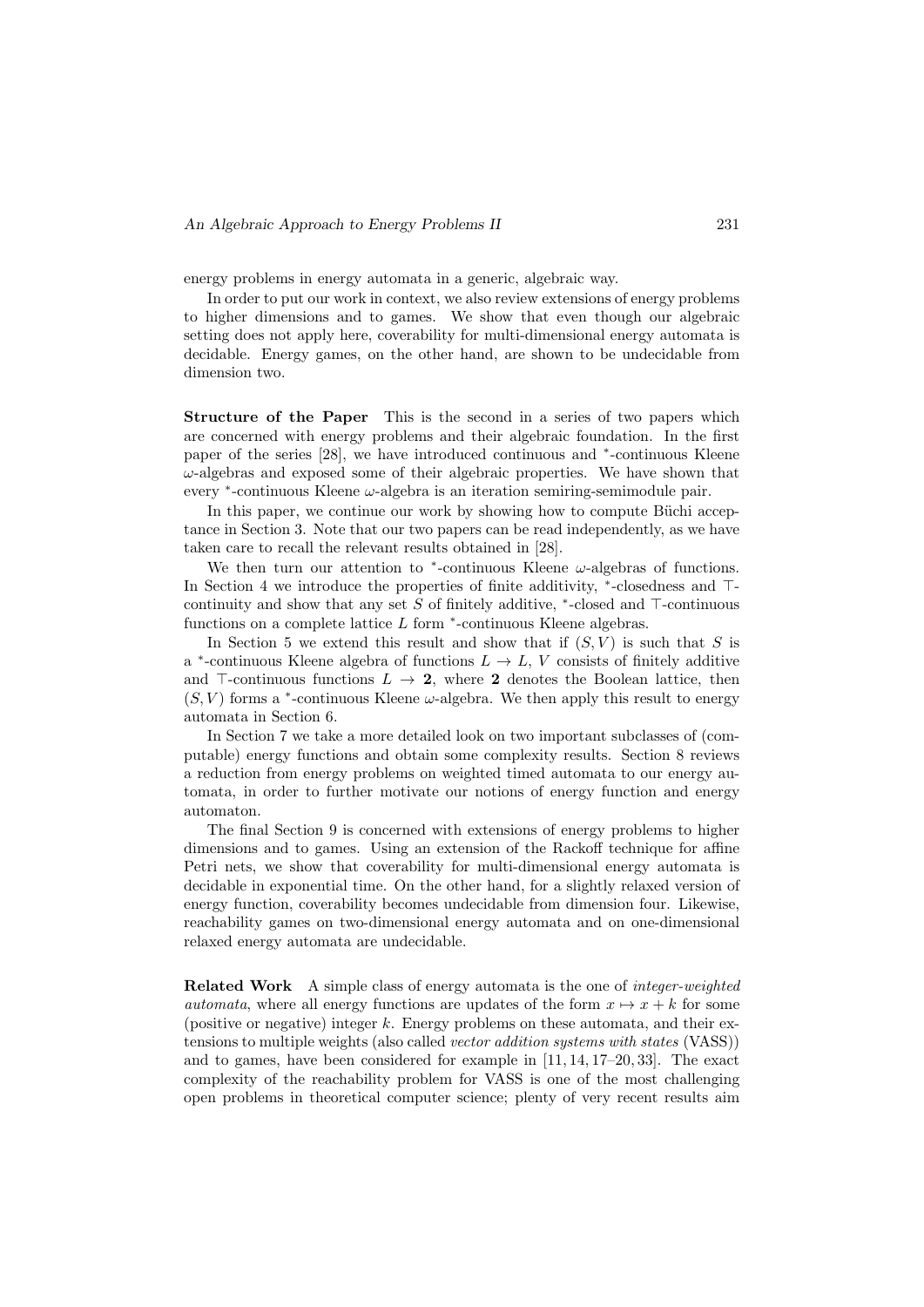to get more insight into this problem [7, 38, 42, 43]. Our energy automata may be considered as a generalization of one-dimensional VASS to arbitrary updates; in the final section of this paper we will also be concerned with multi-dimensional energy automata and games.

Energy problems on timed automata [2] have been considered in [10–12,46]. Here timed automata are enriched with integer weights in locations and on transitions (the *weighted timed automata* of [4, 5], *cf.* Fig. 1), with the semantics that the weight of a delay in a location is computed by multiplying the length of the delay by the location weight. In [11] it is shown that energy problems for one-clock weighted timed automata without updates on transitions (hence only with weights in locations) can be reduced to energy problems on integer-weighted automata with additive updates.

For one-clock weighted timed automata with transition updates, energy problems are shown decidable in [10], using a reduction to energy automata as we use them here. Intuitively, each path in the timed automaton in which the clock is not reset is converted to an edge in an energy automaton, labeled with a *piecewise* affine energy function. We review the reduction from [10] in Section 8 of the present paper. In a recent paper [16], this class of real-time energy problems is treated directly, in the setting of  $*$ -continuous Kleene  $\omega$ -algebras, without a reduction to the untimed setting.

Also another class of energy problems on weighted timed automata is considered in [10], in which weights during delays are increasing exponentially rather than linearly. These are shown decidable using a reduction to energy automata with piecewise polynomial energy functions; again our present framework applies.

Acknowledgment We are deeply indebted to our colleague and friend Zoltán Esik with whom we started this research and who has led us along the way. Unfortu- ´ nately Zoltán could not see this work completed, so any errors are the responsibility of the last three authors.

The second author also acknowledges interesting discussions with Patricia Bouyer, Kim G. Larsen and Nicolas Markey which led to [10] and eventually to Section 8 of this paper.

## 2 Energy Automata

We recall the energy automata introduced in [28] and the decision problems we are interested in. Let  $[0,\infty]$ <sub>⊥</sub> =  $\{\perp\}$  ∪  $[0,\infty]$  denote the complete lattice of nonnegative real numbers together with extra elements  $\perp$  and  $\infty$ , with the standard order on  $\mathbb{R}_{\geq 0}$  extended by  $\bot < x < \infty$  for all  $x \in \mathbb{R}_{\geq 0}$ . Also,  $\bot + x = \bot - x = \bot$ for all  $x \in \overline{\mathbb{R}} > 0 \cup \{\infty\}$  and  $\infty + x = \infty - x = \infty$  for all  $x \in \mathbb{R} > 0$ .

**Definition 1.** An (extended) energy function is a mapping  $f : [0, \infty]_{\perp} \to [0, \infty]_{\perp}$ , for which  $\bot f = \bot$  and

$$
yf \ge xf + y - x \tag{*}
$$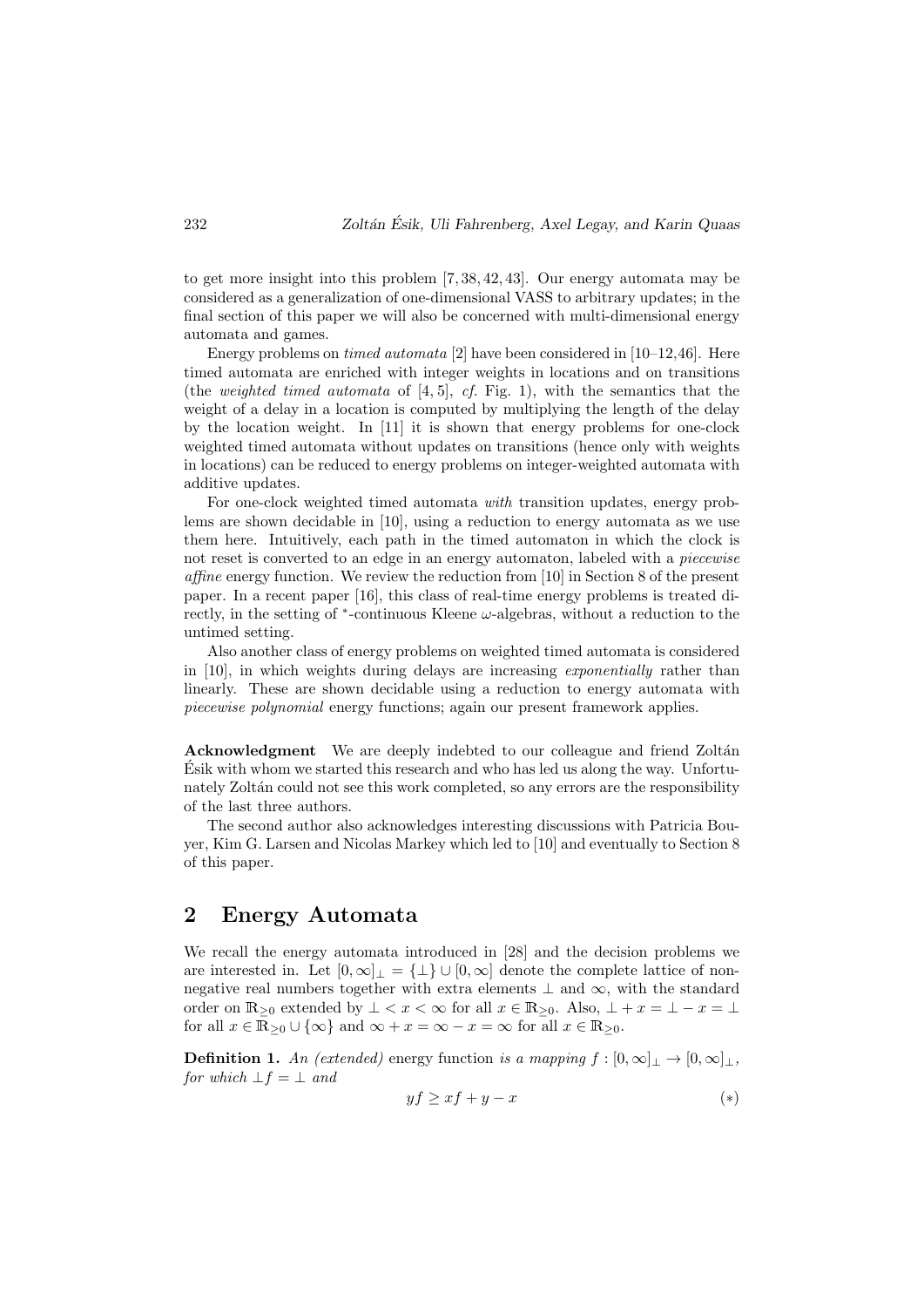for all  $x \leq y$ . Moreover,  $\infty f = \infty$ , unless  $xf = \bot$  for all  $x \in [0, \infty]_{\bot}$ . The class of all extended energy functions is denoted  $\mathcal{E}.$ 

We write function composition and application in diagrammatical order, from left to right. Hence we write  $f$ ; g, or simply  $fg$ , for the composition  $g \circ f$  and  $x$ ; f or x f for function application  $f(x)$ . This is because we will be concerned with algebras of functions, in which function composition is multiplication, and where it is customary to write multiplication in diagrammatical order.

We define a partial order on  $\mathcal{E}$ , by  $f \leq g$  iff  $xf \leq xg$  for all  $x \in [0,\infty]_{\perp}$ . We will need three special energy functions,  $\bot$ , id and  $\top$ ; these are given by  $x\bot = \bot$ , x; id = x for  $x \in [0, \infty]_+$ , and  $\bot \top = \bot$ ,  $x \top = \infty$  for  $x \in [0, \infty]$ .

**Lemma 1** ([28]). With the ordering  $\leq$ ,  $\mathcal{E}$  is a complete lattice with bottom element  $\perp$  and top element  $\top$ . The supremum on  $\mathcal E$  is pointwise, i.e.,  $x(\sup_{i \in I} f_i) =$  $\sup_{i\in I} xf_i$  for any set I, all  $f_i \in \mathcal{E}$  and  $x \in [0,\infty]_+$ . Also,  $h(\sup_{i\in I} f_i) =$  $\sup_{i\in I}(hf_i)$  for all  $h\in \mathcal{E}$ .

We denote binary suprema using the symbol  $\vee$ ; hence  $f \vee g$ , for  $f, g \in \mathcal{E}$ , is the function  $x(f \vee g) = \max(xf, xg)$ . For a subset  $\mathcal{E}' \subseteq \mathcal{E}$ , we write  $\langle \mathcal{E}' \rangle$  for the set of all finite suprema  $a_1 \vee \cdots \vee a_m$  with  $a_i \in \mathcal{E}'$  for each  $i = 1, \ldots, m$ .

**Definition 2.** Let  $\mathcal{E}' \subseteq \mathcal{E}$  and  $n \geq 1$ . An  $\mathcal{E}'$ -automaton of dimension n is a structure  $(\alpha, M, k)$ , were  $\alpha \in {\{\pm, \mathrm{id}\}}^n$  is the initial vector,  $M \in \langle \mathcal{E}' \rangle^{n \times n}$  is the transition matrix, and k is an integer  $0 \leq k \leq n$ .

Combinatorially, this may be represented as a transition system whose set of states is  $\{1, \ldots, n\}$ . For any pair of states i, j, the transitions from i to j are determined by the entry  $M_{i,j}$  of the transition matrix: if  $M_{i,j} = f_1 \vee \cdots \vee f_m$ , then there are m transitions from i to j, respectively labeled  $f_1, \ldots, f_m$ . The states i with  $\alpha_i = \text{id}$  are *initial*, and the states  $\{1, \ldots, k\}$  are *accepting*.

Recall that an *idempotent semiring* [6,37]  $S = (S, \vee, \cdot, \bot, 1)$  consists of a commutative idempotent monoid  $(S, \vee, \perp)$  and a monoid  $(S, \cdot, 1)$  such that the distributive laws

$$
x(y \lor z) = xy \lor xz
$$

$$
(y \lor z)x = yx \lor zx
$$

and the zero laws

hold for all  $x, y, z \in S$ . It follows that the product operation distributes over all finite sums.

 $\bot \cdot x = \bot = x \cdot \bot$ 

Each idempotent semiring  $S$  is partially ordered by its natural order relation  $x \leq y$  iff  $x \vee y = y$ , and then sum and product preserve the partial order and  $\perp$  is the least element. Moreover, for all  $x, y \in S$ ,  $x \vee y$  is the least upper bound of the set  $\{x, y\}.$ 

**Lemma 2** ([28]).  $(\mathcal{E}, \vee, \circ, \perp, id)$  is an idempotent semiring with natural order  $\leq$ .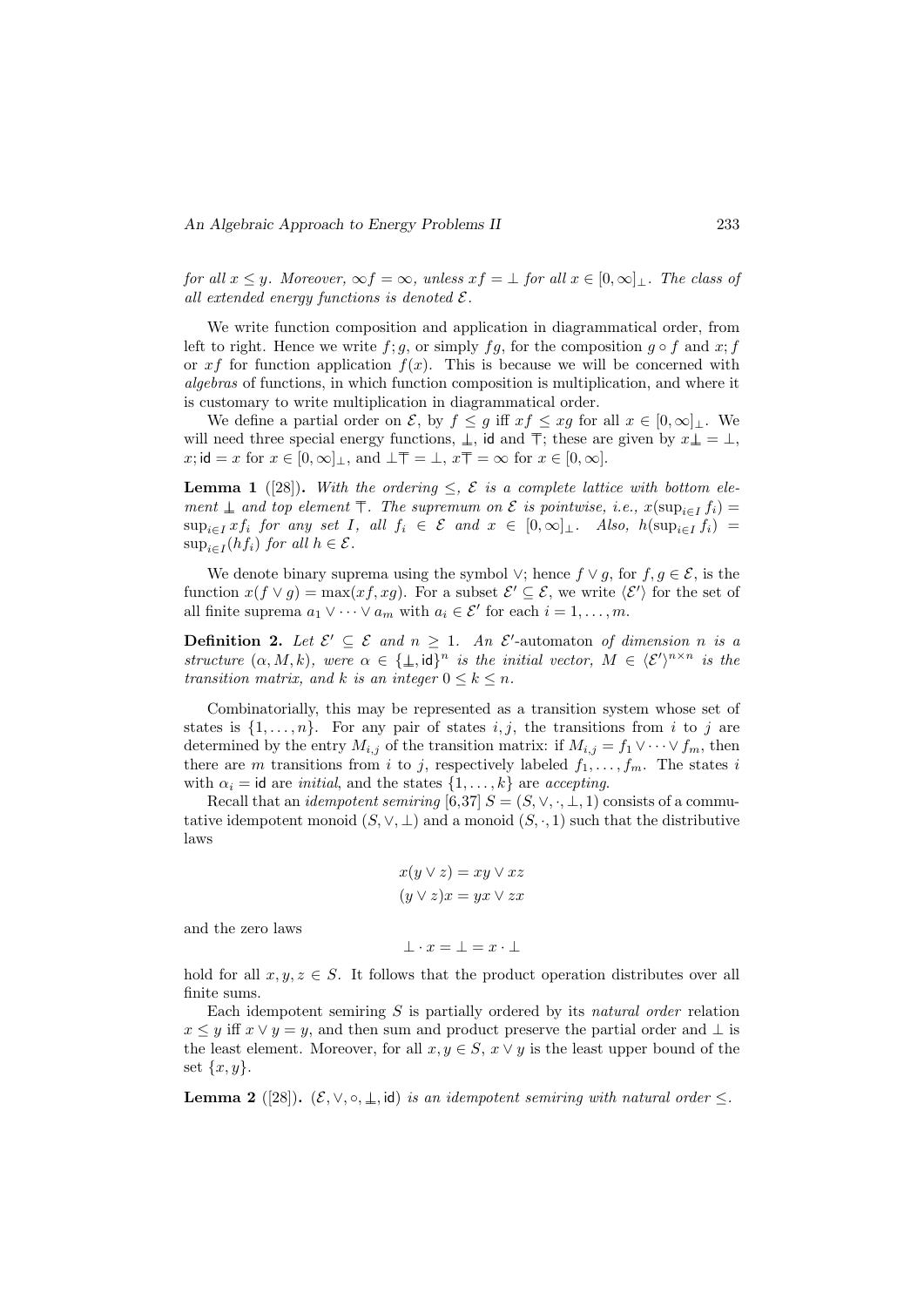An energy automaton is hence a weighted automaton over the semiring  $\mathcal{E}$ , in the sense of [24]. We recall the decision problems which we are interested in. As the input to a decision problem must be in some way finitely representable, we will state them for subsets  $\mathcal{E}' \subseteq \mathcal{E}$  of *computable* energy functions. Note that we give no technical meaning to the term "computable" here; we simply need to take care that the input can be finitely represented.

**Problem 1** (State reachability). Given an  $\mathcal{E}'$ -automaton  $(\alpha, M, k)$  of dimension  $n \geq 1$  and a computable initial energy  $x_0 \in \mathbb{R}_{\geq 0}$ : does there exist a finite sequence  $(k_0, \ldots, k_m)$  of indices  $1 \leq k_i \leq n$  such that  $\alpha_{k_0} = \text{id}, k_m \leq k$ , and  $x_0 M_{k_0, k_1} \cdots M_{k_{m-1}, k_m} \neq \bot?$ 

Using the representation of  $A = (\alpha, M, k)$  as a transition system, we see that the above problem amounts to asking whether there exists a finite path in  $A$ , with transition labels  $M_{k_0,k_1}, \ldots, M_{k_{m-1},k_m}$ , such that the path starts in an initial state, ends in an accepting state, and  $x_0 M_{k_0, k_1} \cdots M_{k_{m-1}, k_m} \neq \perp$ .

**Problem 2** (Coverability). Given an  $\mathcal{E}'$ -automaton  $(\alpha, M, k)$  of dimension  $n \geq 1$ , a computable initial energy  $x_0 \in \mathbb{R}_{\geq 0}$  and a computable function  $z : \{1, \ldots, k\} \rightarrow$  $\mathbb{R}_{\geq 0}$ : does there exist a sequence  $(k_0, \ldots, k_m)$  of indices  $1 \leq k_i \leq n$  such that  $\alpha_{k_0} = \textsf{id}, \, k_m \leq k, \, \text{and} \, x_0 M_{k_0, k_1} \cdots M_{k_{m-1}, k_m} \geq k_m z?$ 

In the transition system representation of  $A = (\alpha, M, k)$ , this amounts to asking whether there exists a finite path in  $A$  as above, starting in an initial state and ending in an accepting state  $k_m$ , and such that  $x_0 M_{k_0, k_1} \cdots M_{k_{m-1}, k_m} \geq k_m z$ . Using the function z with  $iz = 0$  for all  $i = 1, \ldots, k$ , coverability reduces to state reachability.

**Problem 3** (Büchi acceptance). Given an  $\mathcal{E}'$ -automaton  $(\alpha, M, k)$  of dimension  $n \geq 1$  and a computable initial energy  $x_0 \in \mathbb{R}_{\geq 0}$ : does there exist an infinite sequence  $(k_0, k_1, \dots)$  of indices  $1 \leq k_i \leq n$  such that  $\alpha_{k_0} = \text{id}, k_i \leq k$  for infinitely many indices i, and  $x_0 M_{k_0, k_1} \cdots M_{k_{m-1}, k_m} \neq \perp$  for all  $m \geq 1$ ?

Again using the representation of  $A = (\alpha, M, k)$  as a transition system, we see that this last problem amounts to asking whether there exists an infinite path in A, with transition labels  $M_{k_0,k_1}, M_{k_1,k_2}, \ldots$ , such that the path starts in an initial state, visits an accepting state infinitely often, and all finite prefixes  $x_0 M_{k_0, k_1} \cdots M_{k_{m-1}, k_m} \neq \bot.$ 

We let Reach $\varepsilon$  denote the function which maps an  $\mathcal{E}'$ -automaton together with an initial energy to the Boolean values  $\mathbf f$  or  $\mathbf t$  depending on whether the answer to the concrete state reachability problem is negative or positive. Cover $\varepsilon$  and Büchi $\varepsilon$ denote the similar mappings for the coverability and Büchi acceptance problems.

# 3 Büchi Automata in \*-Continuous Kleene  $\omega$ -Algebras

We recall the notion of  $*$ -continuous Kleene  $\omega$ -algebra introduced in [28]. First, a \*-continuous Kleene algebra is an idempotent semiring  $(S, \vee, \cdot, \bot, 1)$  in which the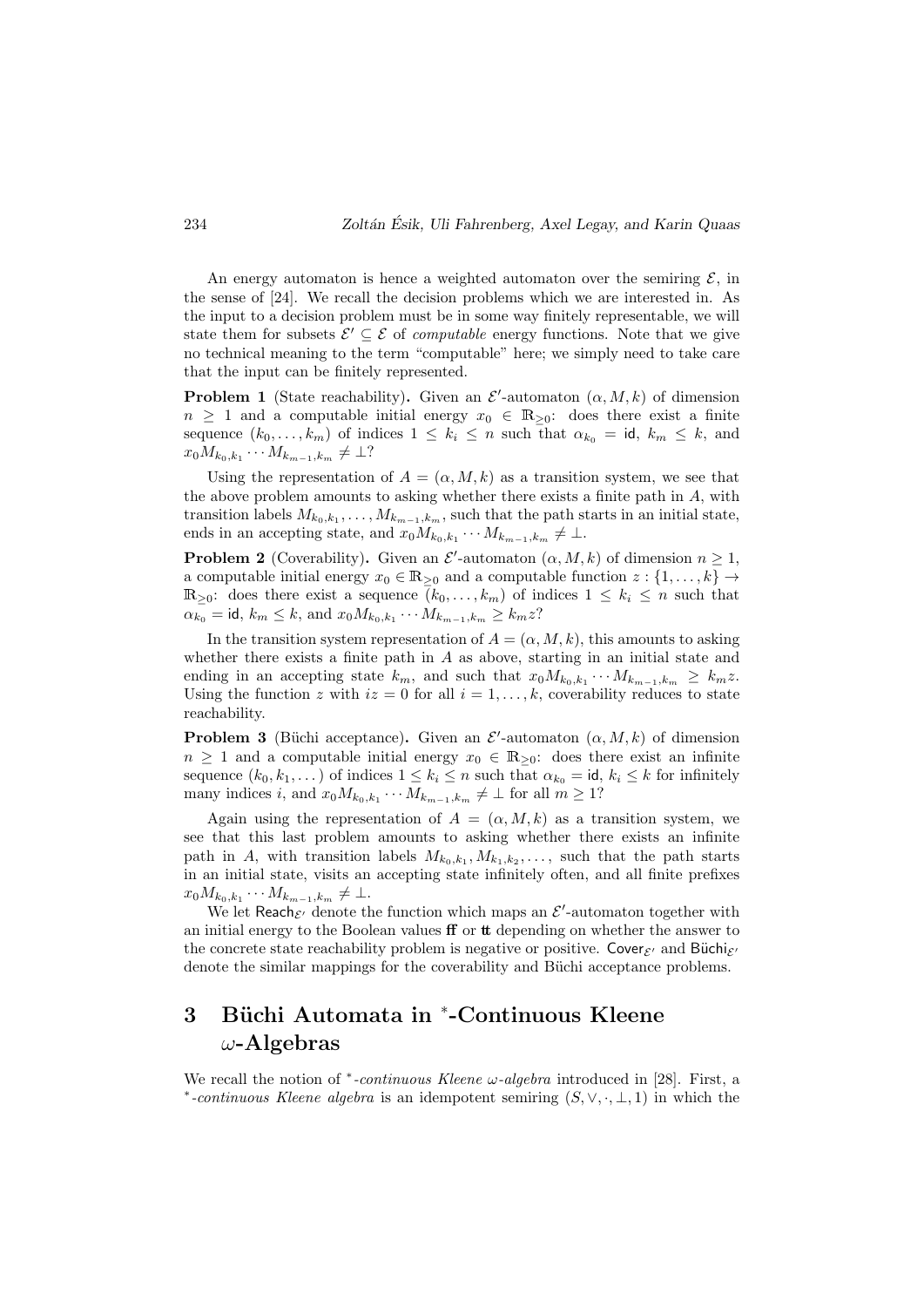infinite suprema  $\forall \{x^n \mid n \geq 0\}$  exist for all  $x \in S$  and product preserves such suprema:

$$
y(\bigvee_{n\geq 0} x^n) = \bigvee_{n\geq 0} yx^n \text{ and } (\bigvee_{n\geq 0} x^n) y = \bigvee_{n\geq 0} x^n y
$$

for all  $x, y \in S$ . One then defines  $x^* = \sqrt{x^n \mid n \ge 0}$  for every  $x \in S$ .

A <sup>\*</sup>-continuous Kleene algebra is *continuous* if all suprema  $\bigvee X, X \subseteq S$ , exist and are preserved by products. \*-continuous Kleene algebras are hence a generalization of continuous Kleene algebras. There are interesting Kleene algebras which are <sup>∗</sup> -continuous but not continuous, for example the Kleene algebra of all regular languages over some alphabet, see [28].

Recall that an *idempotent semiring-semimodule pair*  $[8, 31]$   $(S, V)$  consists of an idempotent semiring  $S = (S, \vee, \cdot, \bot, 1)$  and a commutative idempotent monoid  $V = (V, \vee, \perp)$  which is equipped with a left S-action  $S \times V \to V$ ,  $(x, v) \mapsto xv$ , satisfying

$$
(x \lor x')v = xv \lor x'v
$$
  
\n
$$
(xx')v = x(x'v)
$$
  
\n
$$
x \perp = \perp
$$
  
\n
$$
x(v \lor v') = xv \lor xv'
$$
  
\n
$$
\perp v = \perp
$$
  
\n
$$
1v = v
$$

for all  $x, x' \in S$  and  $v \in V$ . In that case, we also call V a *(left)* S-semimodule.

A generalized <sup>∗</sup> -continuous Kleene algebra [28] is a semiring-semimodule pair  $(S, V)$  where  $S = (S, \vee, \cdot,^*, \bot, 1)$  is a \*-continuous Kleene algebra such that

$$
xy^*v = \bigvee_{n\geq 0} xy^n v
$$

for all  $x, y \in S$  and  $y \in V$ .

A <sup>∗</sup> -continuous Kleene ω-algebra [28] consists of a generalized <sup>∗</sup> -continuous Kleene algebra  $(S, V)$  together with an infinite product operation  $S^{\omega} \to V$  which maps every infinite sequence  $x_0, x_1, \ldots$  in S to an element  $\prod_{n\geq 0} x_n$  of V. The infinite product is subject to the following conditions:

Ax1: For all  $x_0, x_1, \ldots \in S$ ,  $\prod_{n\geq 0} x_n = x_0 \prod_{n\geq 0} x_{n+1}$ .

- Ax2: Let  $x_0, x_1, \ldots \in S$  and  $0 = n_0 \leq n_1 \cdots$  be a sequence which increases without a bound. Let  $y_k = x_{n_k} \cdots x_{n_{k+1}-1}$  for all  $k \geq 0$ . Then  $\prod_{n \geq 0} x_n = \prod_{k \geq 0} y_k$ .
- Ax3: For all  $x_0, x_1, ...$  and  $y, z$  in  $S, \prod_{n\geq 0} (x_n(y \vee z)) = \bigvee_{x'_n \in \{y, z\}} \prod_{n\geq 0} x_n x'_n$ .
- Ax4: For all  $x, y_0, y_1, ... \in S$ ,  $\prod_{n\geq 0} x^* y_n = \bigvee_{k_n \geq 0} \prod_{n\geq 0} x^{k_n} y_n$ .

A continuous Kleene  $\omega$ -algebra [31] is a semiring-semimodule pair  $(S, V)$  in which  $S$  is a continuous Kleene algebra,  $V$  is a complete lattice, and the  $S$ -action on V preserves all suprema in either argument, together with an infinite product as above which satisfies conditions Ax1 and Ax2 above and preserves all suprema. ∗ -continuous Kleene ω-algebras are hence a generalization of continuous Kleene  $\omega$ -algebras.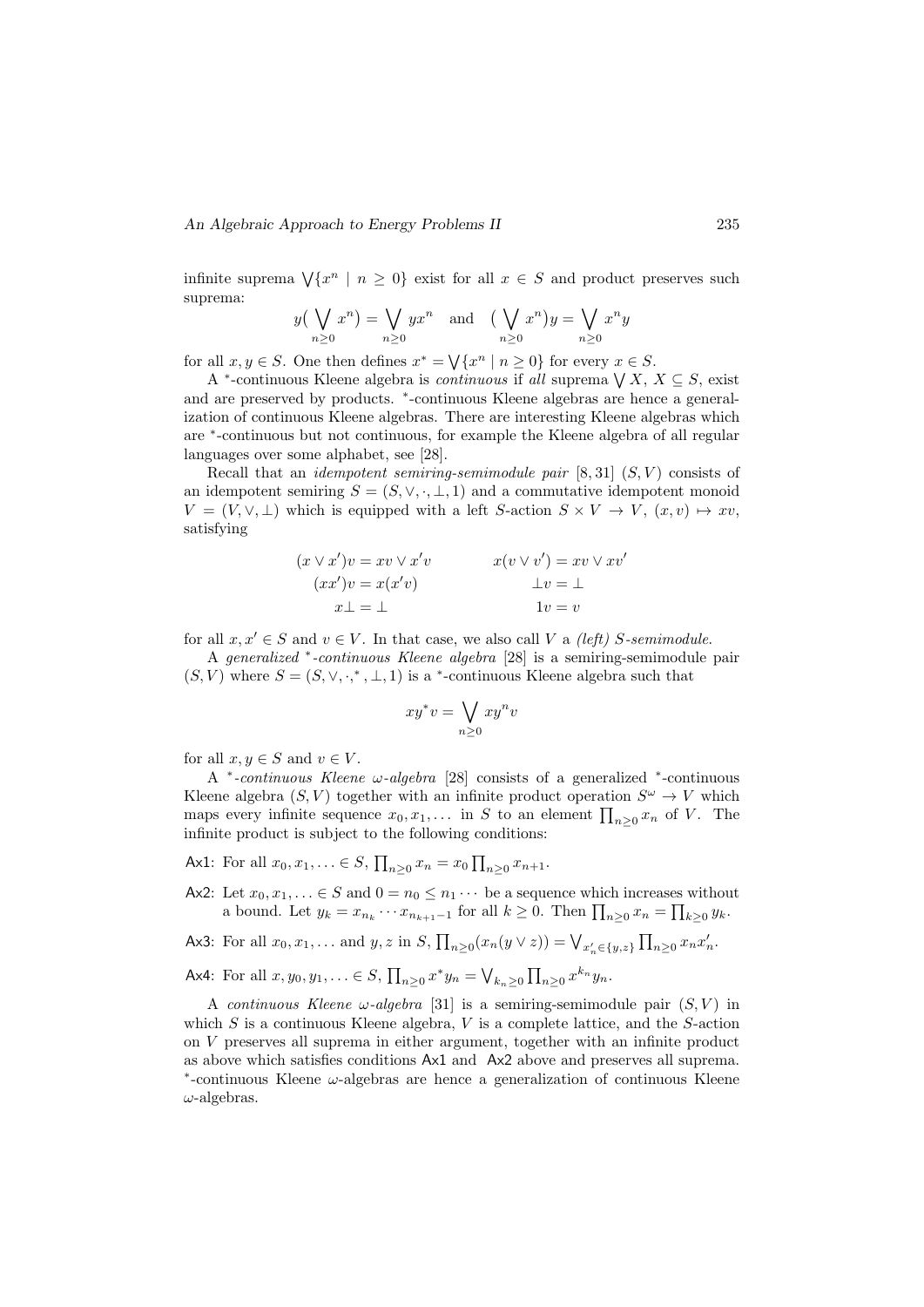For any idempotent semiring S and  $n \geq 1$ , we can form the matrix semiring  $S^{n \times n}$  whose elements are  $n \times n$ -matrices of elements of S and whose sum and product are given as the usual matrix sum and product. It is known [41] that when S is a <sup>\*</sup>-continuous Kleene algebra, then  $S^{n \times n}$  is also a <sup>\*</sup>-continuous Kleene algebra, with the <sup>∗</sup> -operation defined by

$$
M_{i,j}^* = \bigvee_{m \ge 0} \bigvee_{1 \le k_1, \dots, k_m \le n} M_{i,k_1} M_{k_1,k_2} \cdots M_{k_m,j}
$$

for all  $M \in S^{n \times n}$  and  $1 \leq i, j \leq n$ . The above infinite supremum exists, as it is taken over a regular set, see [28]. Also, if  $n \geq 2$  and  $M = \begin{pmatrix} a & b \\ c & d \end{pmatrix}$ , where a and d are square matrices of dimension less than  $n$ , then

$$
M^* = \begin{pmatrix} (a \vee bd^*c)^* & (a \vee bd^*c)^*bd^* \\ (d \vee ca^*b)^*ca^* & (d \vee ca^*b)^* \end{pmatrix} . \tag{1}
$$

For any semiring-semimodule pair  $(S, V)$  and  $n \geq 1$ , we can form the matrix semiring-semimodule pair  $(S^{n \times n}, V^n)$  whose elements are  $n \times n$ -matrices of elements of S and n-dimensional (column) vectors of elements of V, with the action of  $S^{n \times n}$ on  $V^n$  given by the usual matrix-vector product.

When  $(S, V)$  is a <sup>\*</sup>-continuous Kleene  $\omega$ -algebra, then  $(S^{n \times n}, V^n)$  is a generalized  $*$ -continuous Kleene algebra. By [28, Lemma 14], there is an  $\omega$ -operation on  $S^{n \times n}$  defined by

$$
M_i^{\omega} = \bigvee_{1 \leq k_1, k_2, \ldots \leq n} M_{i,k_1} M_{k_1,k_2} \cdots
$$

for all  $M \in S^{n \times n}$  and  $1 \leq i \leq n$ . Also, if  $n \geq 2$  and  $M = \begin{pmatrix} a & b \\ c & d \end{pmatrix}$ , where a and d are square matrices of dimension less than  $n$ , then

$$
M^{\omega} = \begin{pmatrix} (a \lor bd^*c)^{\omega} \lor (a \lor bd^*c)^*bd^{\omega} \\ (d \lor ca^*b)^{\omega} \lor (d \lor ca^*b)^*ca^{\omega} \end{pmatrix} . \tag{2}
$$

Note [28] that it is not generally the case that  $(S^{n \times n}, V^n)$  is again a  $*$ -continuous Kleene  $\omega$ -algebra, as the infinite product may not exist.

Let  $(S, V)$  be a <sup>\*</sup>-continuous Kleene  $\omega$ -algebra and  $A \subseteq S$  a subset. We write  $\langle A \rangle$  for the set of all finite suprema  $a_1 \vee \cdots \vee a_m$  with  $a_i \in A$  for each  $i = 1, \ldots, m$ .

A weighted automaton [32] over A of dimension  $n \geq 1$  is a tuple  $(\alpha, M, k)$ , where  $\alpha \in {\{\perp,1\}}^n$  is the initial vector,  $M \in \langle A \rangle^{n \times n}$  is the transition matrix, and k is an integer  $0 \leq k \leq n$ . Combinatorially, this may be represented as a transition system whose set of states is  $\{1, \ldots, n\}$ . For any pair of states i, j, the transitions from i to j are determined by the entry  $M_{i,j}$  of the transition matrix: if  $M_{i,j} = a_1 \vee \cdots \vee a_m$ , then there are m transitions from i to j, respectively labeled  $a_1, \ldots, a_n$ . The states i with  $\alpha_i = 1$  are initial, and the states  $\{1, \ldots, k\}$  are accepting.

The *finite behavior* of a weighted automaton  $A = (\alpha, M, k)$  is defined to be

$$
|A| = \alpha M^* \kappa \,,
$$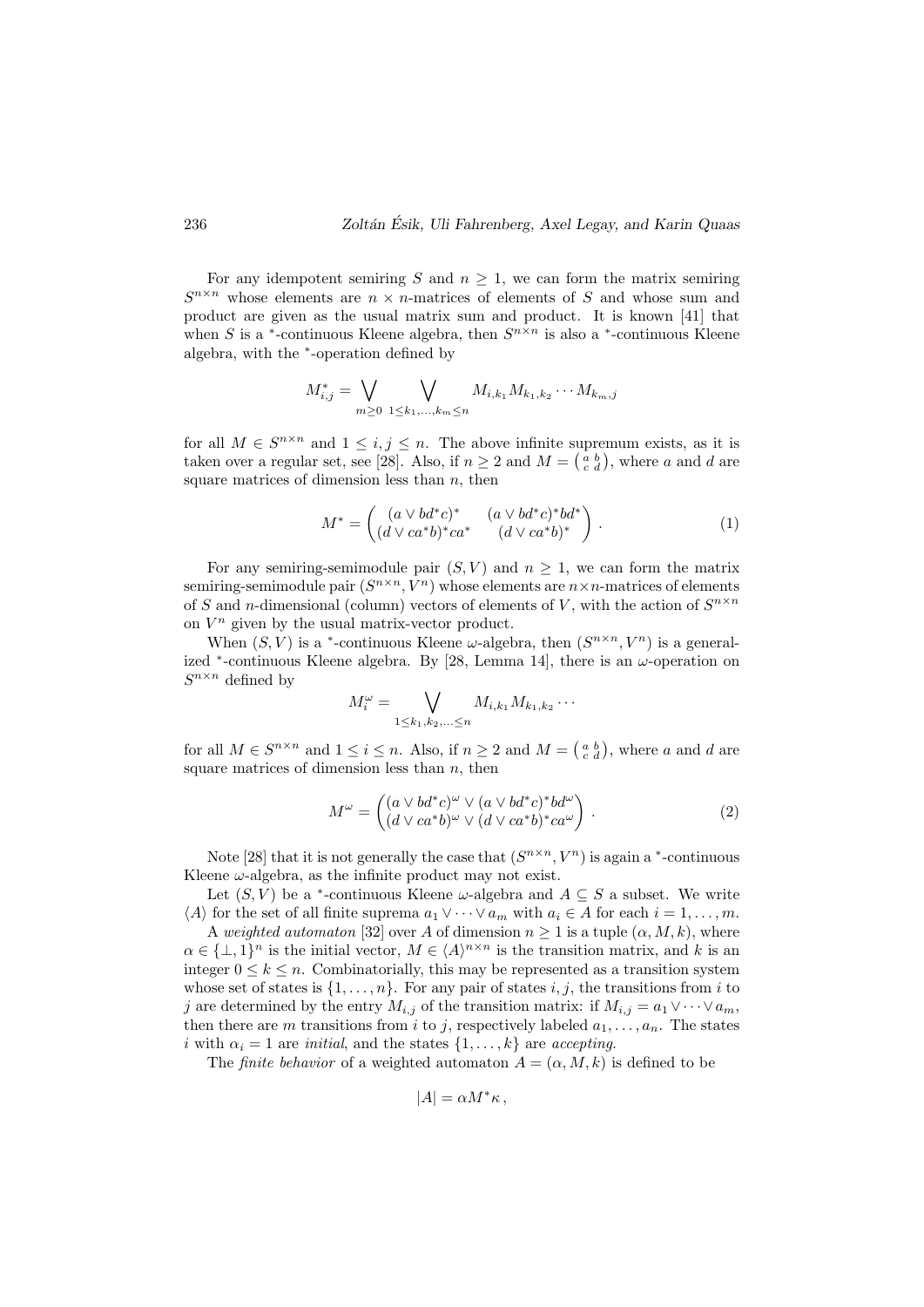where  $\kappa \in {\{\perp,1\}}^n$  is the vector given by  $\kappa_i = 1$  for  $i \leq k$  and  $\kappa_i = \perp$  for  $i > k$ . (Note that  $\alpha$  has to be used as a row vector for this multiplication to make sense.) It is clear by  $(1)$  that  $|A|$  is the supremum of the products of the transition labels along all paths in A from any initial to any accepting state.

The Büchi behavior of a weighted automaton  $A = (\alpha, M, k)$  is defined to be

$$
||A|| = \alpha \begin{pmatrix} (a \vee bd^*c)^\omega \\ d^*c(a \vee bd^*c)^\omega \end{pmatrix},
$$

where  $a \in \langle A \rangle^{k \times k}, b \in \langle A \rangle^{k \times (n-k)}, c \in \langle A \rangle^{(n-k) \times n}$  and  $d \in \langle A \rangle^{(n-k) \times (n-k)}$  are such that  $M = \begin{pmatrix} a & b \\ c & d \end{pmatrix}$ . By (2), ||A|| is the supremum of the products of the transition labels along all infinite paths in A from any initial state which infinitely often visit an accepting state.

For completeness we also mention a Kleene theorem for the Büchi automata introduced above, which is a direct consequence of the Kleene theorem for Conway semiring-semimodule pairs, cf. [29, 32].

**Theorem 1.** An element of  $V$  is the Büchi behavior weighted automaton over  $A$ iff it is rational over A, i.e., when it can be generated from the elements of A by the semiring and semimodule operations, the action, and the star and omega operations.

It is a routine matter to show that an element of  $V$  is rational over  $A$  iff it can be written as  $\bigvee_{i=1}^{n} x_i y_i^{\omega}$ , where each  $x_i$  and  $y_i$  can be generated from A by  $\vee$ ,  $\cdot$ , and <sup>∗</sup> .

# 4 Generalized \*-Continuous Kleene Algebras of Functions

In the following two sections our aim is to establish properties which ensure that semiring-semimodule pairs of  $functions$  form  $*$ -continuous Kleene  $\omega$ -algebras. We will use these properties in Section 6 to show that energy functions form a  $*$ continuous Kleene  $\omega$ -algebra.

Let L and L' be complete lattices with bottom and top elements  $\perp$  and  $\top$ . Then a function  $f: L \to L'$  is said to be *finitely additive* if  $\bot f = \bot$  and  $(x \vee y)f = xf \vee yf$ for all  $x, y \in L$ . (Recall that we write function application and composition in the diagrammatic order, from left to right.) When  $f: L \to L'$  is finitely additive, then  $(\bigvee X)f = \bigvee Xf$  for all finite sets  $X \subseteq L$ .

Consider the collection  $\mathsf{FinAdd}_{L,L'}$  of all finitely additive functions  $f: L \to L'$ , ordered pointwise. Since the (pointwise) supremum of any set of finitely additive functions is finitely additive,  $\text{FinAdd}_{L,L'}$  is also a complete lattice, in which the supremum of any set of functions can be constructed pointwise. The least and greatest elements are the functions  $\perp$  and  $\pm$  given by  $x \perp = \perp$  for  $x \in L$ ,  $\perp \pm = \perp$ . and  $x\overline{T} = \overline{T}$  for  $x \in \setminus \{\perp\}.$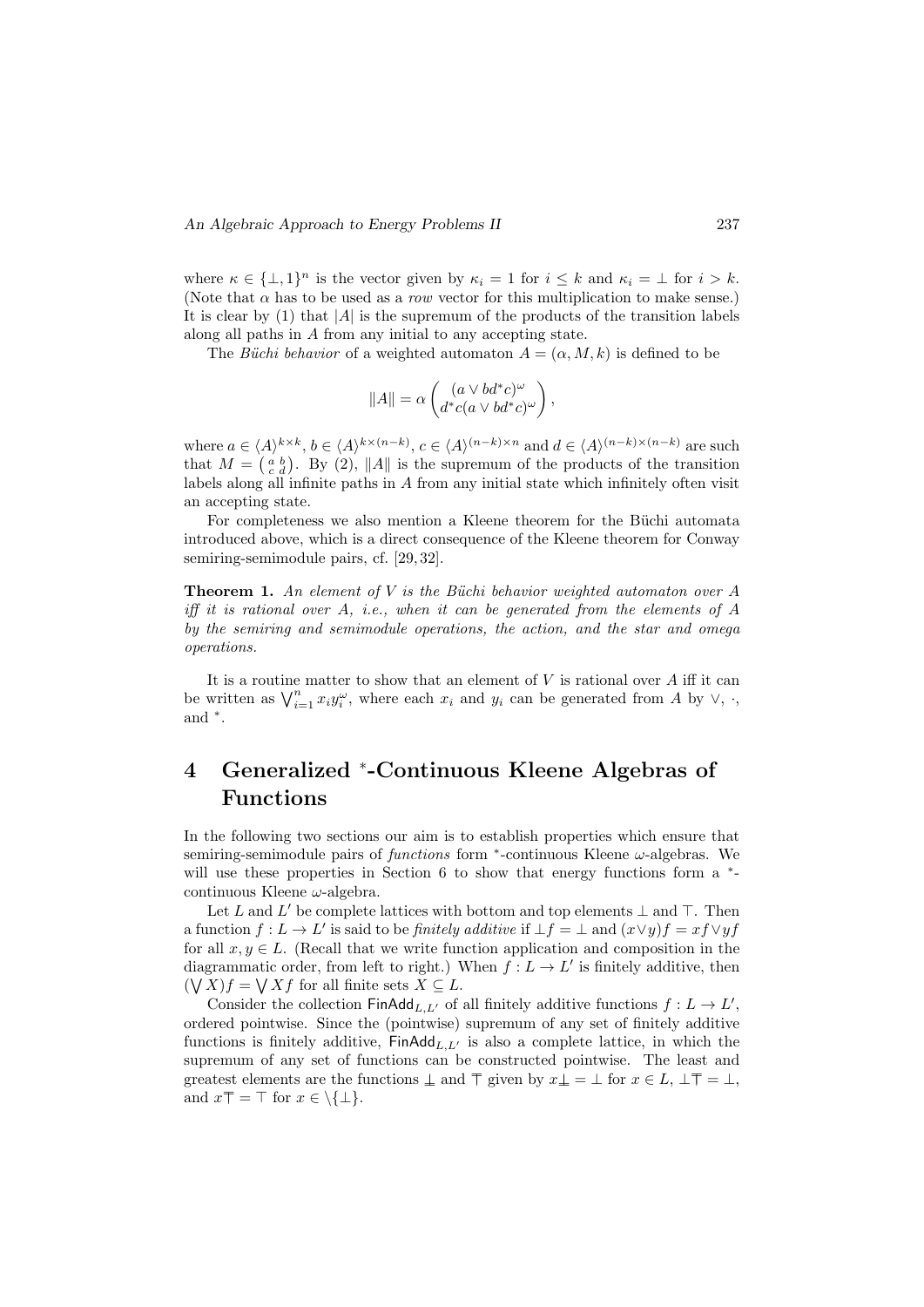**Definition 3.** A function  $f \in \text{FinAdd}_{L,L}$  is said to be  $\top$ -continuous if  $f = \bot$  or for all  $X \subseteq L$  with  $\bigvee X = \top$ , also  $\bigvee X f = \top$ .

Note that if  $f \neq \bot$  is  $\top$ -continuous, then  $\top f = \top$ . The functions id and  $\bot$  are  $\top$ -continuous. Also, the (pointwise) supremum of any set of  $\top$ -continuous functions is again  $\top$ -continuous.

We will first be concerned with functions in  $\mathsf{FinAdd}_{L,L}$ , which we just denote FinAdd<sub>L</sub>. Since the composition of finitely additive functions is finitely additive and the identity function  $id$  over  $L$  is finitely additive, and since composition of finitely additive functions distributes over finite suprema,  $\mathsf{Finddd}_{L}$ , equipped with the operation ∨ (binary supremum), ; (composition), and the constant function ⊥ and the identity function id as 1, is an idempotent semiring. It follows that when f is finitely additive, then so is  $f^* = \bigvee_{n \geq 0} f^n$ . Moreover,  $f \leq f^*$  and  $f^* \leq g^*$ whenever  $f \leq g$ .

**Lemma 3.** Let S be any subsemiring of  $\text{FinAdd}_L$  closed under the  $*$ -operation. Then S is a \*-continuous Kleene algebra iff for all  $g, h \in S$ ,  $g^*h = \bigvee_{n \geq 0} g^n h$ .

Proof. Suppose that the precondition of the lemma holds. We need to show that  $f(\bigvee_{n\geq 0} g^n)h = \bigvee_{n\geq 0} fg^n h$  for all  $f, g, h \in S$ . But  $f(\bigvee_{n\geq 0} g^n)h = f(\bigvee_{n\geq 0} g^n h)$  by assumption, and we conclude that  $f(\bigvee_{n\geq 0} g^n h) = \bigvee_{n\geq 0} fg^n h$  since the supremum is pointwise.  $\Box$ 

Compositions of  $\top$ -continuous functions in FinAdd<sub>L</sub> are again  $\top$ -continuous, so that the collection of all  $\top$ -continuous functions in  $\mathsf{Fin}\mathsf{Add}_L$  is itself an idempotent semiring.

**Definition 4.** A function  $f \in \text{FinAdd}_L$  is said to be locally \*-closed if for each  $x \in L$ , either  $xf^* = \top$  or there exists  $N \geq 0$  such that  $xf^* = x \vee \cdots \vee xf^N$ .

The functions id and  $\perp$  are locally \*-closed. As the next example demonstrates, compositions of locally <sup>\*</sup>-closed (and ⊤-continuous) functions are not necessarily locally <sup>∗</sup> -closed.

**Example 1.** Let  $L$  be the following complete lattice (the linear sum of three infinite chains):

 $\perp$  <  $x_0$  <  $x_1$  <  $\cdots$  <  $y_0$  <  $y_1$  <  $\cdots$  <  $z_0$  <  $z_1$  <  $\cdots$  <  $\top$ 

Since L is a chain, a function  $L \to L$  is finitely additive iff it is monotone and preserves ⊥.

Let  $f, g: L \to L$  be the following functions. First,  $\bot f = \bot g = \bot$  and  $\top f =$  $\top g = \top$ . Moreover,  $x_i f = y_i$ ,  $y_i f = z_i g = \top$  and  $x_i g = \bot$ ,  $y_i g = x_{i+1}$ , and  $z_i g = \top$ for all *i*. Then f, g are monotone,  $uf^* = u \vee uf \vee uf^2$  and  $ug^* = u \vee ug$  for all  $u \in L$ . Also, f and g are  $\top$ -continuous, since if  $\bigvee X = \top$  then either  $\top \in X$  or  $X \cap \{z_0, z_1, \dots\}$  is infinite, but then  $\bigvee X f = \bigvee X g = \top$ . However,  $fg$  is not locally \*-closed, since  $x_0(fg)^* = x_0 \vee x_0(fg) \vee x_0(fg)^2 \cdots = x_0 \vee x_1 \vee \dots = y_0$ .

**Lemma 4.** Let  $f \in \text{FinAdd}_L$  be locally \*-closed. Then also  $f^*$  is locally \*-closed. If f is additionally  $\top$ -continuous, then so is  $f^*$ .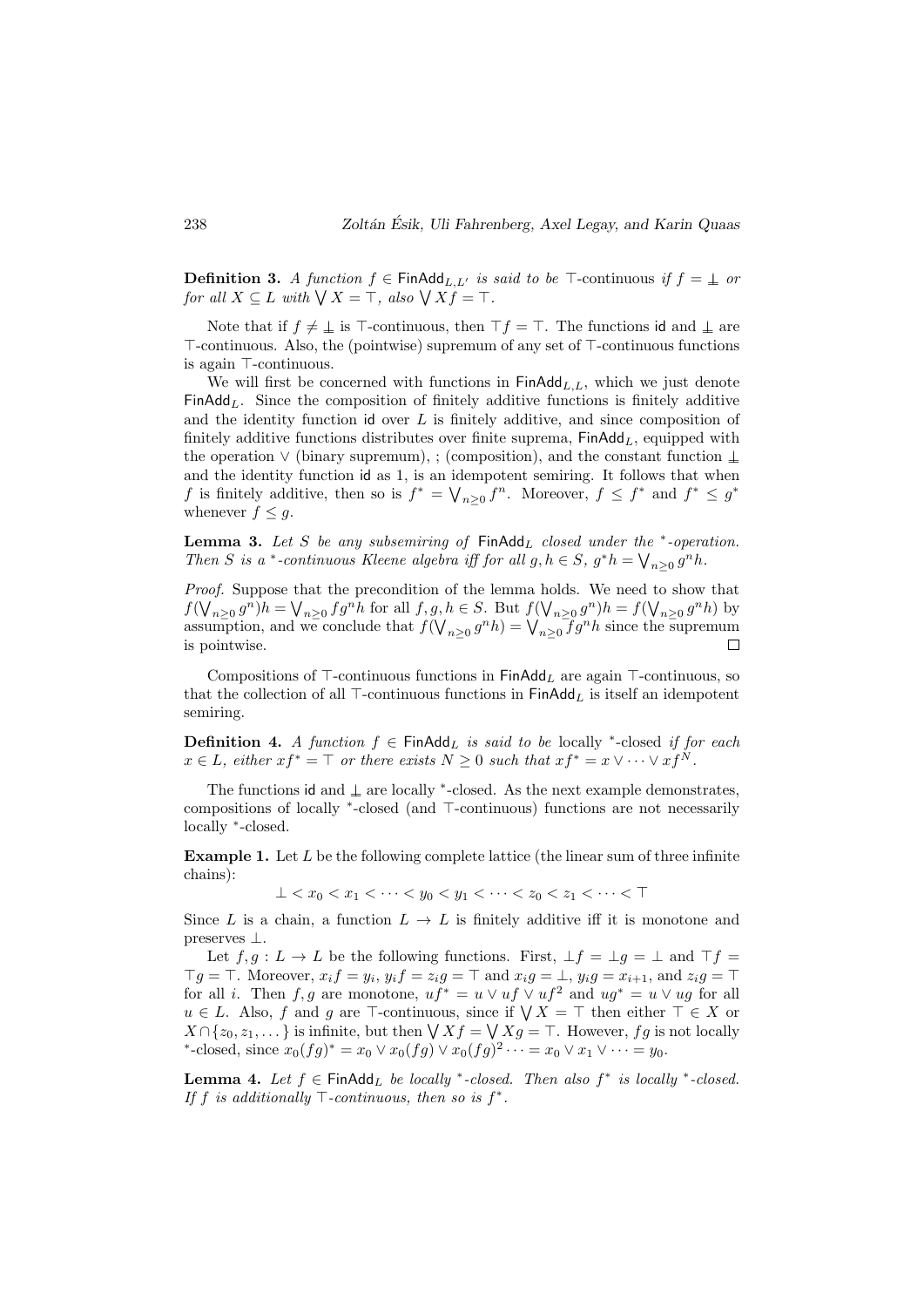*Proof.* We prove that  $xf^{**} = x \vee xf^* = xf^*$  for all  $x \in L$ . Indeed, this is clear when  $xf^* = \top$ , since  $f^* \leq f^{**}$ . Otherwise  $xf^* = \bigvee_{k \leq n} xf^k$  for some  $n \geq 0$ .

By finite additivity, it follows that  $xf^*f^* = \bigvee_{k \leq n} xf^k f^*$ . But for each k,  $xf^k f^* = xf^k \vee xf^{k+1} \vee \cdots \leq xf^*$ , thus  $xf^* = xf^*f^*$  and  $xf^* = xf^{**}$ . It follows that  $f^*$  is locally  $^*$ -closed.

Suppose now that f is additionally  $\top$ -continuous. We need to show that  $f^*$  is also  $\top$ -continuous. To this end, let  $X \subseteq L$  with  $\bigvee X = \top$ . Since  $x \leq xf^*$  for all  $x \in X$ , it holds that  $\bigvee X f^* \geq \bigvee X = \top$ . Thus  $\bigvee X f^* = \top$ .  $\Box$ 

**Proposition 1.** Let S be any subsemiring of  $\text{FinAdd}_L$  closed under the  $*$ -operation. If each  $f \in S$  is locally \*-closed and  $\top$ -continuous, then S is a \*-continuous Kleene algebra.

*Proof.* Let  $g, h \in S$ . By Lemma 3, it suffices to show that  $g^*h = \bigvee_{n \geq 0} g^n h$ . Since this is clear when  $h = \perp$ , assume that  $h \neq \perp$ . As  $g^n h \leq g^* h$  for all  $n \geq 0$ , it holds that  $\bigvee_{n\geq 0} g^n h \leq g^* h$ . To prove the opposite inequality, suppose that  $x \in L$ . If  $x g^* = \top$ , then  $\bigvee_{n \geq 0} x g^n = \top$ , so  $\bigvee_{n \geq 0} x g^n h = \top$  by  $\top$ -continuity. Thus,  $xg^*h = \top = \bigvee_{n \geq 0} xg^n\overline{h}.$ 

Suppose that  $xg^* \neq \top$ . Then there is  $m \geq 0$  with

$$
xg^*h = (x \vee \cdots \vee xg^m)h = xh \vee \cdots \vee xg^mh \leq \bigvee_{n \geq 0} xg^nh = x(\bigvee_{n \geq 0} g^nh).
$$

The proof is complete.

Now define a left action of  $\text{FinAdd}_{L}$  on  $\text{FinAdd}_{L,L'}$  by  $fv = f; v$ , for all  $f \in$ FinAdd<sub>L</sub> and  $v \in \text{FinAdd}_{L,L'}$ . It is a routine matter to check that FinAdd<sub>L,L'</sub>, equipped with the above action, the binary supremum operation ∨ and the constant  $\perp$  is an (idempotent) left FinAdd<sub>L</sub>-semimodule, that is, (FinAdd<sub>L, F</sub>inAdd<sub>L,L'</sub>) is a semiring-semimodule pair.

**Lemma 5.** Let  $S \subseteq$  FinAdd<sub>L</sub> be a \*-continuous Kleene algebra and  $V \subseteq$  FinAdd<sub>L,L</sub> an S-semimodule. Then  $(S, V)$  is a generalized  $*$ -continuous Kleene algebra iff for all  $f \in S$  and  $v \in V$ ,  $f^*v = \bigvee_{n \geq 0} f^n v$ .

Proof. Similar to the proof of Lemma 3.

**Proposition 2.** Let  $S \subseteq$  FinAdd<sub>L</sub> be a \*-continuous Kleene algebra and  $V \subseteq$ FinAdd<sub>L,L'</sub> an S-semimodule. If each  $f \in S$  is locally \*-closed and  $\top$ -continuous and each  $v \in V$  is  $\top$ -continuous, then  $(S, V)$  is a generalized \*-continuous Kleene algebra.

Proof. Similar to the proof of Proposition 1.

$$
\Box
$$

 $\Box$ 

 $\Box$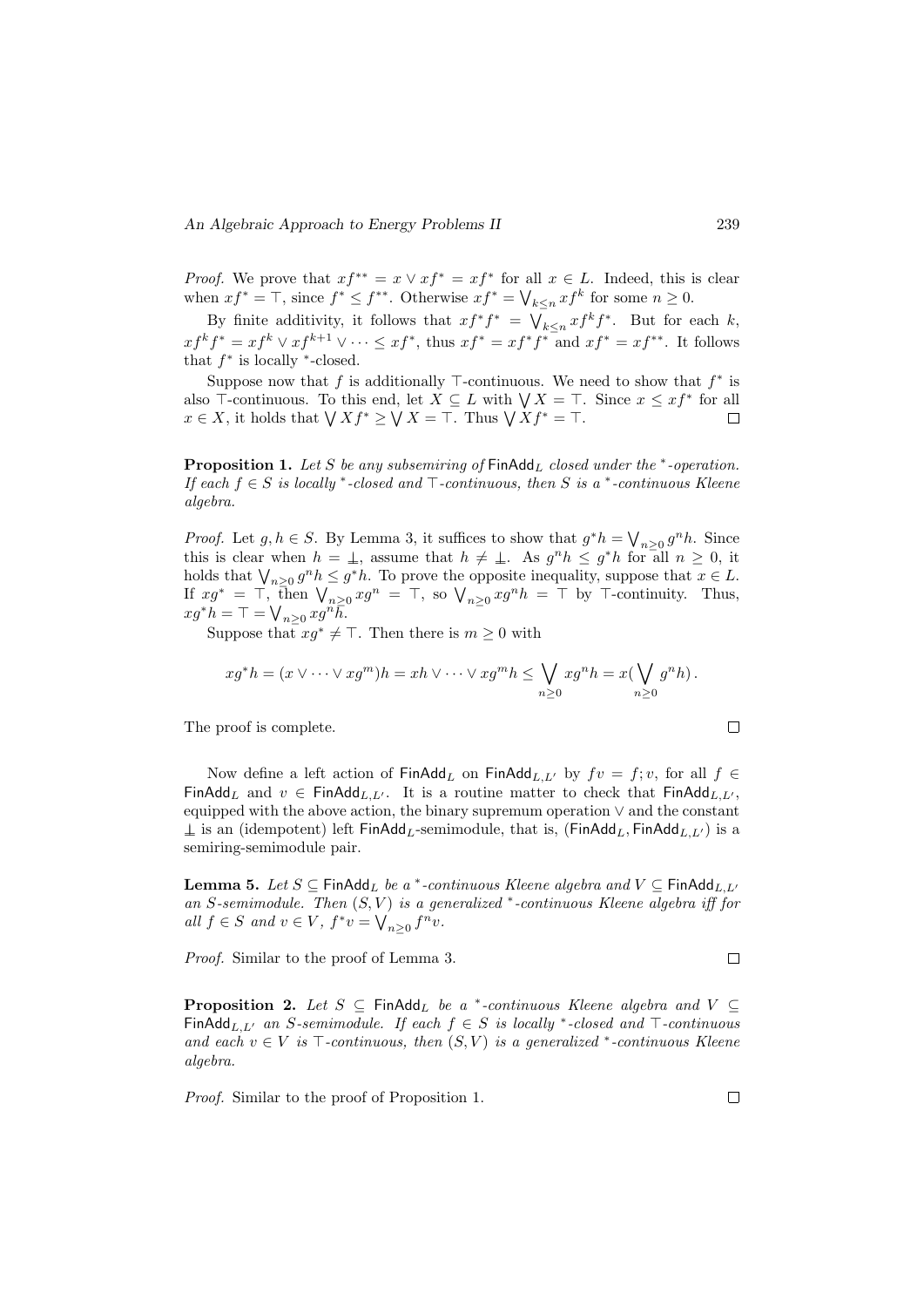#### 5 ∗ -Continuous Kleene ω-Algebras of Functions

In this section, let L be an arbitrary complete lattice and  $L' = 2$ , the two-element lattice  $\{\bot, \top\}$ . We define an infinite product  $\mathsf{FinAdd}_L \to \mathsf{FinAdd}_{L,2}$ . Let  $f_0, f_1, \ldots \in$ FinAdd<sub>L</sub> be an infinite sequence and define  $v = \prod_{n\geq 0} f_n : L \to \mathbf{2}$  by

$$
xv = \begin{cases} \bot & \text{if there is } n \ge 0 \text{ such that } x f_0 \cdots f_n = \bot, \\ \top & \text{otherwise} \end{cases}
$$

for all  $x \in L$ . We will write  $\prod_{n \geq k} f_n$ , for  $k \geq 0$ , as a shorthand for  $\prod_{n \geq 0} f_{n+k}$ .

It is easy to see that  $\prod_{n\geq 0} f_n$  is finitely additive. Indeed,  $\bot \prod_{n\geq 0} f_n = \bot$ clearly holds, and for all  $x \leq \overline{y} \in L$ ,  $x \prod_{n\geq 0} f_n \leq y \prod_{n\geq 0} f_n$ . Thus, to prove that  $(x \vee y) \prod_{n\geq 0} f_n = x \prod_{n\geq 0} f_n \vee y \prod_{n\geq 0} f_n$  for all  $x, y \in L$ , it suffices to show that if  $x \prod_{n\geq 0} \bar{f}_n = y \prod_{n\geq 0} \bar{f}_n = \bot$ , then  $(x \vee y) \prod_{n\geq 0} f_n = \bot$ . But if  $x \prod_{n\geq 0} f_n =$  $y \prod_{n\geq 0} f_n = \bot$ , then there exist  $m, k \geq 0$  such that  $xf_0 \cdots f_m = y f_0 \cdots \overline{f}_k = \bot$ . Let  $n = \max\{m, k\}$ . We have  $(x \vee y)f_0 \cdots f_n = xf_0 \cdots f_n \vee yf_0 \cdots f_n = \bot$ , and thus  $(x \vee y)$   $\prod_{n\geq 0} f_n = \bot$ .

It is clear that this infinite product satisfies conditions Ax1 and Ax2 in the definition of <sup>∗</sup>-continuous Kleene ω-algebra. Below we show that also Ax3 and Ax4 hold.

Lemma 6. For all  $f_0, f_1, \ldots, g_0, g_1, \ldots \in \mathsf{FinAdd}_L$ ,

$$
\prod_{n\geq 0} (f_n \vee g_n) = \bigvee_{h_n \in \{f_n, g_n\}} \prod_{n\geq 0} h_n.
$$

Note that this implies Ax3.

Proof. Since infinite product is monotone, the term on the right-hand side of the equation is less than or equal to the term on the left-hand side. To prove that equality holds, let  $x \in L$  and suppose that  $x \prod_{n \geq 0} (f_n \vee g_n) = \top$ . It suffices to show that there is a choice of the functions  $h_n \in \{f_n, g_n\}$  such that  $x \prod_{n \geq 0} h_n = \top$ .

Consider the infinite ordered binary tree where each node at level  $n \geq 0$  is the source of an edge labeled  $f_n$  and an edge labeled  $g_n$ , ordered as indicated. We can assign to each node u the composition  $h<sub>u</sub>$  of the functions that occur as the labels of the edges along the unique path from the root to that node.

Let us mark a node u if  $xh_u \neq \bot$ . As  $x \prod_{n\geq 0} (f_n \vee g_n) = \top$ , each level contains a marked node. Moreover, whenever a node is marked and has a predecessor, its predecessor is also marked. By König's lemma [40] there is an infinite path going through marked nodes. This infinite path gives rise to the sequence  $h_0, h_1, \ldots$  with  $x \prod_{n\geq 0} h_n = \top.$  $\Box$ 

**Lemma 7.** Let  $f \in \text{FinAdd}_L$  and  $v \in \text{FinAdd}_{L,2}$  such that f is locally \*-closed and v is  $\top$ -continuous. If  $xf^*v = \top$ , then there exists  $k \geq 0$  such that  $xf^k v = \top$ .

*Proof.* If  $xf^* = \bigvee_{n=0}^{N} xf^n$  for some  $N \geq 0$ , then  $xf^*v = \bigvee_{n=0}^{N} xf^n v = \top$  implies the claim of the lemma. If  $xf^* = \top$ , then  $\top$ -continuity of v implies that  $\bigvee_{n\geq 0} xf^n v = \top$ , which again implies the claim.  $\Box$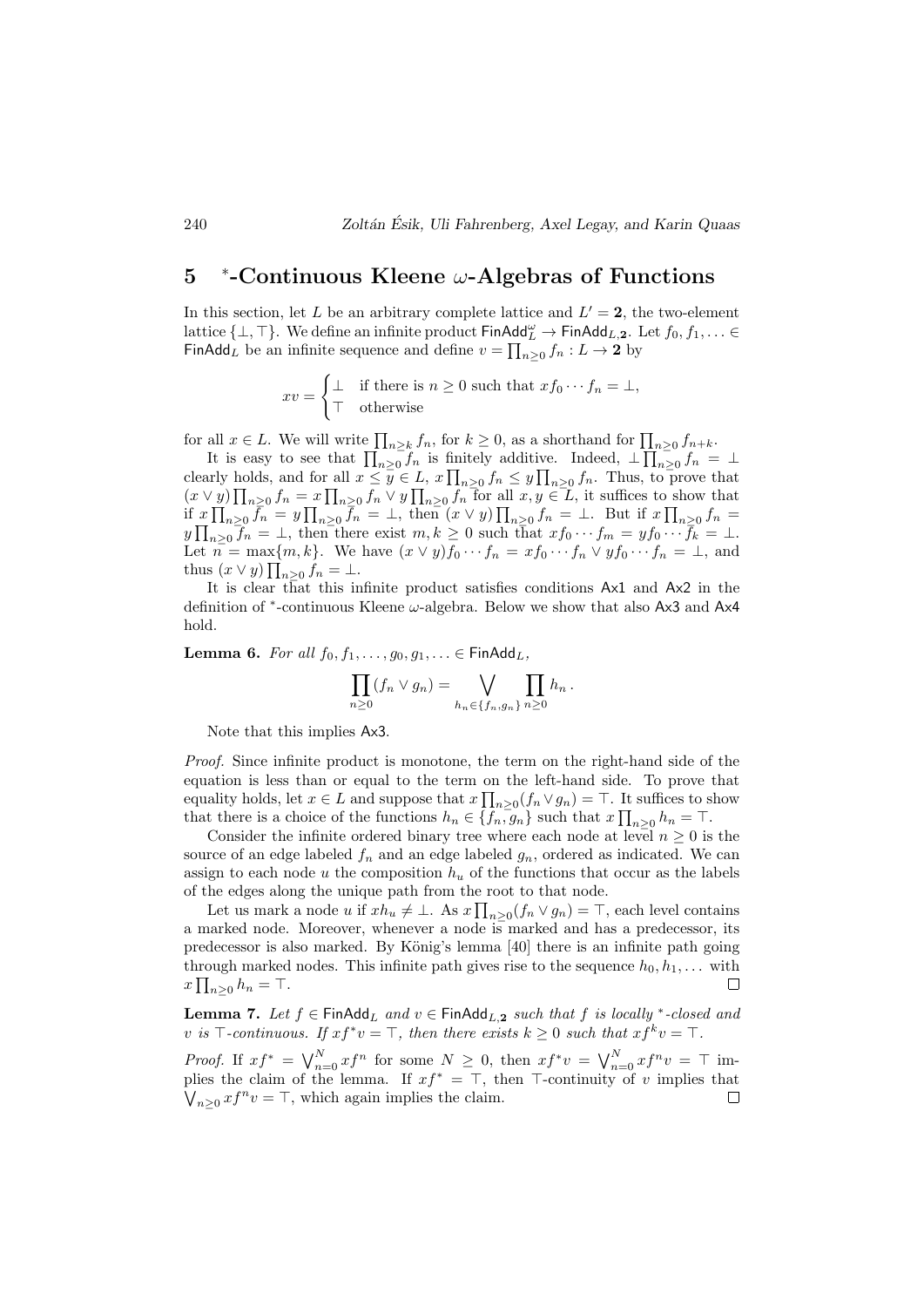**Lemma 8.** Let  $f, g_0, g_1, \ldots \in \text{FinAdd}_L$  be locally \*-closed and  $\top$ -continuous such that for each  $m \geq 0$ ,  $g_m \prod_{n \geq m+1} f^* g_n \in \text{FinAdd}_{L,2}$  is  $\top$ -continuous. Then

$$
\prod_{n\geq 0} f^*g_n = \bigvee_{k_0,k_1,\ldots\geq 0} \prod_{n\geq 0} f^{k_n}g_n.
$$

Proof. As infinite product is monotone, the term on the right-hand side of the equation is less than or equal to the term on the left-hand side. To prove that equality holds, let  $x \in L$  and suppose that  $x \prod_{n\geq 0} f^* g_n = \top$ . We want to show that there exist integers  $k_0, k_1, \ldots \ge 0$  such that  $x \prod_{n \ge 0} f^{k_n} g_n = \top$ .

Let  $x_0 = x$ . By Lemma 7,  $x \prod_{n \geq 0} f^* g_n = x_0 f^* g_0 \prod_{n \geq 1} f^* g_n = \top$  implies that there is  $k_0 \geq 0$  for which  $x_0 f^{k_0} g_0 \prod_{n \geq 1} f^* g_n = \top$ . We finish the proof by induction.

Assume that we have  $k_0, \ldots, k_m \geq 0$  such that  $xf^{k_0}g_0 \cdots f^{k_m}g_m \prod_{n \geq m+1} f^*g_n =$ ⊤ and let  $x_{m+1} = xf^{k_0}g_0 \cdots f^{k_m}g_m$ . Then  $x_{m+1}f^*g_{m+1} \prod_{n \ge m+2} f^*g_n = \top$  implies, using Lemma 7, that there exists an exponent  $k_{m+1} \geq 0$  for which  $x_{m+1}f^{k_{m+1}}g_{m+1}\prod_{n\geq m+2}f^*g_n = \top.$ Г

**Proposition 3.** Let  $S \subseteq \text{FinAdd}_{L}$  and  $V \subseteq \text{FinAdd}_{L,2}$  such that  $(S, V)$  is a gen $enalized *-continuous$  Kleene algebra of locally  $*$ -closed and  $\top$ -continuous functions  $L \rightarrow L$  and  $\top$ -continuous functions  $L \rightarrow 2$ . If  $\prod_{n\geq 0} f_n \in V$  for all sequences  $f_0, f_1, \ldots$  of functions in S, then  $(S, V)$  is a  $*$ -continuous Kleene  $\omega$ -algebra.

Proof. This is clear from Lemmas 6 and 8.

$$
\qquad \qquad \Box
$$

We finish the section by a lemma which exhibits a condition on the lattice  $L$ which ensures that infinite products of locally \*-closed and ⊤-continuous functions are again  $\top$ -continuous.

**Lemma 9.** Assume that L has the property that whenever  $\bigvee X = \top$  for some  $X \subseteq$ L, then for all  $x < \top$  in L there is  $y \in X$  with  $x \leq y$ . If  $f_0, f_1, \ldots \in \mathsf{FinAdd}_L$  is a sequence of locally \*-closed and  $\top$ -continuous functions, then  $\prod_{n\geq 0} f_n \in \mathsf{FinAdd}_{L,2}$ is  $\top$ -continuous.

*Proof.* Let  $v = \prod_{n\geq 0} f_n$ . We already know that v is finitely additive. We need to show that v is  $\top$ -continuous. But if  $v \neq \bot$ , then there is some  $x < \top$  with  $xv = \top$ , *i.e.*, such that  $xf_0 \cdots f_n > \bot$  for all *n*. By assumption, there is some  $y \in X$  with  $x \leq y$ . It follows that  $yf_0 \cdots f_n \geq xf_0 \cdots f_n > \bot$  for all n and thus  $\bigvee Xv = \top$ .

## 6 State Reachability, Coverability and Büchi Acceptance in Energy Automata

We now show how the setting developed in the last sections can be applied to solve the energy problems of Section 2. Recall that  $L = [0, \infty]_{\perp}$  denotes the complete lattice of nonnegative real numbers together with  $\infty$  and an extra bottom element  $\perp$ , and that E denotes the idempotent semiring of energy functions  $L \to L$ . Note that L satisfies the precondition of Lemma 9.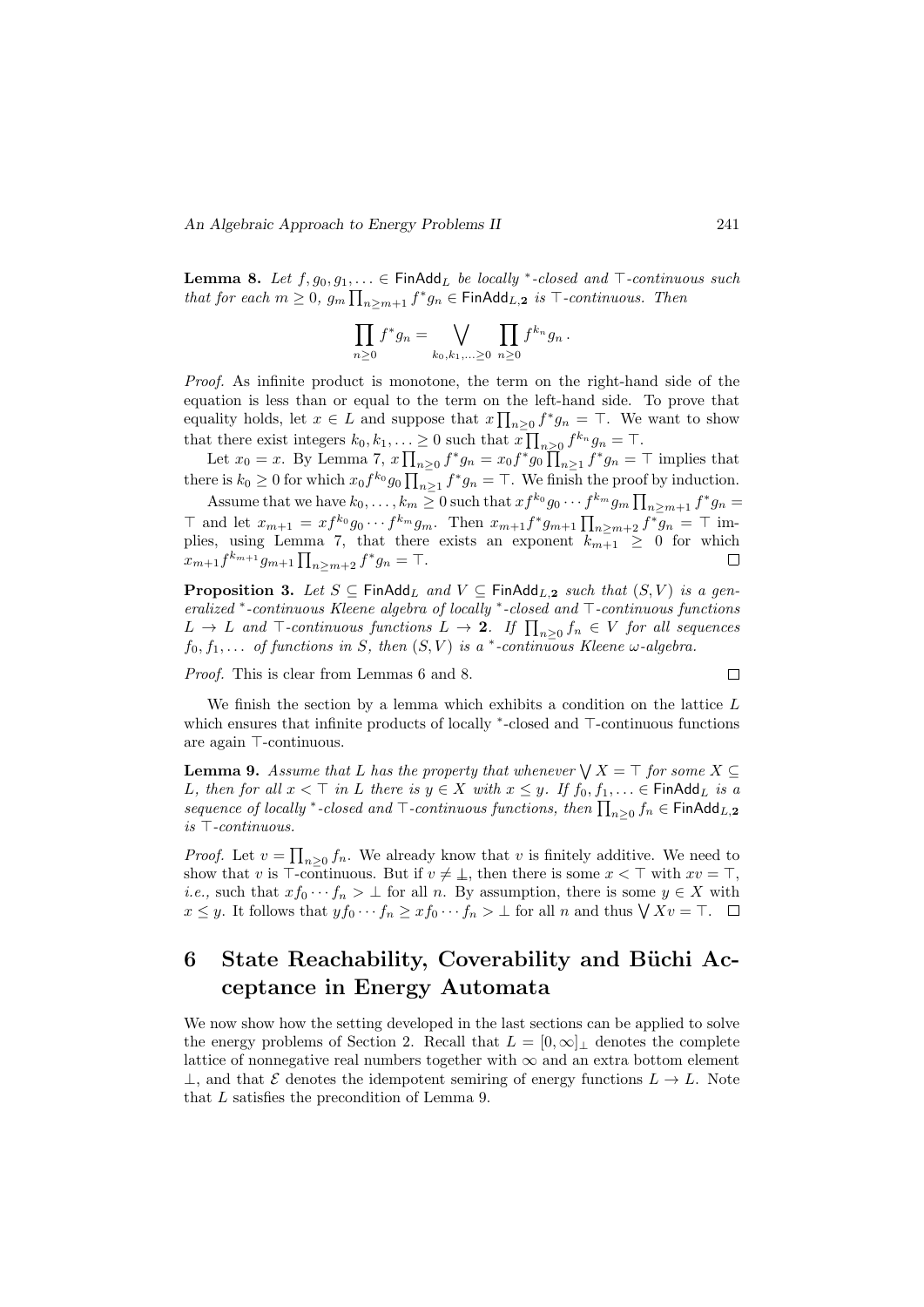**Lemma 10.** Energy functions are finitely additive and  $\top$ -continuous, hence  $\mathcal{E} \subseteq$  $FinAdd<sub>L</sub>$ .

*Proof.* Finite additivity follows from monotonicity. For  $\top$ -continuity, let  $X \subseteq L$ such that  $\bigvee X = \infty$  and  $f \in \mathcal{E}, f \neq \bot$ . By  $\bigvee X = \infty$ , we know that for every  $n \in \mathbb{N}$ , there exists  $x_n \in X$  with  $x_n \geq n$ . Choose such a sequence  $(x_n)$  and let  $y_n = x_n f$  for all n.

If  $y_n = \perp$  for all  $n \geq 0$ , then also  $nf = \perp$  for all  $n \geq 0$  (as  $x_n \geq n$ ), hence  $f = \perp$ . We must thus have an index N for which  $y_N > \bot$ . But then  $y_{N+k} \ge y_N + k \ge k$ for all  $k \geq 0$ , hence  $\bigvee X f = \infty$ .

**Lemma 11.** For  $f \in \mathcal{E}$ ,  $f^*$  is given by  $xf^* = x$  if  $xf \leq x$  and  $xf^* = \infty$  if  $xf > x$ . Hence f is locally \*-closed and  $f^* \in \mathcal{E}$ .

*Proof.* We have  $\bot f^* = \bot$  and  $\infty f^* = \infty$ . Let  $x \neq \bot, \infty$ . If  $xf \leq x$ , then  $xf^n \leq x$ for all  $n \geq 0$ , so that  $x \leq \bigvee_{n \geq 0} x f^n \leq x$ , whence  $xf^* = x$ . If  $xf > x$ , then let  $a = xf - x > 0$ . We have  $xf \geq x + a$ , hence by  $(*)$ ,  $xf^{n} \geq x + na$  for all  $n \geq 0$ , so that  $xf^* = \bigvee_{n \geq 0} xf^n = \infty$ . П

Not all locally <sup>\*</sup>-closed functions  $f: L \to L$  are energy functions: the function f defined by  $xf = 1$  for  $x < 1$  and  $xf = x$  for  $x \ge 1$  is locally \*-closed, but  $f \notin \mathcal{E}$ .

Corollary 1.  $\mathcal E$  is a  $*$ -continuous Kleene algebra.

Proof. This is clear by Proposition 1.

**Remark 1.** It is not true that  $\mathcal{E}$  is a continuous Kleene algebra: Let  $f_n, g \in \mathcal{E}$  be defined by  $xf_n = x + 1 - \frac{1}{n+1}$  for  $x \ge 0$ ,  $n \ge 0$  and  $xg = x$  for  $x \ge 1$ ,  $xg = \perp$ for  $x < 1$ . Then  $0(\bigvee_{n \geq 0} f_n)g = (\bigvee_{n \geq 0} 0f_n)g = 1g = 1$ , whereas  $0 \bigvee_{n \geq 0} (f_n g) =$  $\bigvee_{n\geq 0} (0f_ng) = \bigvee_{n\geq 0} ((1-\frac{1}{n+1})g) = \bot.$ 

**Lemma 12.** For any  $g \in \mathcal{E}$ , there exists  $f \in \mathcal{E}$  such that  $g = f^*$  iff there is  $k \in [0,\infty]$  such that  $xg = x$  for all  $x < k$ ,  $xg = \infty$  for all  $x > k$ , and  $kg = k$  or  $kq = \infty$ .

*Proof.* We first note that if  $g \in \mathcal{E}$  is such that there is k for which  $xa = x$  for  $x < k$ and  $xg = \infty$  for  $x > k$ , then  $xg^* = xg$  for  $x \neq k$ , and if  $kg = k$  or  $kg = \infty$ , then also  $kq^* = kq$ .

Now let  $g \in \mathcal{E}$ . If there is  $f \in \mathcal{E}$  with  $g = f^*$ , then we set  $k = \sup\{x \mid xf \leq x\}$ . Then  $xf > x$  and hence  $xg = \infty$  for all  $x > k$ , and whenever  $x < k$ , then there is y with  $x \le y \le k$  and  $yf \le y$ , hence by  $(*)$ ,  $xf \le x$ , so that  $xg = x$ . If  $kf \le k$ , then  $kg = k$ , otherwise  $kg = \infty$  as claimed. П

Let V denote the E-semimodule of all  $\top$ -continuous functions  $L \to 2$ . For  $f_0, f_1, \ldots \in \mathcal{E}$ , define the infinite product  $f = \prod_{n \geq 0} f_n : L \to \mathbf{2}$  by  $xf = \bot$  if there is an index n for which  $xf_0 \cdots f_n = \perp$  and  $xf = \top$  otherwise, like in Section 5. By Lemma 9,  $\prod_{n\geq 0} f_n$  is  $\top$ -continuous, *i.e.*,  $\prod_{n\geq 0} f_n \in \mathcal{V}$ .

By Proposition 2,  $(\mathcal{E}, \mathcal{V})$  is a generalized <sup>\*</sup>-continuous Kleene algebra.

$$
\Box
$$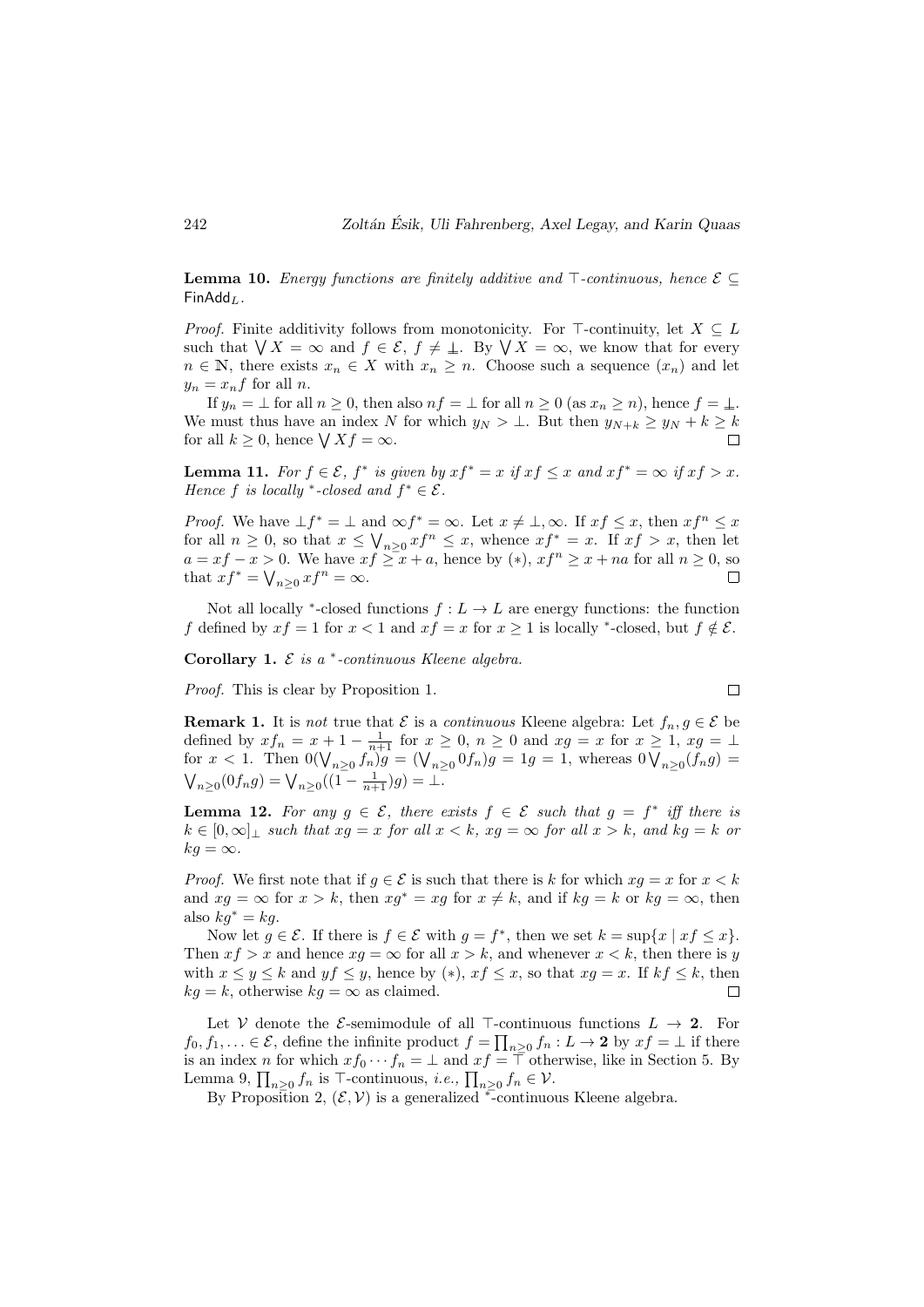Corollary 2.  $(\mathcal{E}, \mathcal{V})$  is a  $*$ -continuous Kleene  $\omega$ -algebra.

Proof. This is clear by Proposition 3.

**Remark 2.** As  $\mathcal{E}$  is not a continuous Kleene algebra, it also holds that  $(\mathcal{E}, \mathcal{V})$  is not a continuous Kleene  $\omega$ -algebra; in fact it is clear that there is no  $\mathcal{E}$ -semimodule  $\mathcal{V}'$ for which  $(\mathcal{E}, \mathcal{V}')$  would be a continuous Kleene  $\omega$ -algebra. The initial motivation for the work in [25, 26, 28] and the present paper was to generalize the theory of continuous Kleene  $\omega$ -algebras so that it would be applicable to energy functions.

**Lemma 13.** For  $f \in \mathcal{E}$ ,  $f^{\omega}$  is given by  $\bot f^{\omega} = \bot$ , and for  $x \neq \bot$ ,  $xf^{\omega} = \bot$  if  $xf < x$  and  $xf^{\omega} = \top$  if  $xf \geq x$ .

*Proof.* The claim that  $\bot f^{\omega} = \bot$  is clear, and so is the lemma for  $f = \bot$ . For  $f \neq \bot$ and  $x = \infty$ ,  $xf^n = \infty$  for all  $n \ge 0$ , hence  $\infty f^{\omega} = \top$ . Now let  $x \ne \bot, \infty$ . If  $xf \ge x$ , then  $xf^n \ge x$  for all  $n \ge 0$ , hence  $xf^\omega = \top$ . If  $xf < x$ , then let  $a = x - xf > 0$ . We have  $xf \leq x - a$ , hence by  $(*)$ ,  $xf^{n} \leq x - na$  for all  $n \geq 0$ , so that there is  $N \geq 0$  for which  $xf^N = \bot$ , whence  $xf^{\omega} = \bot$ .

We can now solve the state reachability, coverability, and Büchi problems for energy automata. We say that  $\mathcal{E}' \subseteq \mathcal{E}$  is *fixed-point decidable* if it is decidable, for any  $f \in \mathcal{E}'$  and  $x \in L$ , whether  $xf < x$ ,  $xf = x$  or  $xf > x$ .

**Theorem 2.** Let  $A = (\alpha, M, k)$  be an energy automaton of dimension  $n \geq 1$ ,  $x_0 \in \mathbb{R}_{\geq 0}$ , and  $z : \{1, \ldots, k\} \to \mathbb{R}_{\geq 0}$ . Then

- Reach $\varepsilon(A, x_0) =$  **tt** iff  $x_0|A| \neq \perp$ ;
- Cover $\varepsilon^j(A, x_0, z) = \mathbf{t}$  iff there exists  $i \leq k$  such that  $(x_0 \alpha M^*)_i \geq iz$ ;
- Büchi $\varepsilon(A, x_0) = \text{tt}$  iff  $x_0||A|| = \top$ .

*Proof.* For state reachability and Büchi acceptance the claims are clear. For coverability, we note that

$$
(x_0 \alpha M^*)_i = \bigvee_{m \geq 0} \bigvee_{1 \leq k_1, \dots, k_m \leq n} x_0 \alpha_{k_1} M_{k_1, k_2} \cdots M_{k_m, i},
$$

and the claim follows.

**Corollary 3.** For fixed-point decidable subalgebras  $\mathcal{E}' \subseteq \mathcal{E}$ , Problems 1, 2, and 5 are decidable. For an energy automaton of dimension n, the decision procedures use  $O(n^3)$ ,  $O(n^3)$ , respectively  $O(n^4)$ , algebra operations.

*Proof.* If  $\mathcal{E}'$  is fixed-point decidable, then Lemmas 11 and 13 imply that the  $*$  and  $\omega$  operations are computable in  $\mathcal{E}'$ , and the matrix operations in Theorem 2 can be reduced to compositions, binary suprema, and these two operations. The complexity results follow from the fact that computation of  $M^*$  uses  $O(n^3)$  operations and computation of  $M^{\omega}$  uses  $O(n^4)$  operations, cf. [30].  $\Box$ 

 $\Box$ 

 $\Box$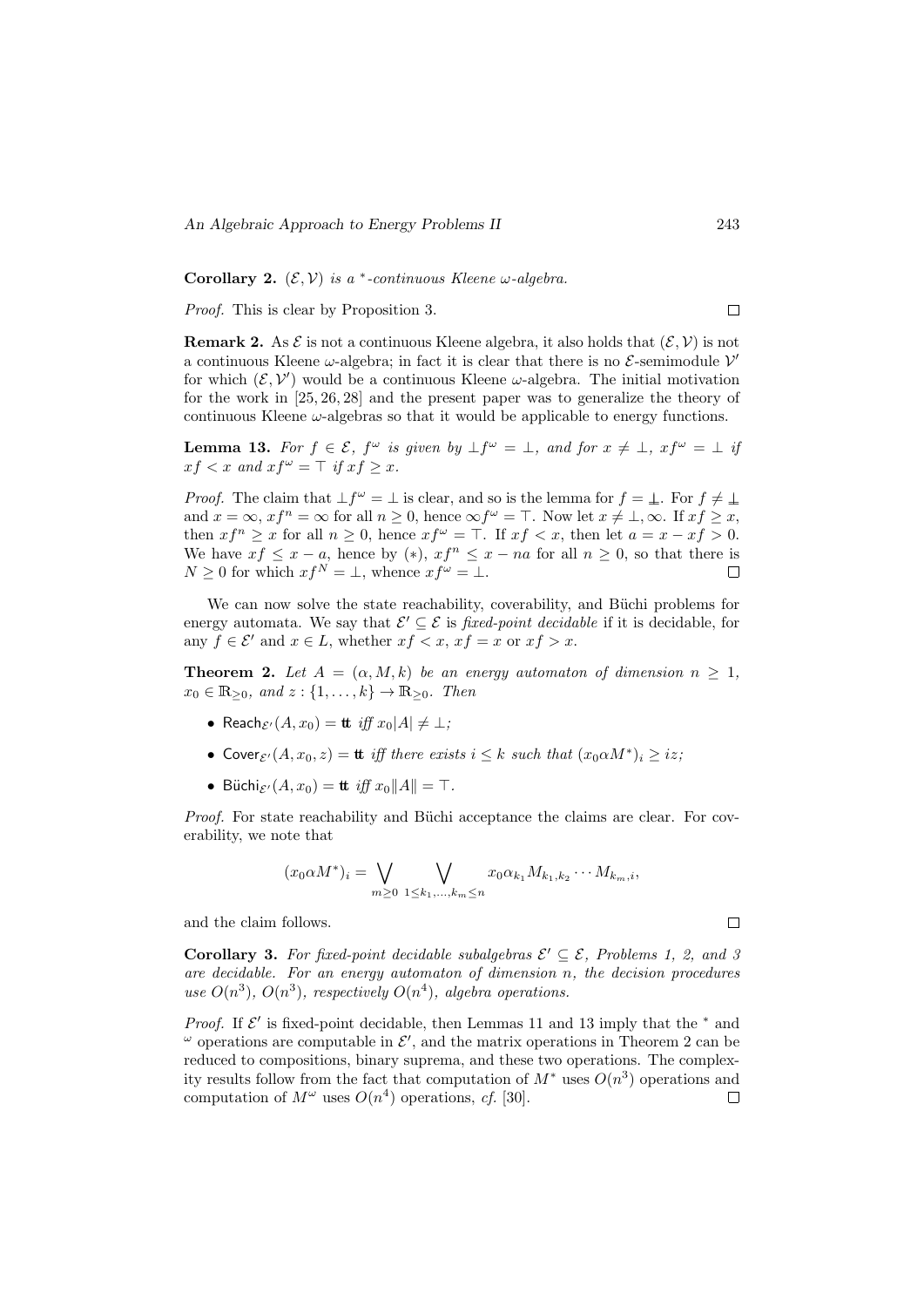### 7 Some Complexity Results

We proceed to identify two important subclasses of computable energy functions, which cover most of the related work mentioned in the introduction, and to give complexity results on their reachability and Büchi acceptance problems.

The *integer update functions* in  $\mathcal E$  are the functions  $f_k$ , for  $k \in \mathbb Z$ , given by

$$
xf_k = \begin{cases} x+k & \text{if } x \ge \max(0, -k), \\ \perp & \text{otherwise,} \end{cases}
$$

together with  $f_{-\infty} := \bot$  and  $f_{\infty} := \top$ . These are the update functions usually considered in integer-weighted automata and VASS [11, 14, 17–20, 33]. We have  $f_k f_\ell = f_{k+\ell}, f_k \vee f_\ell = f_{\max(k,\ell)}, \text{ and}$ 

$$
f_k^* = \begin{cases} f_0 & \text{for } k \le 0, \\ f_\infty & \text{for } k > 0, \end{cases} \qquad f_k^\omega = \begin{cases} f_{-\infty} & \text{for } k < 0, \\ f_\infty & \text{for } k \ge 0, \end{cases}
$$

whence the class  $\mathcal{E}_{int}$  of integer update functions forms a subalgebra of  $\mathcal{E}$ . A function  $f_k \in \mathcal{E}_{\text{int}}$  can be represented by the (extended) integer k, and algebra operations can then be performed in constant time. Also,  $\mathcal{E}_{int}$  is trivially fixed-point decidable, so that Corollary 3 implies the following result.

#### **Theorem 3.** For  $\mathcal{E}_{int}\text{-}automata$ , Problems 1, 2 and 3 are decidable in PTIME.

**Remark 3.** This means that state reachability, coverability and Büchi acceptance for one-dimensional VASS are decidable in PTIME, which seems not to have been noted before. (But see the recent [38], where reachability for one-dimensional branching VASS is shown decidable in PTIME. In [7] it is claimed that coverability for one-dimensional VASS is NP-complete.)

Next we turn our attention to piecewise affine functions.

**Definition 5.** A function  $f \in \mathcal{E}$  is said to be (rational) piecewise affine if there exist  $0 \leq x_0 \leq x_1 \leq \cdots \leq x_k \in \mathbb{Q} \cup \{\infty\}$  such that

- $xf = \bot$  for  $x < x_0$  and  $xf = \infty$  for  $x > x_k$ .
- $x_j f \in \mathbb{Q} \cup \{\perp, \infty\}$  for all j, and
- all restrictions  $f_{[x_i, x_{i+1}]}$  are affine functions  $x \mapsto a_j x + b_j$  with  $a_j, b_j \in \mathbb{Q}$ ,  $a_j \geq 1$ .

Let  $\mathcal{E}_{\text{pw}} \subseteq \mathcal{E}$  denote the class of piecewise affine energy functions. The notion of *integer piecewise affine* functions,  $\mathcal{E}_{\text{pwi}}$ , is defined similarly, with all occurrences of  $\mathbb Q$  above replaced by Z. Clearly  $\mathcal E_{int} \subseteq \mathcal E_{\text{pwi}} \subseteq \mathcal E_{\text{pw}}$ .

Note that the definition does not make any assertion about continuity at the  $x_i$ , but (\*) implies that  $\lim_{x \to x_j} x f \leq x_j f \leq \lim_{x \to x_j} x f$ . A piecewise affine function as above can be represented by its break points  $x_0, \ldots, x_k$ , the values  $x_0, \ldots, x_k$ ,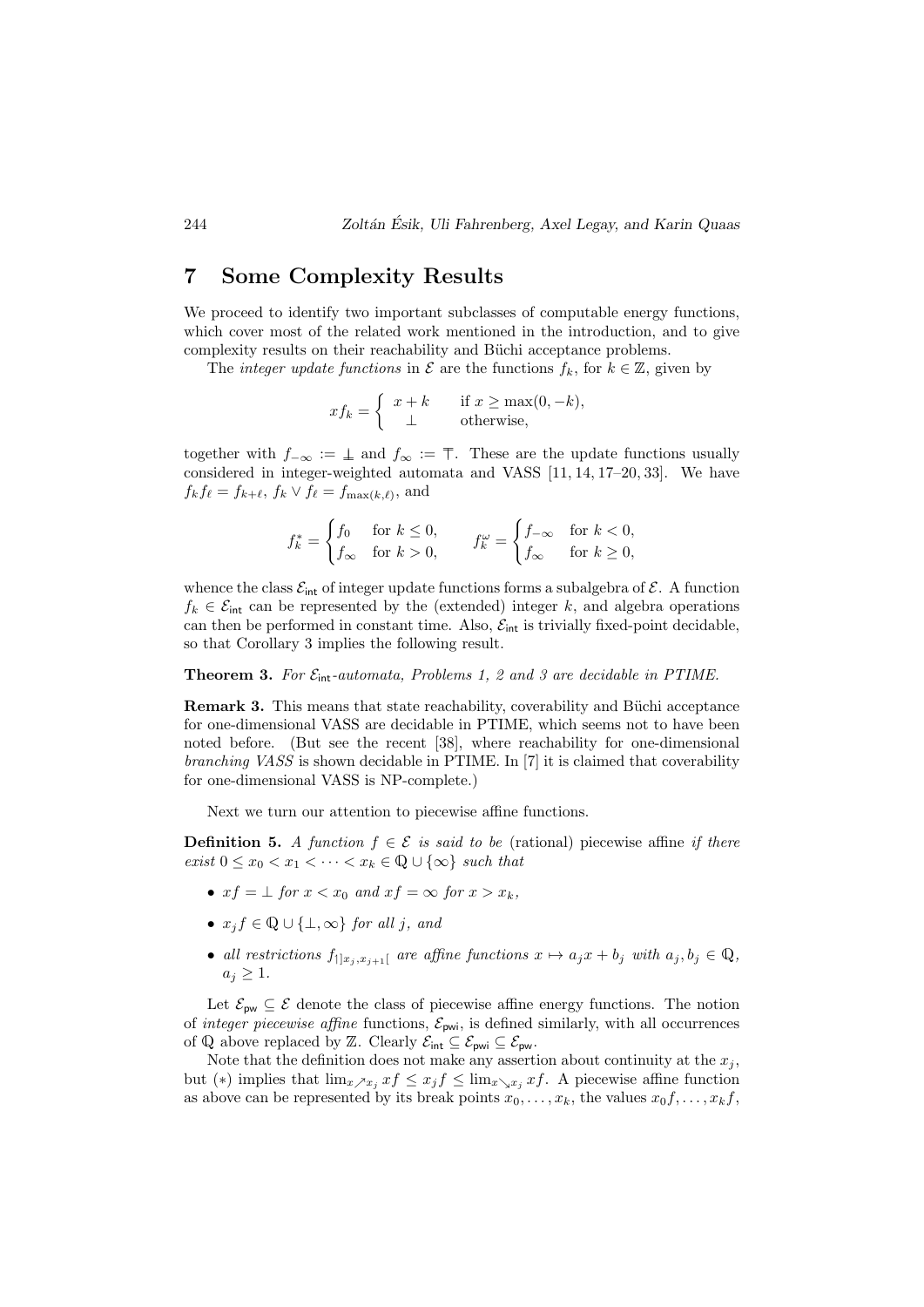

Figure 2: A piecewise affine energy function

and the numbers  $a_0, b_0, \ldots, a_k, b_k$ . These functions arise in the reduction used in [10] to show decidability of energy problems for one-clock timed automata with transition updates, see Section 8. Fig. 2 shows an example of a piecewise affine energy function.

The class of piecewise affine energy functions forms a subsemiring of  $\mathcal{E}$ : if  $f, g \in$  $\mathcal{E}_{\text{pw}}$  with break points  $x_0, \ldots, x_k$  and  $y_0, \ldots, y_\ell$ , respectively, then  $f \vee g$  is piecewise affine with break points obtained from the break points of  $f$  and  $g$  together with intersection points of lines (which are rational), and  $fg$  is piecewise affine with break points a subset of  $\{x_0, \ldots, x_k, y_0f^{-1}, \ldots, y_\ell f^{-1}\}$  (which are all rational). Hence maxima and compositions of piecewise affine energy functions are computable, but may increase the size of their representation.

Now let, for any  $p \in \mathbb{Q}$  with  $p \geq 0$ ,  $g_p^-, g_p^+ \in \mathcal{E}_{\text{pw}}$  be the functions defined by

$$
xg_p^- = \begin{cases} x & \text{for } x < p, \\ \infty & \text{for } x \ge p, \end{cases} \qquad xg_p^+ = \begin{cases} x & \text{for } x \le p, \\ \infty & \text{for } x > p. \end{cases}
$$

**Proposition 4.**  $\mathcal{E}_{\text{pw}}$  is a  $*$ -continuous Kleene algebra.

*Proof.* In lieu of Proposition 1, we need to show that  $\mathcal{E}_{pw}$  is closed under the <sup>\*</sup>operation. Let  $f \in \mathcal{E}_{\text{pw}}$ , then by Lemma 12, there is a  $p \in \mathbb{Q}$  such that  $f^* = g_p^-$  or  $f^* = g_p^+.$ 

Remark that, unlike  $\mathcal{E}_{\text{pw}}$ , the class  $\mathcal{E}_{\text{pwi}}$  of *integer* piecewise affine functions does not form a subsemiring of  $\mathcal{E}$ , as composites of  $\mathcal{E}_{\text{pwi}}$ -functions are not necessarily integer piecewise affine. As an example, for the functions  $f, g \in \mathcal{E}_{\text{pwi}}$  given by

$$
xf = 2x, \qquad xg = \begin{cases} x+1 & \text{for } x < 3, \\ x+2 & \text{for } x \ge 3, \end{cases}
$$

we have

$$
xfg = \begin{cases} 2x + 1 & \text{for } x < 1.5, \\ 2x + 2 & \text{for } x \ge 1.5, \end{cases}
$$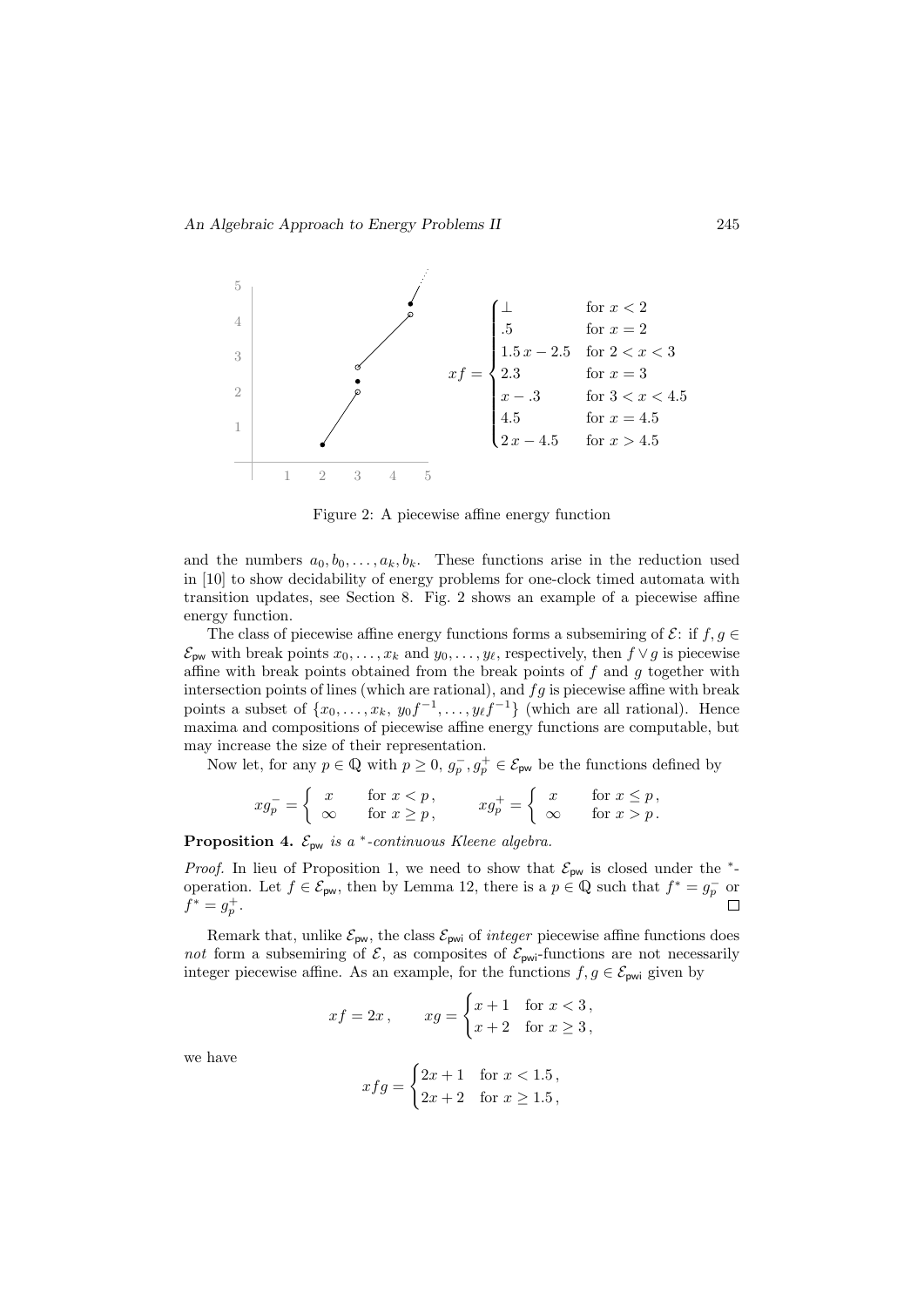which is not integer piecewise affine. The semiring generated by  $\mathcal{E}_{\text{pwi}}$  is the subsemiring of  $\mathcal{E}_{\text{pw}}$  of functions with *rational* break points  $x_0, \ldots, x_k$ , but *integer* values  $a_0, b_0, \ldots, a_k, b_k.$ 

Similarly, the class of rational affine functions  $x \mapsto ax + b, a, b \in \mathbb{Q}, a \ge 1$ (without break points) is not closed under maximum, and it can be seen that  $\mathcal{E}_{\text{pw}}$ is the semiring generated by rational affine functions.

#### **Lemma 14.**  $\mathcal{E}_{\text{pw}}$  is fixed-point decidable.

*Proof.* Let  $f \in \mathcal{E}_{pw}$ , with representation  $(x_0, \ldots, x_k, x_0, \ldots, x_k, x_0, \ldots, x_k, x_0, \ldots, x_k)$  $b_0, \ldots, b_k$ ). Let  $x \in \mathbb{R}_{\geq 0}$  be computable; we need to decide whether  $xf < x$ ,  $xf = x$  or  $xf > x$ . If  $x < x_0$ , then  $xf = \bot$ . If  $x = x_j$  for some j, we can simply compare  $x_j$  with  $x_j f$ .

Assume now that  $x \in [x_j, x_{j+1}]$  for some j. If  $a_j x_j + b_j < x_j$  and  $a_j x_{j+1} + b_j \leq$  $x_{j+1}$ , then  $xf < x$  by (\*). If  $a_jx_j + b_j = x_j$  and  $a_jx_{j+1} + b_j = x_{j+1}$ , then also  $xf = x$ , and if  $a_jx_j + b_j \geq x_j$  and  $a_jx_{j+1} + b_j > x_{j+1}$ , then  $xf > x$ . The cases  $a_jx_j+b_j>x_j,$   $a_jx_{j+1}+b_j\leq x_{j+1}$  and  $a_jx_j+b_j\geq x_j,$   $a_jx_{j+1}+b_j< x_{j+1}$  cannot occur because of (∗).

The last case to consider is  $a_j x_j + b_j < x_j$  and  $a_j x_{j+1} + b_j > x_{j+1}$ . Then we must have  $a_j > 1$ , and then  $xf < x$  if  $x < \frac{b_j}{1-a_j}$ ,  $xf = x$  if  $x = \frac{b_j}{1-a_j}$  $\frac{b_j}{1-a_j}$ , and  $xf > x$  if  $x > \frac{b_j}{1-a_j}.$ 

**Theorem 4.** For  $\mathcal{E}_{\text{pw}}$ -automata, Problems 1, 2 and 3 are decidable in EXPTIME.

Proof. Decidability follows from Corollary 3 and Lemma 14. For the complexity claim, we note that all algebra operations in  $\mathcal{E}_{\text{pw}}$  can be performed in time linear in the size of the representations of the involved functions. However, the maximum and composition operations may triple the size of the representations, hence our procedure may take time  $O(3^{n^3}p)$  for state reachability and coverability, and  $O(3^{n^4}p)$  for Büchi acceptance, for an  $\mathcal{E}_{\text{pw}}$ -automaton of dimension n and energy functions of representation length at most p.  $\Box$ 

We believe that the above complexity bound of EXPTIME can be considerably sharpened, but we leave this for future work.

### 8 Reduction from Weighted Timed Automata

To further motivate the introduction of our notion of energy automata, we review here how the treatment of lower-bound energy problems for one-clock weighted timed automata in [10, 11] naturally leads to our energy functions and energy automata. In this section, and this section only, function application and composition will be written in the standard right-to-left order.

A weighted timed automaton  $A = (L, l_0, C, I, E, r)$  consists of a finite set of locations L with initial location  $l_0$ , a finite set of clocks C, location invariants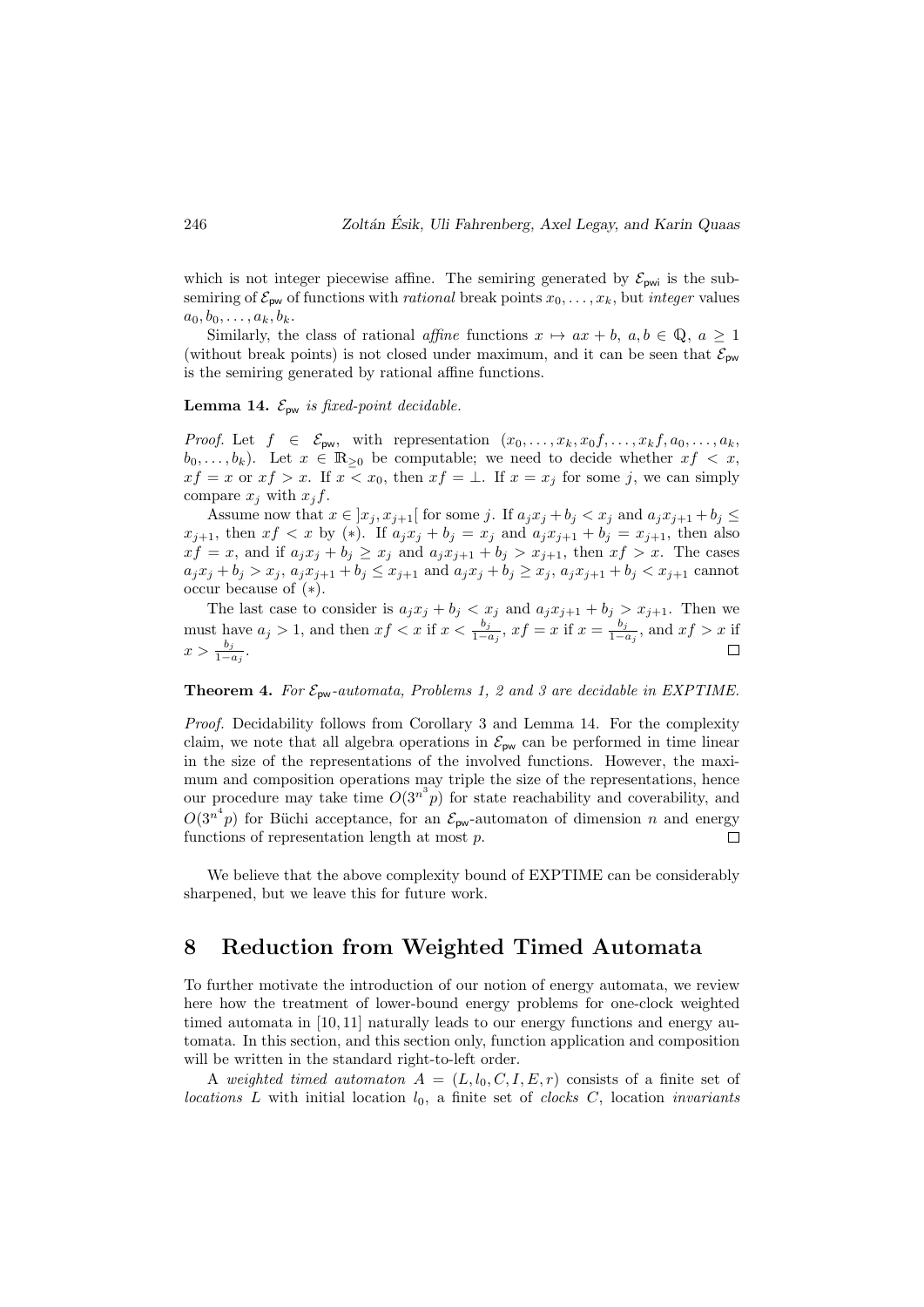

Figure 3: One-clock weighted timed automaton with discrete updates. Any regionstable scheduler (*i.e.*, with switches at *integer* times) is doomed (a), but there exists a feasible schedule with switches at half-integer times (b).

 $I: L \to \Phi(C)$ , weighted *edges*  $E \subseteq L \times \Phi(C) \times 2^C \times \mathbb{Z} \times L$  and location *weight rates*  $r: L \to \mathbb{Z}$ . Here the set  $\Phi(C)$  of clock constraints  $\phi$  is defined by the grammar

$$
\phi ::= c \bowtie k \mid \phi_1 \land \phi_2 \qquad (c \in C, k \in \mathbb{Z}, \bowtie \in \{\leq, <, \geq, >, =\}).
$$

A clock valuation is a mapping  $C \to \mathbb{R}_{\geq 0}$ . For a clock valuation  $v : C \to \mathbb{R}_{\geq 0}$ and a clock constraint  $\phi \in \Phi(C)$ , we write  $v \models \phi$  to indicate that v satisfies  $\phi$ . We denote by  $v_0 : C \to \mathbb{R}_{\geq 0}$  the clock valuation given by  $v_0(c) = 0$  for all  $c \in C$ . For a clock valuation  $v: C \to \mathbb{R}_{\geq 0}, d \in \mathbb{R}_{\geq 0}$ , and  $R \subseteq C$ , we denote by  $v + d$  and  $v[R \leftarrow 0]$  the clock valuations given by  $(v + d)(c) = v(c) + d$  for all  $c \in C$  and  $v[R \leftarrow 0](c) = 0$  for  $c \in R$ ,  $v[R \leftarrow 0](c) = v(c)$  for  $c \notin R$ .

The semantics of a weighted timed automaton  $A = (L, l_0, C, I, E, r)$  is given by an infinite weighted automaton  $\llbracket A \rrbracket = (S_A, s_0, T_A)$  with states  $S_A = \{(l, v) | v \models$  $I(l) \subseteq L \times \mathbb{R}_{\geq 0}^C$ , initial state  $s_0 = (l_0, v_0)$ , and transitions  $T_A \subseteq S_A \times \mathbb{R} \times S_A$  of two types:

- delay transitions  $(l, v) \xrightarrow{r(l)d} (l, v + d)$  for all  $d \in \mathbb{R}_{\geq 0}$  such that  $v + d' \models I(l)$ for all  $d' \in [0, d]$ ;
- switch transitions  $(l, v) \stackrel{p}{\to} (l', v')$ , where  $e = (l, \phi, R, p, l') \in E$  is a transition of  $A, v \models \phi$  and  $v' = v[R \leftarrow 0].$

We refer to [34] for a thorough survey on timed automata and weighted timed automata.

The lower-bound energy problem for a weighted timed automaton A as above is, given an initial energy  $x_0 \in \mathbb{R}_{\geq 0}$ , to decide whether there exist an infinite path

$$
(l_0, v_0) \xrightarrow{p_0} (l_1, v_1) \xrightarrow{p_1} (l_2, v_2) \xrightarrow{p_2} \cdots
$$

of delay and switch transitions in [A] for which  $x_0 + \sum_{i=0}^n p_i \ge 0$  for all  $n \in \mathbb{N}$ .<br>We have want to deside whether there is a run in A where the *seeimulated* energy We hence want to decide whether there is a run in  $A$  where the *accumulated energy*  $x_0 + \sum_{i=0}^n p_i$  never drops below zero. We shall say that such a run is *feasible*. Figure 1 in the introduction shows an example of such an energy problem.

For one-clock weighted timed automata without discrete updates, i.e., with  $C =$  ${c}$  a singleton and  $p = 0$  for all  $(l, \phi, R, p, l') \in E$ , it was shown in [11] that this problem can be decided via a simple reduction to a refinement of the region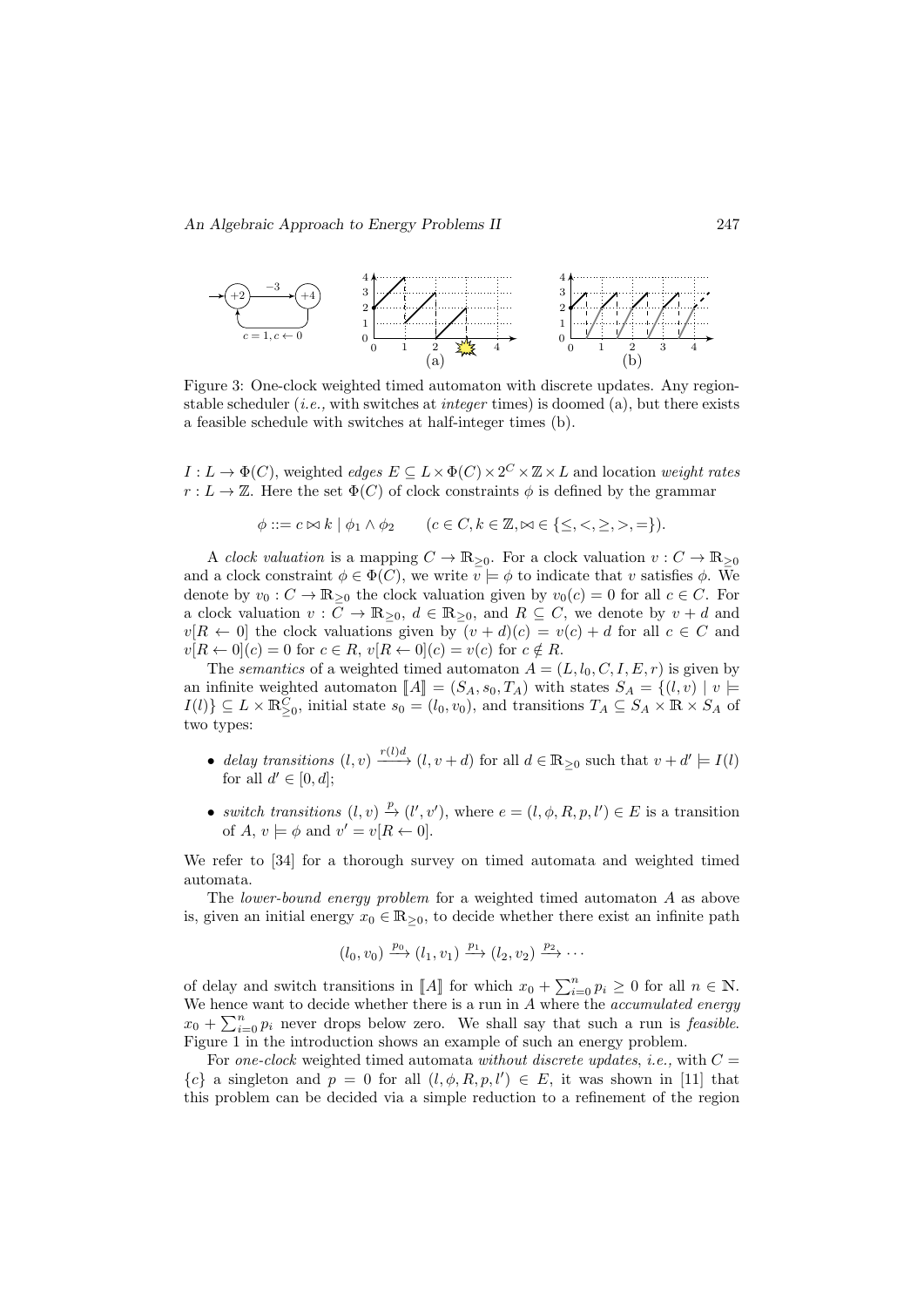

Figure 4: Conversion of the weighted timed automaton of Fig. 1 to a 3-bounded weighted timed automaton. To simplify the example, we assume that the invariant of  $R_1$  and  $R_2$  in the automaton of Fig. 1 (and thus here) is  $c \leq 1$ . The invariant of location W is  $c \leq 3$ , and the invariant of the new location  $l'$  is  $c \leq 2$ .

graph  $[2]$  of A. Figure 3, taken from  $[10]$ , however, shows that a similar region-stable reduction is not available for one-clock weighted timed automata with discrete updates. In the rest of this section we review the substantially more complicated reduction from [10]. For simplicity of presentation we assume the input timed automaton to be *closed*, *i.e.*, only using closed clock constraints  $c \leq k$ ,  $c \geq k$ ,  $c = k$ and their conjunctions.

Let  $A = (L, l_0, \{c\}, I, E, r)$  be a closed one-clock weighted timed automaton. First, we make sure that A is *bounded*, *i.e.*, that the value of c never exceeds a constant  $M$  during any run of  $A$ . The construction, based on [5], works essentially by resetting the clock whenever it reaches value  $M$ . Formally, let  $m$  be the greatest integer constant which appears in any invariant  $I(l)$ ,  $l \in L$  and any constraint  $\phi$ in  $(l, \phi, R, p, l') \in E$  and set  $M = m + 2$ . Now for each location  $l \in L$ , add an invariant  $c \leq M$  to  $I(l)$  and a new location l' to L, with  $I(l') = (c \leq M - 1)$  and  $r(l') = 0$ , and edges  $(l, (c = M), \{c\}, 0, l')$ ,  $(l', (c = M - 1), \emptyset, 0, l)$ . Figure 4 shows an example of the construction for the weighted timed automaton in Fig. 1 for  $M = 3$ . It can be shown [5,10] that the so-constructed bounded automaton admits the same infinite lower-bounded runs for the same initial energies as the old one.

Second, we make sure that the bound  $M = 1$ . This is done, like in [13], by splitting A into stages, one for every integer  $k \in \{0, \ldots, M-1\}$ ; the intuition is that a state  $((l, k), \nu)$  at stage k corresponds to a state  $(l, \nu')$  with old clock value  $\nu' = k + \nu$ . Figure 5 shows an example of the construction. Third, we also eliminate edges  $(l, (c' \leq 1), \{c'\}, p, l')$  by introducing new locations  $l''$  with  $r(l'') = 0, I(l'') = c \leq 1$ , and edges  $(l, (c' \leq 1), \emptyset, 0, l'')$ ,  $(l'', (c' = 1), \{c'\}, p, l')$ , see Figure 6. It can again be shown [10] that this construction does not affect energy properties.

Next, noticing that A now only has three types of edges: reset-free edges with constraint  $c' \leq 1$  and resetting edges with constraint  $c' = 0$  or  $c' = 1$ , we split the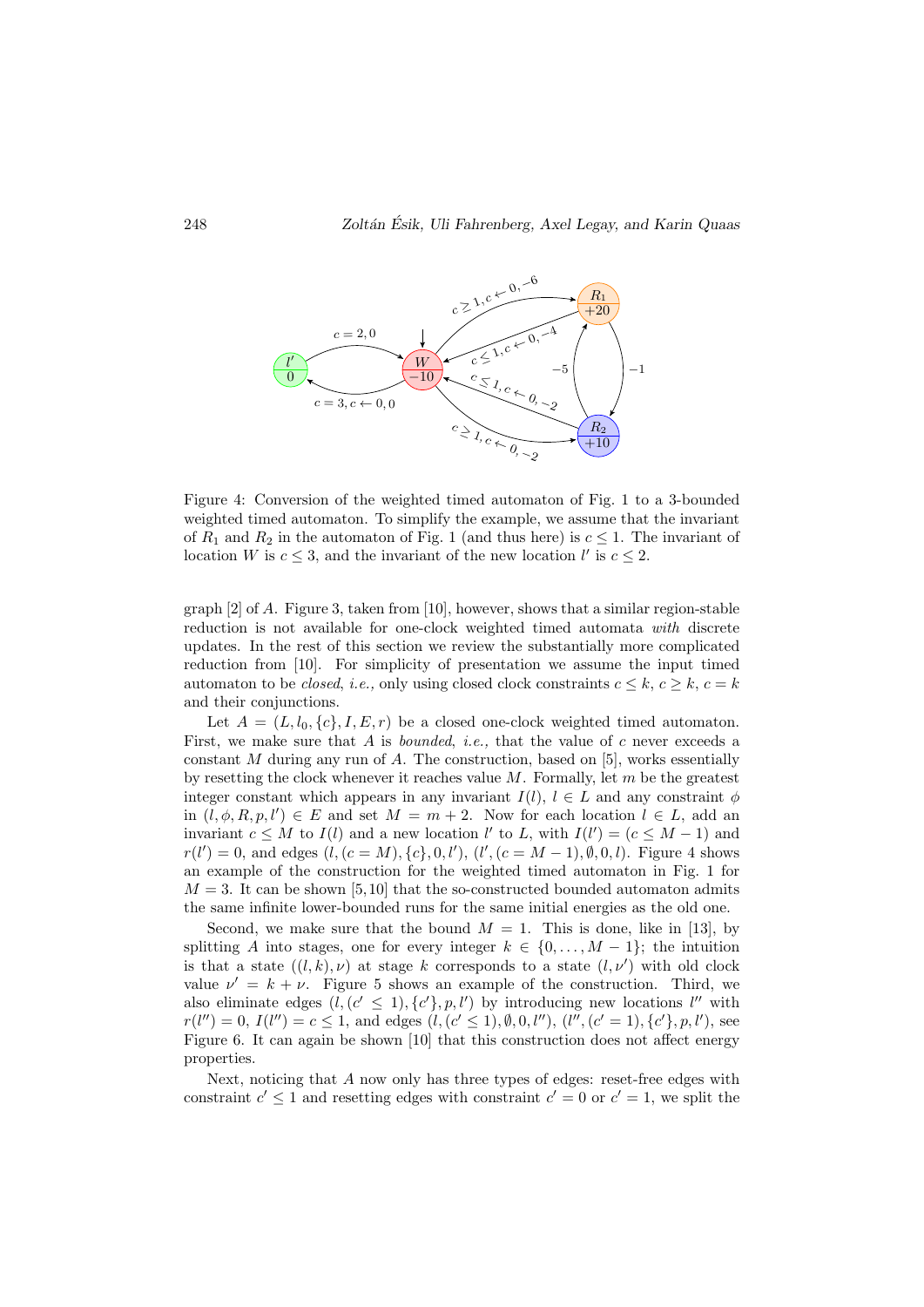

Figure 5: Conversion of the 3-bounded weighted timed automaton of Fig. 4 to a 1-bounded weighted timed automaton.

locations of A so that each location l either has only incoming reset-free edges or only incoming resetting edges. Possibly adding a new initial location, we also make sure that  $l_0$  has no incoming edges. Fig. 7 shows the complete conversion of the weighted timed automaton of Fig. 1.

Let S be the set of locations without incoming reset-free edges, then  $l_0 \in S$ . For each pair  $l, l' \in S$ , let  $P(l, l')$  be the (finite) set of paths in A from l to l' which



Figure 6: The 1-bounded weighted timed automaton obtained by eliminating resetting edges with clock constraint  $c \leq 1$  from the 1-bounded weighted timed automaton in Fig. 5. We eliminate, for instance, the edge  $(\langle W, 2 \rangle, (c \leq 1), \{c\}, -6, \langle R_1, 0 \rangle)$ by introducing an auxiliary location 1 with invariant  $c \leq 1$  and rate 0, and edges  $(\langle W, 2 \rangle, (c \le 1), \emptyset, 0, 1)$  and  $(1, c = 1, \{c\}, -6, \langle R_1, 0, \rangle)$ . Note that in the resulting automaton all edges with constraint  $c \leq 1$  are reset-free, and all resetting edges have constraint  $c = 1$  or  $c = 0$ .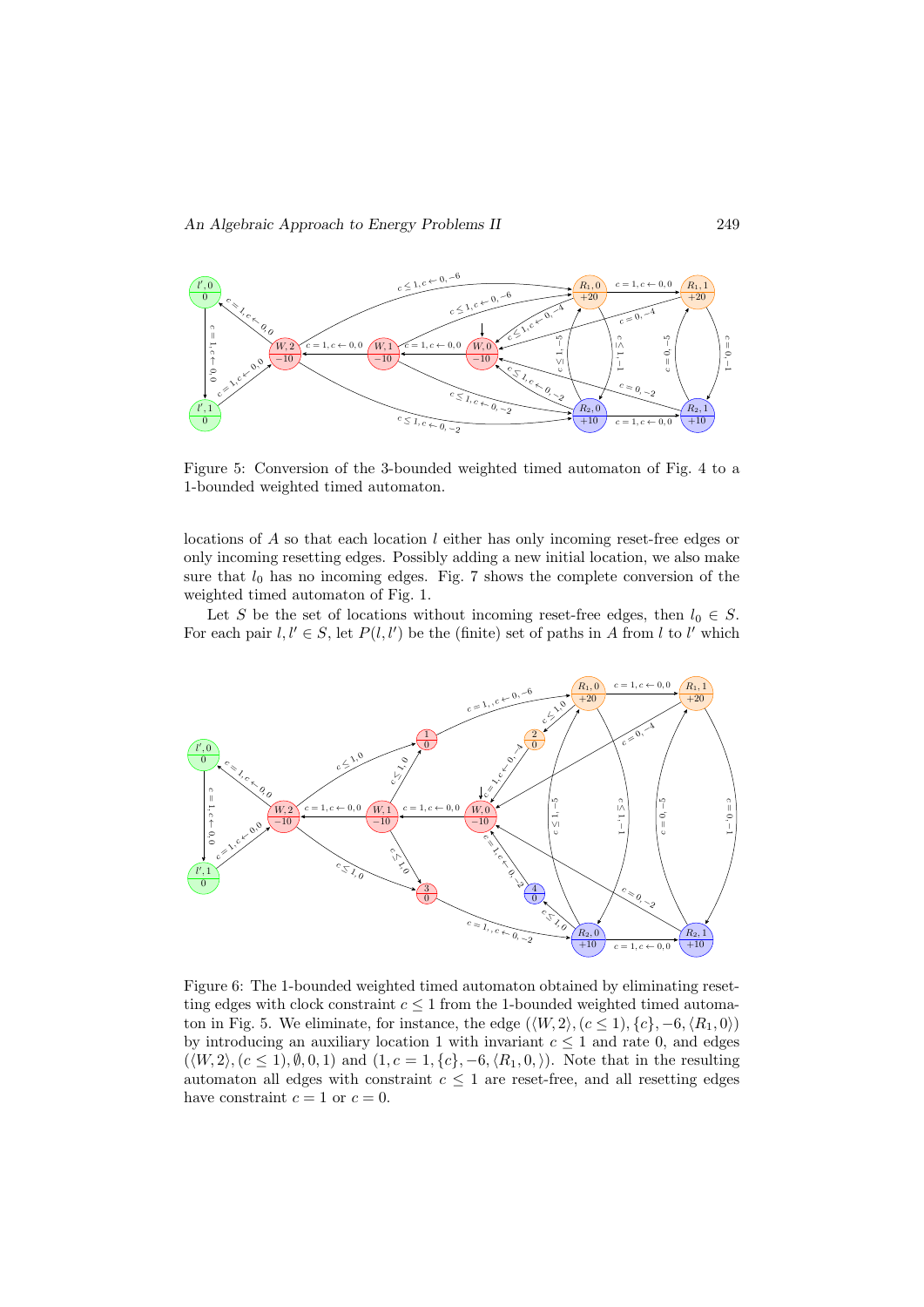

Figure 7: Conversion of the weighted timed automaton in Fig. 6 to one with locations partitioned into locations with only reset-free incoming edges with constraint  $c \leq 1$  and locations with only resetting edges and constraint  $c = 1$  or  $c = 0$  (we omit resets at edges with constraint  $c = 0$ ). Note that in Fig. 6 locations  $(R_1, 0)$ and  $(R_2, 0)$  have both resetting and reset-free incoming edges. We introduce two auxiliary locations 5 and 6 and redirect edges accordingly.

only go through locations in  $L \setminus S$ , and which contain at most two copies of any simple cycle. (It is shown in [10] that paths which contain more than two copies of a simple cycle can be reduced to paths in  $P(l, l')$  by collecting all delays in the first two copies.) For each such path  $\pi \in P(l, l')$ , let  $f_{\pi}: \mathbb{R}_{\geq 0} \to \mathbb{R}_{\geq 0}$  be the function mapping input energy in  $l$  to maximal achievable output energy in  $l'$  and define  $T = \{(l, f_{\pi}, l') \mid \pi \in P(l, l')\}.$  Let  $B = (S, l_0, T, S)$ ; we will show below that B is an energy automaton.

It is clear that any infinite run in A which traverses resetting edges infinitely often will translate to an infinite path in  $B$ . We need, however, to take special care of infinite runs in A which are *eventually reset-free*. To do so, it is shown in  $[10]$ that we can compute, in EXPTIME, a mapping  $z: L \to \mathbb{R}_{\geq 0}$  such that there is a *feasible* infinite reset-free run from a state  $(l, v)$  in  $\llbracket A \rrbracket$  iff  $v \geq z(l)$ . For the proof of this, one observes that any such run can be converted, by eliminating all delays in locations with nonpositive rates and collecting all delays in locations with positive rates in their first occurrences, into one where, after a finite prefix, no more time elapses. Also, the length of these prefixes is at most  $|L|(|L|+1)$ , so  $z(l)$  can be computed in finite time.

It can now be shown [10, Lemma 17] that, for any  $x_0 \in \mathbb{R}_{\geq 0}$ , there is a feasible infinite run from  $(l_0, x_0)$  in A iff (1) there is an accepting infinite run in B with initial energy  $x_0$ , or (2) a state  $l \in S$  is reachable in B, with initial energy  $x_0$ , such that the energy in l is at least  $z(l)$ . Hence the lower-bound energy problem for A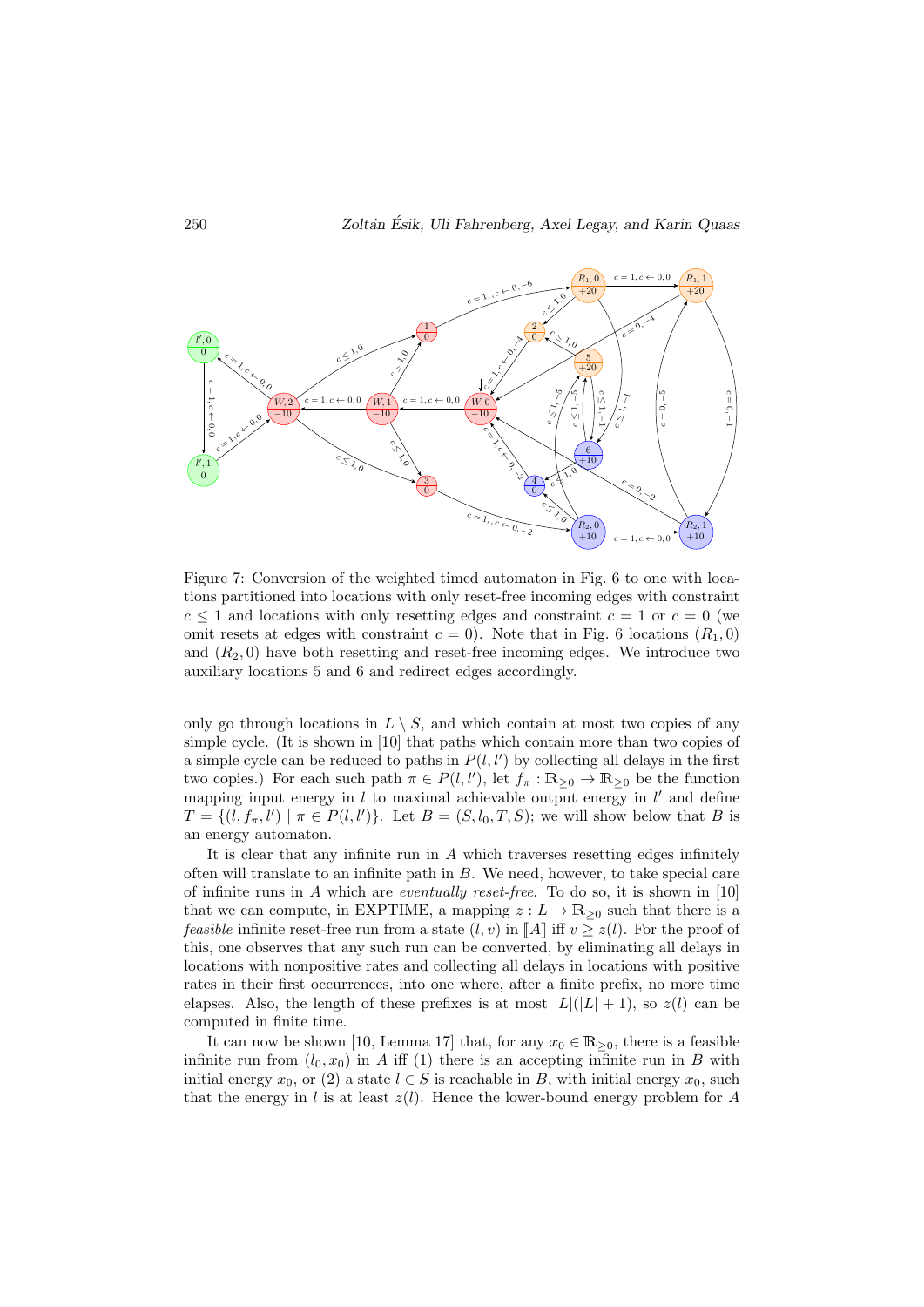

Figure 8: Reset-free path with annotations (top) and after repeated application of the first normalization operation.

from  $x_0$  reduces to Büchi $(B)(x_0)$  and Cover $(B)(x_0, z)$ .

We miss to show that  $B = (S, l_0, T, S)$  is an energy automaton. Let  $l, l' \in S$ and  $\pi = (l = l_1, e_1, l_2, \dots, e_n, l_{n+1} = l') \in P(l, l')$ ; note that  $e_n$  is the only resetting edge. If the constraint on  $e_n$  is  $c' = 0$ , then no time elapses during  $\pi$ , and, letting  $p_i$  denote the weight of  $e_i = (l_i, \phi, \emptyset, p_i, l_{i+1})$  (where  $\phi = (c' \le 1)$ ), we have

 $f_{\pi}(x) = \begin{cases} \text{undefined} & \text{if } x + \sum_{i=1}^{k} p_i < 0 \text{ for some } k \in \{1, \ldots, n\}, \\ \text{where } p_i = 0 \end{cases}$  $x + \sum_{i=1}^{n} p_i$  otherwise.

If, on the other hand, the last constraint in  $\pi$  is  $\phi_n = (c' = 1)$ , then we face the task of distributing one time unit of delay optimally through the locations along  $\pi$ . In order to do so, we first annotate the edges along  $\pi$  with *lower-bound constraints*. Hence each  $e_i$  is now of the form  $e_i = (l_i, \phi, \emptyset, p_i, b_i, l_{i+1}),$  with  $b_i = -p_i$  initially and the semantics that the edge  $e_i$  is enabled for input energy  $x \ge b_i$ .

We modify  $\pi$  by removing locations in which an optimal path (*i.e.*, with maximal energy output) will not delay. To ease the presentation, we assume that the maximal rate along  $\pi$  is positive, *i.e.*,  $\max\{r(l_i) | i = 1, ..., n\} > 0$ . The constructions are similar in the other case; see [10] for details. Figure 8 shows as an example a path from  $(R_2, 0)$  to  $(W, 0)$  in the weighted timed automaton of Fig. 7.

First we note that if  $r(l_i) \ge r(l_{i+1})$  for some  $i \in \{1, ..., n-1\}$ , then any delay spent in  $l_{i+1}$  could just as well (or better) have been spent in  $l_i$ . (This is the case for  $i = 2$  (location 6 with rate +10) in the example.) Hence we can remove  $l_{i+1}$  and update  $\pi$  with an edge  $(l_i, \phi, \emptyset, p_i + p_{i+1}, \max(b_i, b_{i+1} - p_i), l_{i+2})$ . The new lowerbound constraint  $\max(b_i, b_{i+1} - p_i)$  is chosen so that the new edge can be taken precisely when the sequence of the old edges could be taken without intermediate delay.

This modified path  $\pi$  has the property that  $r(l_i) < r(l_j)$  for all  $1 \leq i < j \leq n$ . Next, we see that if there is  $i \in \{1, \ldots, n-1\}$  for which  $b_i + p_i \geq b_{i+1}$ , then there is no need to spend any delay in  $l_{i+1}$ , as we can go directly to  $l_{i+2}$  which has a higher rate. (In our example, this case does not occur.) Hence we modify  $\pi$  once again, removing  $l_{i+1}$  and adding a new edge  $(l_i, \phi, \emptyset, p_i + p_{i+1}, b_i, l_{i+2})$ . The result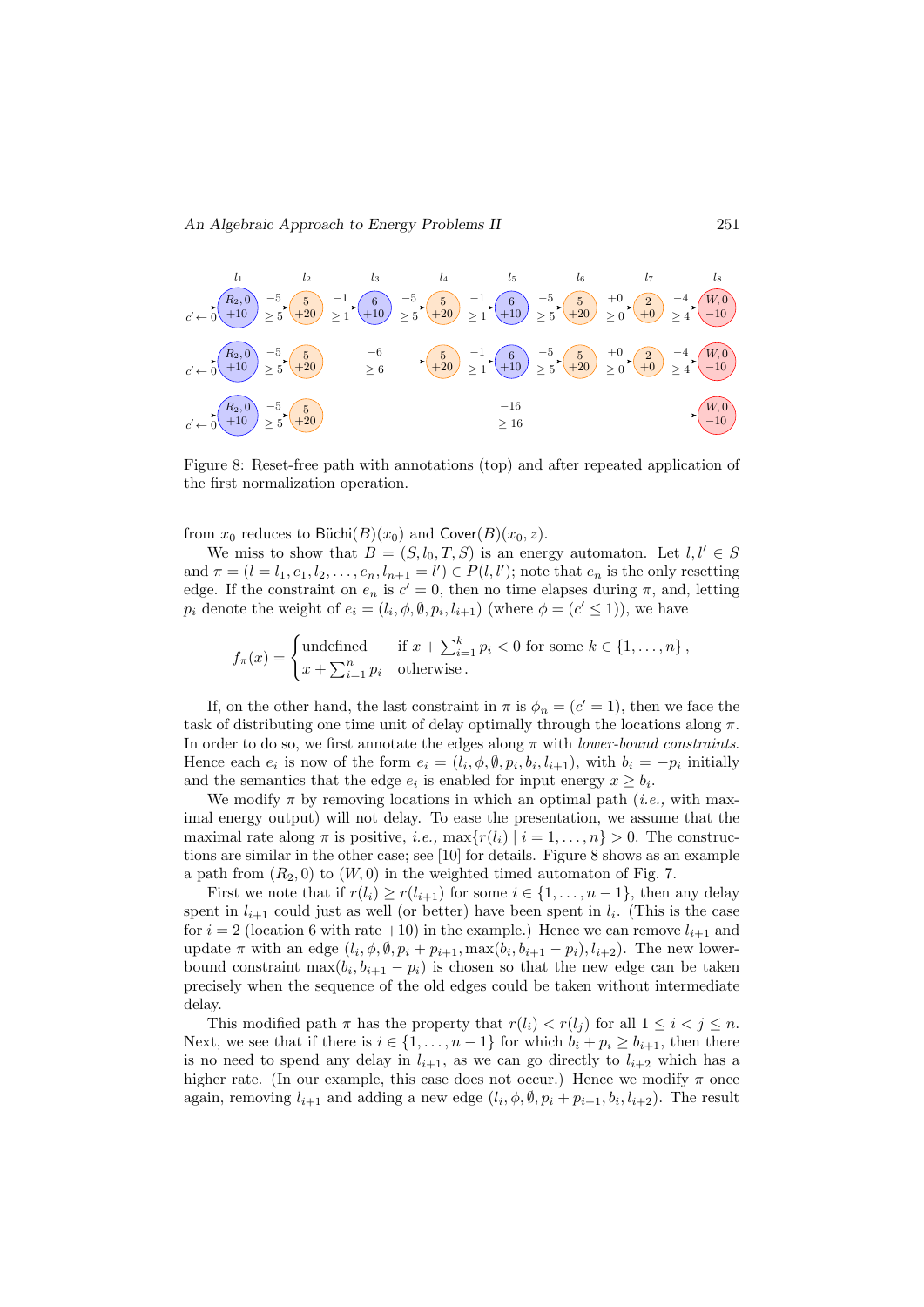

Figure 9: The energy function associated with the path of Fig. 8.

of these two kinds of modifications is a reset-free path in so-called normal form, see again Fig. 8.

As the last step, we show by example how to compute the energy function of a path in normal form; we refer to [10] for the general algorithm. Let  $\pi$  be the path at the bottom of Fig. 8; we want to compute the partial function  $f_{\pi}: \mathbb{R}_{\geq 0} \to \mathbb{R}_{\geq 0}$ which maps the input energy x, entering the first location of  $\pi$ , to the maximum available output energy  $f_{\pi}(x)$  when leaving  $\pi$ .

First we notice that if  $x < 3$ , then we need to spend a delay of  $d_1 \ge \frac{5-x}{10} > \frac{1}{5}$  in  $l_1$  to meet its output constraint of  $x \geq 5$ . The energy value when entering  $l_2$  is then  $x + 10d_1 - 5$ , which is equal to 0, so that after  $l_2$ , the value is  $20d_2 \le 20(1 - d_1)$  $20 - 20d_1 < 16$ . Hence we cannot match the output constraint  $x \ge 16$  on  $l_2$ , so that  $f_{\pi}(x)$  is undefined for  $x < 3$ . On the other hand, when  $x = 3$  at the start of  $\pi$ , then we can delay  $\frac{1}{5}$  time units in  $l_1$ , then delay  $\frac{4}{5}$  time units in  $l_2$ , and finally achieve  $f_{\pi}(3) = 0$ .

It can be shown [10] that the general strategy for maximizing the output energy, given a path in normal form such as the one in the bottom of Fig. 8, is to delay in every location precisely the time necessary for meeting its output constraint, and then to spend any remaining time in the last location. Hence when  $x$  is between 3 and 5, we can let  $d_1 = \frac{5-x}{10}$  and then  $d_2 = 1 - d_1$ . This gives a value of  $f_{\pi}(4) = 4 + \frac{1}{10} \cdot 10 - 5 + \frac{9}{10} \cdot 20 - 16 = 2$ . For  $x \ge 5$ , we need not delay in  $l_1$  at all, so in this case,  $f_{\pi}(x) = x - 1$ . See Fig. 9 for a graph of the function thus obtained.

Given this general strategy for maximizing output energy, it can be shown that the energy function  $f_{\pi}$  associated with a path in normal form, or indeed with a general reset-free path  $\pi$ , is a *continuous piecewise affine* function which satisfies  $(*), cf.$  Definition 5. Now when the input timed automaton is not closed, then the definition interval of  $f_{\pi}$  ([1,  $\infty$ [ in the example) may be left-open, and taking maxima of such functions may introduce discontinuities, so that in the end,  $B = (S, l_0, T, S)$  is an automaton which has transition weights from the general class  $\mathcal{E}_{\mathsf{pw}}$  of piecewise-affine energy functions.

The results of Section 7 thus apply and allow us to compute  $\text{Büchi}(B)(x_0)$  and  $Cover(B)(x_0, z)$  in exponential time. As the reduction from A to B shown here may incur an exponential blow-up, our overall procedure for solving lower-bound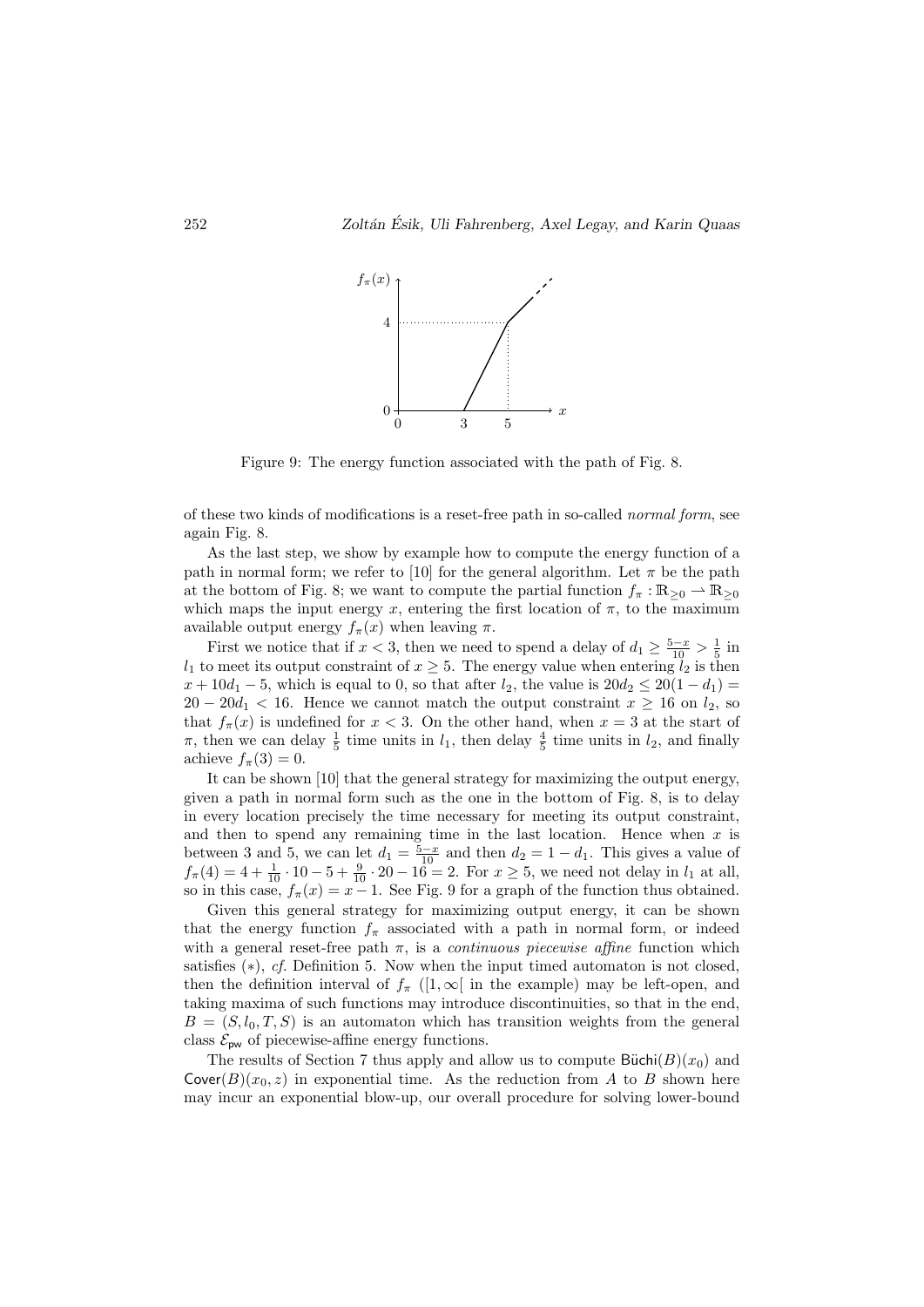

Figure 10: A simple two-dimensional VASS

energy problems in weighted timed automata has double exponential complexity.

### 9 Multi-dimensional Energy Automata and Games

We turn our attention to several variants of energy automata. We will first be concerned with multi-dimensional energy automata and show that their coverability problem is EXPSPACE-complete. Then we will show that this does not apply to flat energy functions, which are not required to satisfy  $(*)$ ; for such functions, coverability is undecidable from dimension four. Finally, we show that reachability games on two-dimensional energy automata and on one-dimensional flat energy automata are undecidable.

An *n*-dimensional energy automaton, or  $\mathcal{E}^n$ -automaton for short,  $(S, T)$ , for  $n \geq 1$ , consists of finite sets S of states and  $T \subseteq S \times \mathcal{E}^n \times S$  of transitions. By restricting transition labelings, we can define subclasses of  $\mathcal{E}_{pw}^n$ -automata,  $\mathcal{E}_{pwi}^n$ automata, and  $\mathcal{E}_{\text{int}}^n$ -automata.

A global state in such an automaton is a pair  $(s, x) \in S \times \mathbb{R}^n_{\geq 0}$ , and transitions are of the form  $(s, x) \stackrel{f}{\to} (s', x')$  such that  $(s, f, s') \in T$  and  $x \stackrel{\sim}{t}(i) = x(i) f(i)$  for each  $i \in \{1, \ldots, n\}$ . Here,  $u(i)$  denotes the *i*th element of the vector  $u$ .

A run of an  $\mathcal{E}^n$ -automaton  $(S,T)$  from  $(s,\mathbf{x})$  to  $(s',\mathbf{x'})$  is a finite sequence  $(s_0, x_0), \ldots, (s_k, x_k)$  of global states such that  $(s_0, x_0) = (s, x), (s_k, x_k) = (s', x'),$ and for all  $i \in \{1, \ldots, n\}$  there exists  $f_i \in \mathcal{E}^n$  such that  $(s_{i-1}, x_{i-1}) \xrightarrow{f_i} (s_i, x_i)$ . We say that such a run has length  $k$ .

We define an ordering  $\leq$  on global states by  $(s, x) \leq (s', x')$  if, and only if,  $s = s'$  and  $\mathbf{x}(i) \leq \mathbf{x}'(i)$  for each  $i = 1, \ldots, n$ . We restate the *coverability problem* and the *state reachability problem*: Given an  $\mathcal{E}^n$ -automaton, an initial global state  $(s, x)$ , where  $x \in \mathbb{R}_{\geq 0}^n$  is a computable initial energy, and some global state  $(s', x')$ , the coverability problem is to decide whether there exists a run from  $(s, x)$  to  $(s', \mathbf{z''})$  such that  $\mathbf{x'} \leq \mathbf{z''}$ . The state reachability problem is a special case of the coverability problem for  $x' = 0$ .

For reachability in  $\mathcal{E}^n$ -automata with  $n \geq 2$ , our algebraic results do not apply. To see this, we refer to the state reachability problem in Fig. 10: with initial energy  $(1, 1)$ , the loop needs to be taken precisely once, but with initial energy  $(2, 0)$ , one needs to loop twice. To make this argument precise, let  $f$  denote the function corresponding to the  $(-1, 1)$  loop and g the function on the  $(0, -2)$  edge. Then we should have  $(1,1)f^*g = (1,1)fg$  and  $(2,0)f^*g = (2,0)f^2g$ . Hence our framework of computing with energy functions will not apply.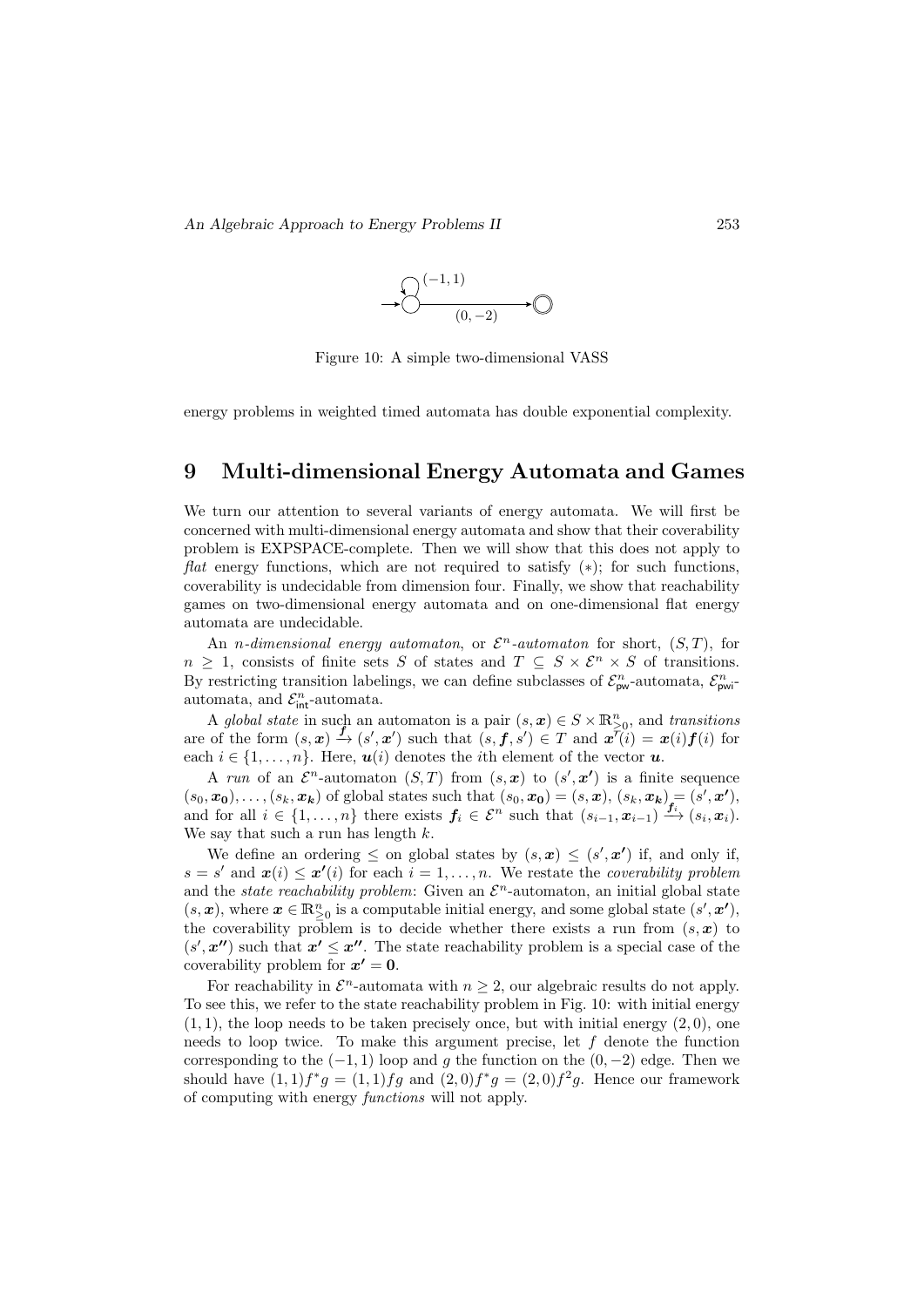#### **9.1**  $\int_{\sf pw}^n$ -automata

Recall that *n*-dimensional VASS form a subclass of our  $\mathcal{E}_{\text{pw}}^n$ -automata. The coverability problem for VASS is EXPSPACE-complete [44, 47]. In this subsection we aim to show the same complexity for the coverability and the state reachability problem for  $\mathcal{E}_{\text{pw}}^n$ -automata. For EXPSPACE-membership, we extend Rackoff's proof for VASS [47].

The proof is inspired by a proof for EXPSPACE-completeness for the class of strongly increasing affine nets [9]. Affine nets are extensions of classical Petri nets. Recall that in Petri nets the current placement of tokens in the places (called marking) changes according to the transition rules, which simply add or subtract tokens from a place. In affine nets, the transition rules are affine functions of the form  $AM + B$ , where  $A \in \mathbb{N}^n \times \mathbb{N}^n$ ,  $B \in \mathbb{N}^n$ , and M is a marking of the *n*-dimensional net. Such a function is *strongly increasing* if  $\boldsymbol{A}$  is greater than or equal to the identity matrix, cf. condition (∗) for energy functions. Note that strongly increasing affine nets operate on vectors over  $\mathbb{N}$ , while  $\mathcal{E}_{\text{pw}}^n$ -automata operate on vectors over  $\mathbb{R}_{\geq 0}$ . However, we remark that even  $\mathcal{E}_{\text{pwi}}^n$ -automata and strongly increasing affine nets are incomparable in expressiveness: affine nets do not allow for piecewise affine functions, and in  $\mathcal{E}_{\text{pwi}}^n$ -automata the value of an energy variables cannot influence the value of another energy variable as it is the case in affine nets. That is, in  $\mathcal{E}_{\text{pwi}}^n$ -automata all **A** matrices are *diagonal*.

Before we prove EXPSPACE-completeness of the coverability problem for  $\mathcal{E}_{\text{pw}}^n$ automata, we introduce some helpful notions and prove some lemmas.

Recall that every 1-dimensional integer piecewise affine energy function  $f \in \mathcal{E}_{\text{pw}}$ can be represented by its breakpoints  $x_0, \ldots, x_m \in \mathbb{Q}$ , the values  $x_0 f, \ldots, x_m f \in \mathbb{Q}$ , and the numbers  $a_0, b_0, a_1, b_1, \ldots, a_m, b_m \in \mathbb{Z}$ , where  $a_j \geq 1$  for all  $0 \leq j \leq m$ . We use xmin<sub>f</sub> =  $x_0$  to denote the *minimal break point* of f. For simplicity we assume that x f is defined iff  $x \geq \min_{f}$ , but our arguments also apply to the case where the definition interval of  $f$  is open. For *n*-dimensional integer piecewise affine energy functions  $f \in \mathcal{E}_{\text{pw}}^n$ , we define  $\text{xmin}_f \in \mathbb{Q}^n$  to be the *n*-dimensional vector defined by  $xmin_{f}(i) = xmin_{f(i)}$  for all  $i \in \{1, ..., n\}$ .

Fix some  $\mathcal{E}_{\text{pw}}^n$ -automaton  $(S, T)$ . We use bmax to denote the maximum of the absolute values of all negative constants smaller than or equal to −1 and occurring in the representation of any energy function in  $(S, T)$ , or 1 if there is no such constant. We further use xminmax to denote the maximum of 1 and the minimal break points of all energy functions occurring in  $(S, T)$ . (Hence xminmax  $\geq 1$ .)

The next lemma states the easy fact that the decrease in the value of an energy variable during a run is bounded.

### **Lemma 15.** For every run from  $(s, x)$  to  $(s', x')$  of length k,  $x'(i) \geq x(i) - k$  bmax.

On the other hand, the value of an energy variable can grow quickly even in very short runs. However, for deciding the coverability problem, already for VASS, it is not necessary to store the exact concrete value of an energy variable once it has exceeded a certain high value. Instead, we will represent high values symbolically by  $\omega$ . The energy variables in the global states of our algorithm will hence take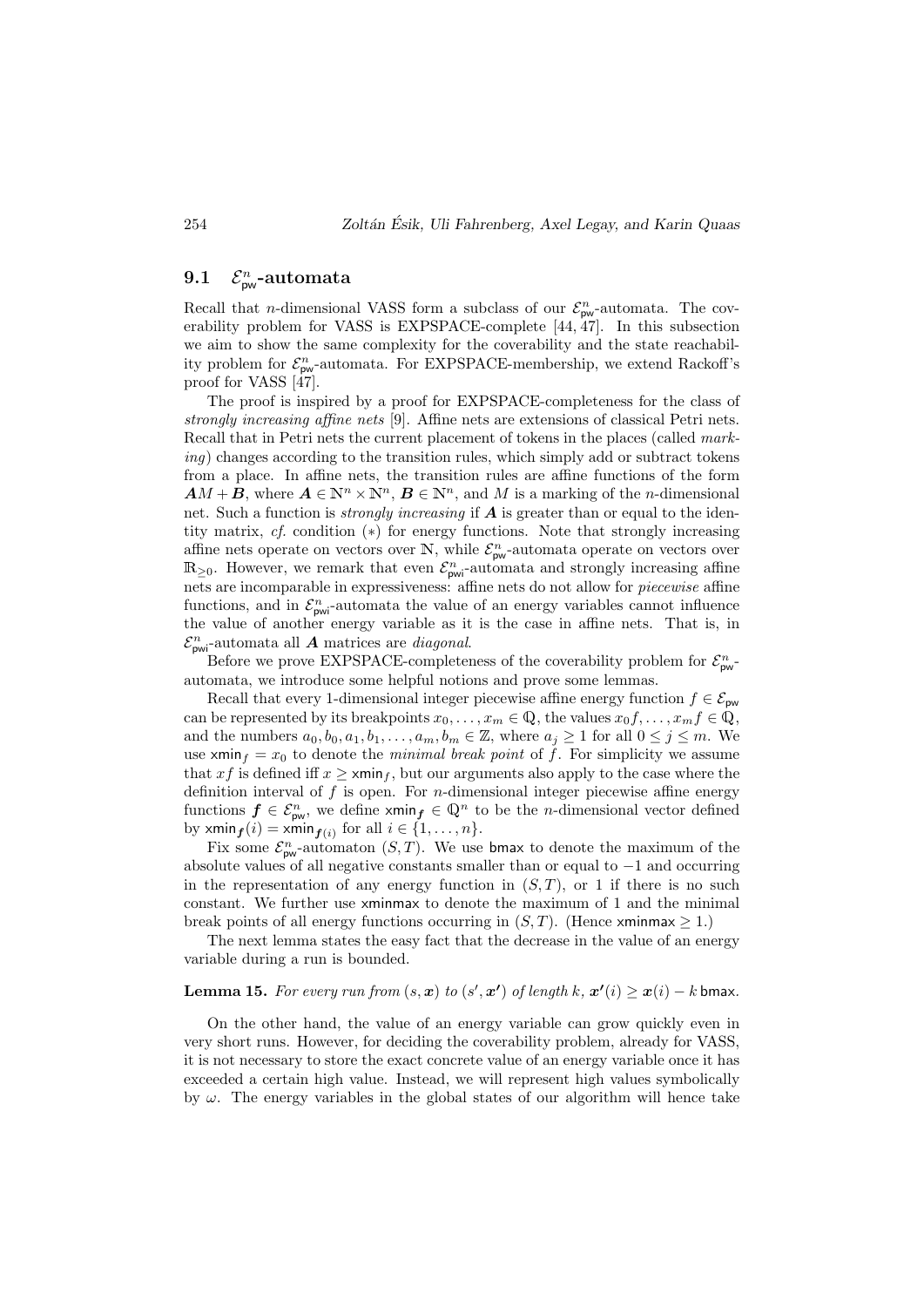values in  $\mathbb{R}_{\omega} := \mathbb{R}_{\geq 0} \cup \{\omega\}$ . Define for every  $y \in \mathbb{R}_{\omega}$ ,  $\omega + y = \omega - y = \omega$ ,  $y \cdot \omega = \omega$ , and  $y \leq \omega$ . Using this, we can extend the definition of  $f \in \mathcal{E}_{\text{pw}}$  to a function  $f : \mathbb{R}_{\omega} \to \mathbb{R}_{\omega}$  in a natural way. We further extend these definitions to the ndimensional case. In the following, we will use  $\boldsymbol{x}$  to denote vectors in  $\mathbb{R}^n$ , and  $\boldsymbol{y}$  to denote vectors in  $(\mathbb{R}_{\omega})^n$ .

Let  $y \in (\mathbb{R}_{\omega})^n$  and assume  $y(i) \in \mathbb{R}_{\geq 0}$ . We explain when to replace the concrete value  $y(i)$  by  $\omega$ . The crucial point here is that there is not a single threshold value  $t \in \mathbb{R}_{\geq 0}$  such that  $y(i)$  is replaced by  $\omega$  whenever  $y(i) \geq t$ . Instead,  $y(i)$  is replaced by  $\omega$  whenever  $y(i) \geq t(r)$ , where r is the number of indices j for which  $y(j) \in \mathbb{R}_{\geq 0}$ , and t is a mapping  $t : \{0, \ldots, n\} \to \mathbb{R}_{\geq 0}$ . To make this formal, we define

$$
\text{omega}(\mathbf{y}) = \{i \in \{1, ..., n\} \mid \mathbf{y}(i) = \omega\},
$$
  
\n
$$
\text{real}(\mathbf{y}) = \{i \in \{1, ..., n\} \mid \mathbf{y}(i) \in \mathbb{R}_{\geq 0}\}.
$$

For a finite set  $\lambda$  we use  $|\lambda|$  to denote its cardinality. Let  $t : \{0, 1, \ldots, n\} \to \mathbb{R}_{\geq 0}$ be a mapping. We define the vector  $y_t \in (\mathbb{R}_{\omega})^n$  by

$$
\boldsymbol{y}_t(i) = \begin{cases} \boldsymbol{y}(i) & \text{if } \boldsymbol{y}(i) < t(|\mathsf{real}(\boldsymbol{y})|), \\ \omega & \text{if } \boldsymbol{y}(i) \ge t(|\mathsf{real}(\boldsymbol{y})|). \end{cases}
$$

Thus, in  $y_t$  all entries which are greater than or equal to the value  $t(|real(y)|)$  are replaced by  $\omega$ ; other entries do not change.

Next, we define the *abstract t-semantics* of  $(S, T)$ . For this, let  $t : \{0, 1, \ldots, n\} \rightarrow$  $\mathbb{R}_{\geq 0}$  be a mapping. A global t-state of  $(S,T)$  is a pair  $(s, y) \in S \times_{\mathbb{R}} (\mathbb{R}_{\omega})^n$ . We define a *t*-transition relation over the set of global *t*-states by  $(s, y) \xrightarrow{f^{-1}(s', y')}$  iff  $(s, f, s') \in T$ , yf is defined, and  $y' = (y f)_t$ . A t-run of  $(S, T)$  from  $(s, y)$  to  $(s', y')$  is a finite sequence  $(s_0, y_0), (s_1, y_1), \ldots, (s_k, y_k)$  of global t-states such that  $(s_0, y_0) = (s, y), (s_k, y_k) = (s', y'), \text{ and } (s_{i-1}, y_{i-1}) \xrightarrow{f_i} (s_i, y_i) \text{ for some } f_i \in \mathcal{E}_{\text{pw}}^n,$ for all  $i \in \{1, \ldots, k\}$ . We say that such a t-run has length k.

The following observation can be easily proved.

Lemma 16. If  $y(i) = \omega$  and  $(s, y) \xrightarrow{f}_{t} (s', y'),$  then  $y'(i) = \omega$ , hence omega $(y) \subseteq$ omega $(y')$ .

The following lemma will be needed to prove the completeness of our algorithm. The proof is simple and left to the reader.

**Lemma 17.** If there is a run from  $(s_1, x_1)$  to  $(s_2, x_2)$  of length k, then there is for every  $x_1' \ge x_1$  a t-run from  $(s_1, x_1')$  to  $(s_2, y_2)$  of length k and such that  $y_2 \ge x_2$ .

For proving the soundness of our algorithm, we need to be able to reverse the process of abstracting concrete data values. Given  $y \in (\mathbb{R}_{\omega})^n$  with  $y(i) = \omega$  for some  $i \in \{1, \ldots, n\}$ , we define the vector  $y_{t^{rev}} \in \mathbb{R}_{\geq 0}^n$  by

$$
\boldsymbol{y}_{t^{\text{rev}}}(i) = \begin{cases} \boldsymbol{y}(i) & \text{if } \boldsymbol{y}(i) \in \mathbb{R}_{\geq 0}, \\ t(|\text{real}(\boldsymbol{y})|+1) & \text{if } \boldsymbol{y}(i) = \omega. \end{cases} \tag{3}
$$

The following lemma will be crucial for proving the soundness of our algorithm.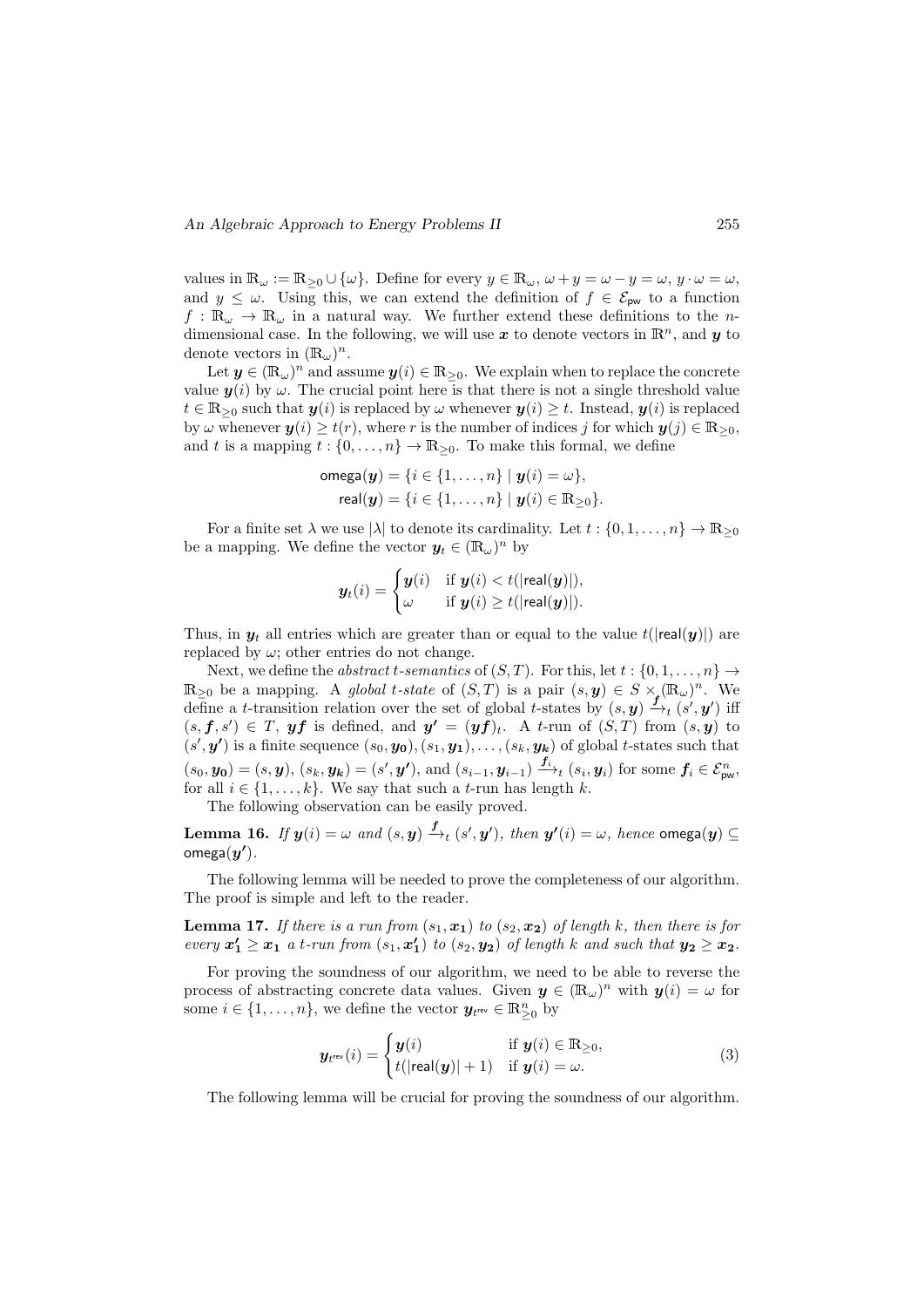**Lemma 18.** For every  $P \in \mathbb{R}_{\geq 0}$ , if there is a t-run from  $(s, y)$  to  $(s', y')$  of length  $(k,|\mathsf{real}(\bm{y})|=|\mathsf{real}(\bm{y'})|, \textit{ and } t(\overline{|\mathsf{real}(\bm{y})|+1})\geq k\,\mathsf{bmax}+\mathsf{xminmax}+P, \textit{ then there}$ exists a run from  $(s, y_{t^{rev}})$  to some global state  $(s', x')$  of length at most k, where  $\bm{x'}(i) = \bm{y'}(i)$  for all  $i \in \mathsf{real}(\bm{y'})$  and  $\bm{x'}(i) \geq \mathsf{xminmax} + P$  for all  $i \in \mathsf{omega}(\bm{y'})$ .

*Proof.* Note that  $|real(y)| = |real(y')|$  implies that in the t-run from  $(s, y)$  to  $(s', y')$ no  $\omega$ -abstraction took place. We prove the lemma by induction on  $k$ .

For the induction base, let  $k = 0$ . Hence  $(s', y') = (s, y)$ . Then we have  $\bm{y}_{t^\mathsf{rev}}(i)\,=\,t(|\mathsf{real}(\bm{y})|+1)\,\geq\, \mathsf{xminmax}+P$  for all  $i\,\in\, \mathsf{omega}(\bm{y}),\,$  where the first equality holds by (3), and the inequality holds by assumption.

For the induction step, assume  $k > 0$ . Hence there exists  $(s'', y'')$  such that  $(s, y) \xrightarrow{f} (s'', y'')$ , and there exists a t-run from  $(s'', y'')$  to  $(s', y')$  of length  $k - 1$ .

Note that by assumption  $|\textsf{omega}(y)| = |\textsf{omega}(y')|$ , and by Lemma 16 the global t-states occurring in the t-run have  $\omega$ -entries in the same dimensions.

We first argue that we can execute the transition labeled with  $f$  on the global state  $(s,\bm{y}_{t^\mathsf{rev}}),\ i.e.,\ \bm{y}_{t^\mathsf{rev}}(i)\bm{f}(i)$  is defined for all  $i\in\{1,\dots,n\}.$  For  $i\in\mathsf{real}(\bm{y})$  this is clear. So let  $i \in \text{omega}(y)$ . By assumption,

$$
\boldsymbol{y}_{t^{\text{rev}}}(i) = t(|\text{real}(\boldsymbol{y})| + 1) \ge k \text{ bmax} + \text{xminmax} + P. \tag{4}
$$

It follows by xminmax  $\geq$  xmin $_{\boldsymbol{f}(i)}$  that  $\boldsymbol{y}_{t^{\mathsf{rev}}}(i)\boldsymbol{f}(i)$  is defined.

Let  $(s'', x'')$  be the global state that results from applying f to  $(s, y_{t^{rev}})$ , *i.e.*,

$$
(s,\pmb{y}_{t^{\mathsf{rev}}}) \xrightarrow{\pmb{f}} (s'',\pmb{x''}).
$$

By (4) and Lemma 15, we have for all  $i \in \text{omega}(y'')$ , and  $x''(i) = y''(i)$  for all  $i \in \text{real}(\bm{y''}).$ 

Define the mapping  $t_1 : \{0, 1, \ldots, n\} \to \mathbb{R}_{\geq 0}$  by

$$
t_1(j) = \begin{cases} t(j) & \text{if } j \neq |\mathsf{real}(\mathbf{y''})| + 1, \\ t(|\mathsf{real}(\mathbf{y''})| + 1) - \mathsf{bmax} & \text{otherwise.} \end{cases}
$$

Note that

$$
t_1(|\mathsf{real}(y'')|+1) = t(|\mathsf{real}(y'')|+1) - \mathsf{bmax}
$$
  
=  $t(|\mathsf{real}(y)|+1) - \mathsf{bmax}$   
 $\geq (k-1)\mathsf{bmax} + \mathsf{xminmax} + P,$ 

where the first equation holds by definition of  $t<sub>1</sub>$ , the second equation holds by  $|real(y'')| = |real(y)|$ , and the inequality holds by assumption. We can thus apply the induction hypothesis on the  $t_1$ -run from  $(s'', y'')$  to  $(s', y')$  of length  $k-1$ . Hence there exists a run from  $(s'', y''_{t_1^{\text{rev}}})$  to  $(s', x')$  of length at most  $k - 1$  and such  $\mathrm{that}\ \pmb{x'}(i) = \pmb{y'}(i) \text{ for all } i \in \mathsf{real}(\pmb{y'}), \text{and } \pmb{x'}(i) \geq \textsf{xminmax} + P \text{ for all } i \in \mathsf{omega}(\pmb{y'}).$ 

Observe that  $x'' \geq y''_{t_1^{\text{rev}}}$ :  $x''(i) = y''_{t_1^{\text{rev}}}(i)$  for all  $i \in \text{real}(y'')$ , and  $x''(i) \geq$  $t(\mathsf{real}(\bm{y})) -$  bmax  $\text{and }\bm{y''_{t_1^\mathsf{rev}}}(i) = t(\mathsf{real}(\bm{y})) -$  bmax for  $\text{all } i \in \mathsf{omega}(\bm{y''}).$  We  $\text{can}$ thus conclude that there is a run from  $(s'', x'')$  to some global state  $(s', x'_1)$  of length at most  $k-1$  and with  $x'_1 \ge x'$ , which yields the statement of the lemma.  $\Box$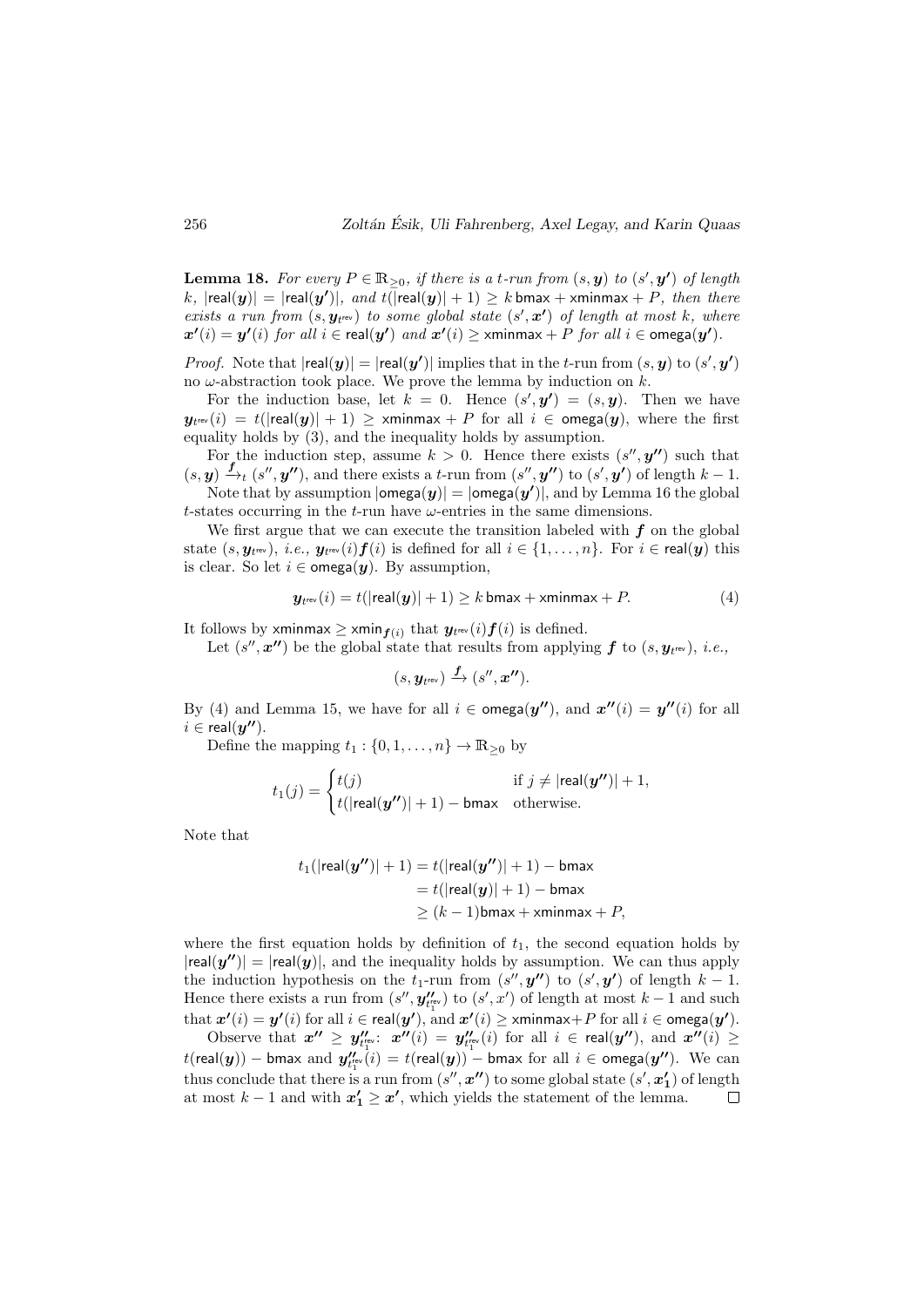We are finally ready to state the main result of this subsection.

**Theorem 5.** State reachability and coverability are EXPSPACE-complete for  $\mathcal{E}_{\text{pw}}^n$ . automata for  $n > 3$ .

Proof. The lower bound follows from EXPSPACE-hardness for VASS [44]. For the upper bound, let  $(S, T)$  be an  $\mathcal{E}_{\text{pw}}^n$ -automaton, let  $(s, x)$  and  $(s', x')$ , respectively, be the initial global state and the global state to be covered, respectively. We use cmax = max{bmax, max<sub>i</sub>  $x'(i)$ } to denote the maximum of bmax and the maximum entry in  $x'$ ; note that cmax  $\geq 1$ . Define thd :  $\{0, 1, \ldots, n\} \to \mathbb{Q}_{\geq 0}$  by

thd(0) = 0, thd(i) = bmax · len(i - 1) + xminmax + cmax

for every  $i \in \{1, ..., n\}$ , where len :  $\{0, ..., n\} \to \mathbb{Q}_{\geq 0}$  is defined inductively by

 $\text{len}(0) = |S|, \qquad \text{len}(i) = (\text{thd}(i))^i |S| + \text{len}(i - 1)$ 

for every  $i \in \{1, \ldots, n\}.$ 

The correctness of our algorithm is based on the following two claims.

**Soundness Claim.** If there exists a thd-run from  $(s, y)$  to  $(s', y')$  of length k and such that  $y' \geq x'$ , then there exists a run from  $(s, y_{\text{thd}^{\text{rev}}})$  to  $(s', x'')$  of length at most k and such that  $x'' \geq x'$ .

**Completeness Claim.** If there exists a run from  $(s_0, x_0)$  to  $(s', x'')$  for some  $x'' \ge x'$ , then there is also a thd-run from  $(s_0, x_0)$  to  $(s', y')$  of length  $k \le \text{len}(n)$ and such that  $y' \geq x'$ .

By these two claims, there is a run from  $(s, x)$  to  $(s', x'')$  for some  $x'' \geq x'$ if, and only if, there is a thd-run from  $(s, x)$  to  $(s', y')$  such that  $y' \geq x'$  and of length bounded by  $len(n)$ . The existence of such a thd-run can thus be verified by a non-deterministic Turing machine that keeps in memory one global thd-state as well as one counter counting up to  $\text{len}(n)$ . Every entry in  $(\mathbb{R}_{\omega})^n$  occurring in the analysis is either  $\omega$  or less than thd(n) = bmax · len(n) + xminmax + cmax. By the Length Claim below, the memory space needed by the algorithm is  $\mathcal{O}((n +$  $1!(\log(bmax) + \log(cmax) + \log(xminmax)) + \log(|S|)) = \mathcal{O}(2^{cn \log n}(\log(cmax)) +$  $log(xminmax) + log(|S|))$ , which is in NEXPSPACE.

**Length Claim.** For all  $i \in \mathbb{N}$ ,  $\text{len}(i) \leq (6 \text{ bmax} \cdot \text{cmax} \cdot \text{cminmax})^{(i+1)!} |S|$ .

In the remainder of this subsection, we prove the three claims stated above.

**Proof of the Soundness Claim.** The proof is by induction on  $|real(y)|$ .

For the induction base, assume  $|real(y)| = 0$ , *i.e.*, we have  $y(i) = \omega$  for all  $i \in \{1, \ldots, n\}$ . By definition, for every  $i \in \{1, \ldots, n\}$  we have

$$
\mathbf{y}_{\text{thd}^{\text{rev}}}(i) = \text{thd}(|\text{real}(\mathbf{y})| + 1) = \text{thd}(1)
$$
  
= bmax · len(0) + xminmax + cmax  
= bmax |S| + xminmax + cmax. (5)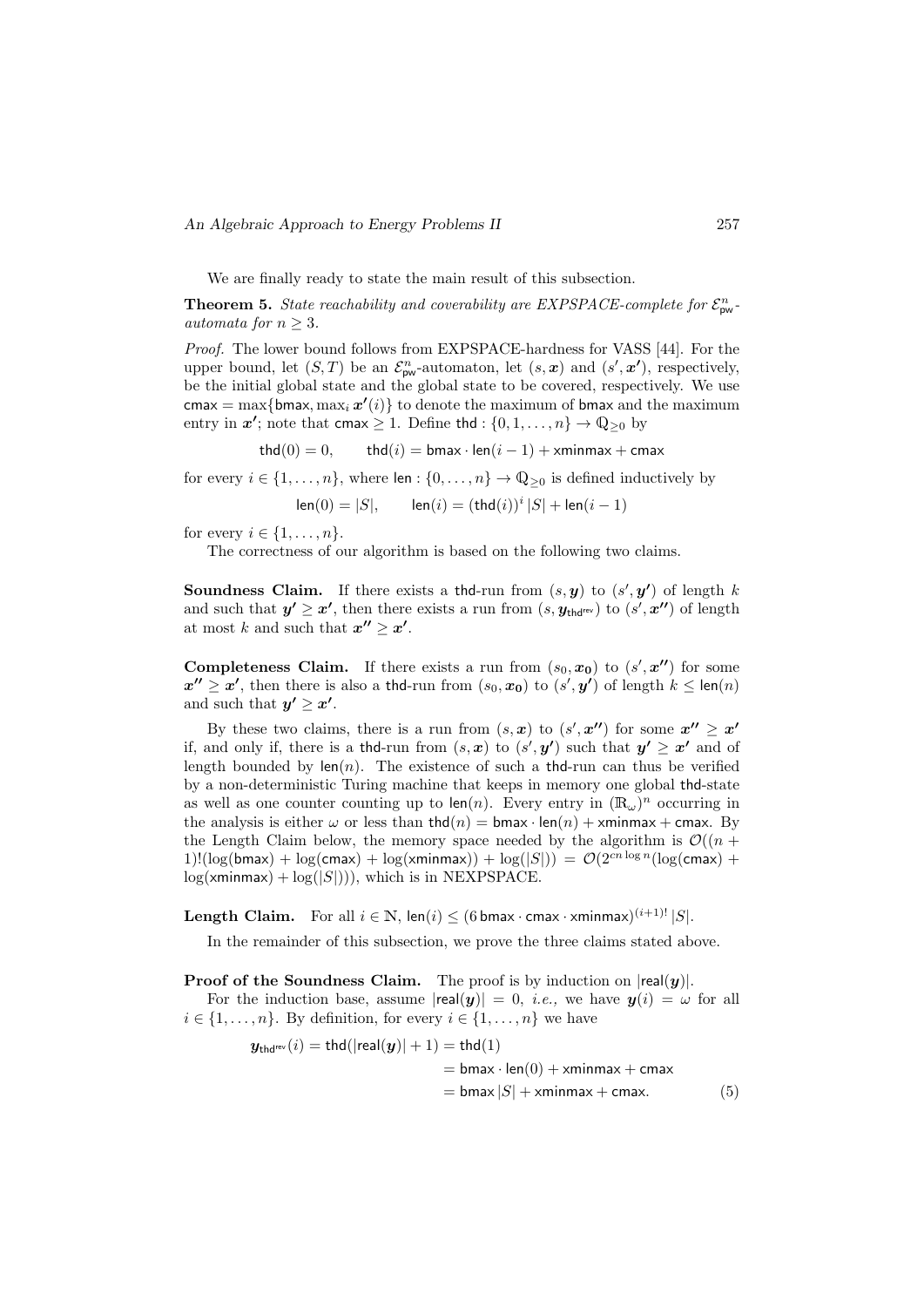For defining the sequence of transitions that leads  $(s, y_{thd}$ <sup>rev</sup>) to some  $(s', x'')$  in at most k transition steps and such that  $x'' \geq x'$ , we distinguish two cases. First, assume that the length k of the thd-run from  $(s, y)$  to  $(s', y')$  satisfies  $k > |S|$ . There must exist a (syntactical) cycle-free path from s to s' in  $(S, T)$  of length bounded by |S|. By (5) and Lemma 15, there is a run corresponding to this path from  $(s, y_{\text{thd}})$ to  $(s', x'')$ , where  $x''$  satisfies  $x''(i) \geq \min\max + \text{cmax}$  for all  $i \in \{1, \ldots, n\}$ . By definition of cmax, we can conclude  $x'' \geq x'$ .

Second, assume that the length k of the thd-run from  $(s, y)$  to  $(s', y')$  satisfies  $k \leq |S|$ . By (5) and Lemma 15, we can argue that starting from  $(s, y_{thd^{rev}})$  we can use the same sequence of transitions as in the thd-run, yielding a run of length  $k$ , and reaching a global state  $(s', \mathbf{x''})$  for some  $\mathbf{x''} \geq \mathbf{x'}$ . This finishes the induction base.

For the induction step assume  $|\text{real}(y)| = i + 1$ . We consider two cases.

(i) First assume  $|real(y)| = |real(y')|$ . By definition of the thd-semantics, every global thd-state  $(s_1, y_1)$  that occurs in the thd-run  $\rho$  from  $(s, y)$  to  $(s', y')$  satisfies

- $|real(y_1)| = i + 1,$
- $y_1(j) < thd(|real(y_1)|) = thd(i+1)$  for all  $j \in real(y_1)$ .

Let  $\rho'$  be the run from  $(s, y)$  to  $(s', y')$  that is obtained from  $\rho$  by removing all cycles between identical global thd-states. The length  $k'$  of  $\rho'$  is bounded by

 $k' \leq (\text{thd}(i+1))^{i+1} |S|$ .

Next we prove that there is a corresponding run from  $(s, y_{\text{thd}^{\text{rev}}})$ . For this, note that

$$
thd(|real(y)|+1) = thd((i+1)+1)
$$
\n
$$
= \text{bmax} \cdot \text{len}(i+1) + \text{xminmax} + \text{cmax}
$$
\n
$$
= \text{bmax} \left( (\text{thd}(i+1))^{i+1} |S| + \text{len}(i) \right) + \text{xminmax} + \text{cmax}
$$
\n
$$
\geq \text{bmax} \left( (\text{thd}(i+1))^{i+1} |S| \right) + \text{xminmax} + \text{cmax}
$$
\n
$$
\geq \text{bmax} \cdot k' + \text{xminmax} + \text{cmax}.
$$

By Lemma 18 (for  $P = \text{cmax}$ ), there exists a run from  $(s, y_{thd}$ <sup>rev</sup>) to  $(s', x'')$  of length at most k' and such that  $x''(j) = y'(j)$  for all  $j \in \text{real}(y')$ , and  $x''(j) \ge$ xminmax + cmax for all  $j \in \text{omega}(y')$ . Then  $x'' \geq x'$  follows by cmax  $\geq x'(j)$  for all  $j \in \{1, ..., n\}$ .

(ii) Now assume  $|real(y)| > |real(y')|$ . In the thd-run  $\rho$  from  $(s, y)$  to  $(s', y')$ , let  $(s_1, y_1)$  be the last global thd-state with  $|real(y_1)| = i + 1$ . Partition  $\rho$  into three parts: A thd-run  $\rho_1$  of length  $k_1$  from  $(s, y)$  to  $(s_1, y_1)$ , a thd-transition  $(s_1, y_1) \xrightarrow{f} f_{\text{thd}} (s_2, y_2)$  (where real( $y_2$ )  $\leq i$ ), and a thd-run  $\rho_2$  of length  $k_2$  from  $(s_2, y_2)$  to  $(s', y')$ . Hence  $k = k_1 + k_2 + 1$ . Note that  $\rho_1$  may be empty, in case  $(s_1, y_1) = (s, y)$ ; in that case,  $k_1 = 0$  and  $k = k_2 + 1$ .

As in case (i), we can show that there is a run  $\rho'_1$  from  $(s, y)$  to  $(s_1, y_1)$  of length  $k'_1 \leq (\text{thd}(i+1))^{i+1} |S|$ . Using similar arguments as above, we obtain

 $\text{thd}(|\text{real}(y)|+1) \geq \text{bmax} \cdot k_1' + \text{bmax} \cdot \text{len}(i) + \text{xminmax} + \text{cmax}.$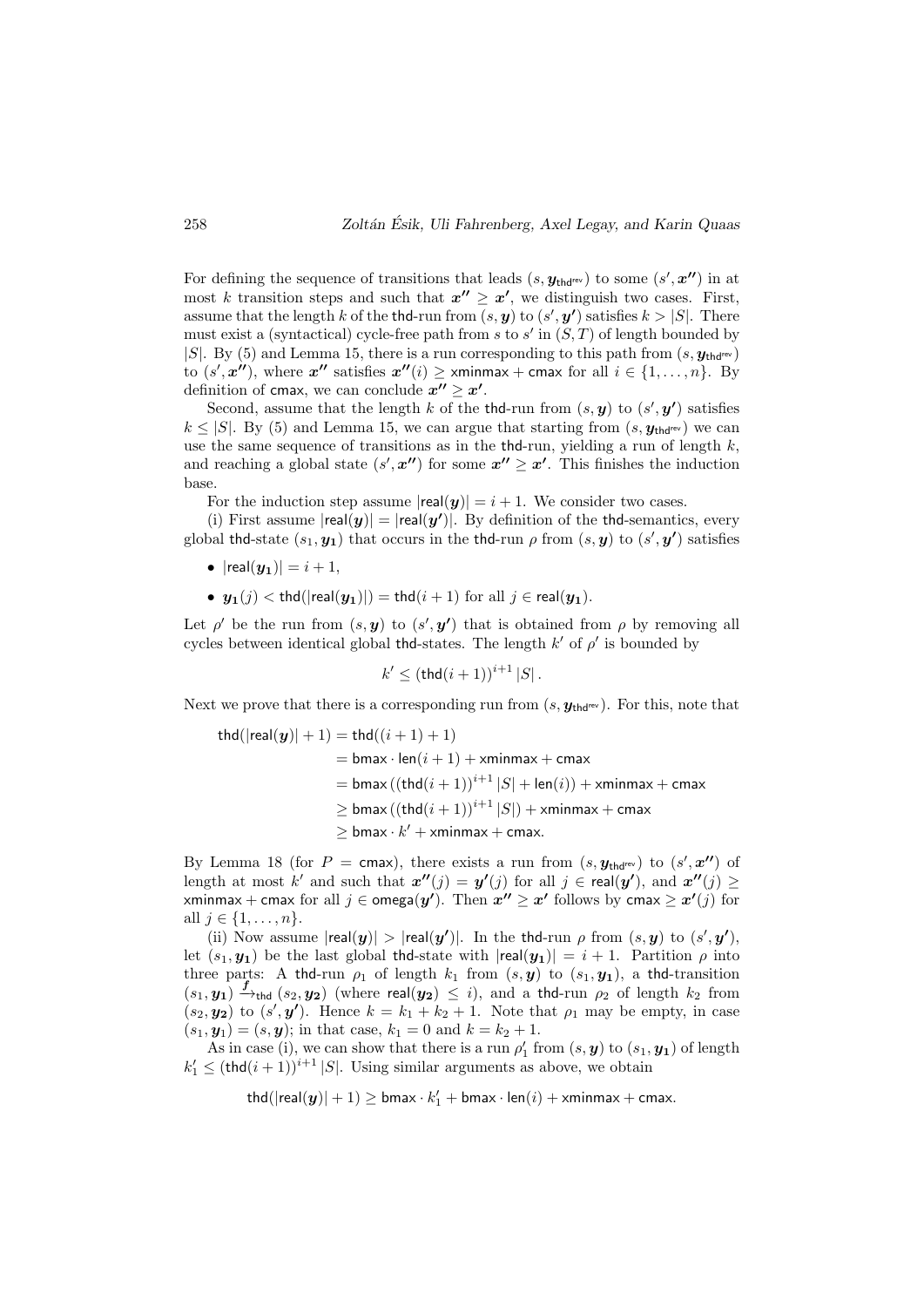By Lemma 18 (with  $P = \text{bmax} \cdot \text{len}(i) + \text{cmax}$ ) there exists a run from  $(s, y_{\text{thd}})$ to  $(s_1, x_1)$  of length at most  $k'_1$  and such that  $x_1(j) = y_1(j)$  for all  $j \in \text{real}(y_1)$ , and  $x_1(j) \geq b$  max · len(i) + xminmax + cmax for all  $j \in \text{omega}(y_1)$ . Note that  $x_1 \geq y_{1}$  Hence we also have  $(s_1, x_1) \stackrel{f}{\rightarrow} (s_2, x_2)$  for some  $x_2 \geq y_{2}$  Hence By induction hypothesis, there exists a run from  $(s_2, \mathbf{y}_{2},_{\text{thd}^{\text{rev}}})$  to  $(s', \mathbf{x''})$  for some  $x'' \geq x'$  and of length at most  $k_2$ . But by  $x_2 \geq y_{2}$ <sub>thdrev</sub> there also exists such a run from  $(s, x<sub>2</sub>)$ . This completes the induction step and thus the proof of the soundness claim.

**Proof of the Completeness Claim.** Assume that there exists a run from  $(s, x)$ to  $(s', x'')$  for some  $x'' \ge x'$ . By Lemma 17 there exists a thd-run  $\rho$  from  $(s, x)$  to  $(s', y)$  for some  $y \geq x''$ . Let  $\rho'$  be the thd-run from  $(s, x)$  to  $(s', y)$  that is obtained from  $\rho$  by removing all cycles between identical global the states. We prove that  $|\rho'| \leq \text{len}(n)$ . For all  $i \in \{|\text{real}(\mathbf{y})|, \ldots, n\}$ , let  $(s_i, \mathbf{y_i})$  be the first global thd-state occurring in  $\rho'$  such that  $|\text{real}(y_i)| \leq i$ , and let  $\rho'_i$  be the suffix of  $\rho'$  that starts in  $(s_i, y_i)$ . We prove by induction on i that  $|\rho'_i| \leq \text{len}(i)$ .

For the base case, let  $i = |real(y)|$ . By definition of the the-semantics, every global thd-state  $(s', y')$  occurring in  $\rho'_i$  satisfies  $y'(j) <$  thd $(i)$  for every  $j \in \mathsf{real}(y').$ Since there are exactly i entries that take values in  $\{0, \ldots, \text{thd}(i) - 1\}$ , the length  $|\rho'_i|$  of  $\rho'_i$  is bounded by thd $(i)^i \cdot |S|$ . This and the definition of len yields  $|\rho'_i| \leq \text{len}(i)$ .

For the induction step, let  $\rho_{i+1}$  be the prefix of  $\rho'_{i+1}$  that starts in  $(s_{i+1}, y_{i+1})$ and ends in  $(s_i, y_i)$ . Every global the state  $(s', y')$  that occurs in  $\rho_{i+1}$  (except for  $(s_i, y_i)$ ) satisfies  $y'(j) <$  thd $(i + 1)$  for all  $j \in \text{real}(y') = \text{real}(y_{i+1})$ . Hence  $|\rho_{i+1}| \leq (thd(i+1))^{i+1} |S|$ . By induction hypothesis,  $|\rho'_i| \leq len(i)$ . Altogether, we obtain

$$
|\rho_{i+1}'|=|\rho_{i+1}|+|\rho_i'|\leq (\operatorname{thd}(i+1))^{i+1}\left|S\right|+\operatorname{len}(i)\leq \operatorname{len}(i+1).
$$

This completes the induction step and the proof of the completeness claim.

**Proof of the Length Claim.** The claim is proved by induction on i. The base case,  $i = 0$ , trivially holds. So let us assume that the claim holds for i. Then

 $\mathsf{len}(i+1) = (\mathsf{bmax} \cdot \mathsf{len}(i) + \mathsf{xminmax} + \mathsf{cmax})^{i+1} |S| + \mathsf{len}(i)$  $\leq (2 \text{ bmax} \cdot \text{cmax} \cdot \text{xminmax} \cdot \text{max}(\text{len}(i), 1))^{i+1} |S| + \text{len}(i)$  $\leq 3(2 \text{ bmax} \cdot \text{cmax} \cdot \text{ xminmax} \cdot \text{max}( \text{len}(i), 1))^{i+1} |S|$  $\leq 3^{i+1}(2\,\mathsf{bmax}\cdot\mathsf{cmax}\cdot\mathsf{xminmax})^{i+1}(\max(\mathsf{len}(i),1))^{i+1}\,|S|$  $\leq (6\,$ bmax  $\cdot$  cmax  $\cdot$  xminmax) $^{i+1}((6\,$ bmax  $\cdot$  cmax  $\cdot$  xminmax) $^{(i+1)!})^{i+1}\,|S|$  $\leq (6\,$ bmax  $\cdot$  cmax  $\cdot$  xminmax $)^{(i+1)!} (6\,$ bmax  $\cdot$  cmax  $\cdot$  xminmax $)^{(i+1)(i+1)!} \, |S|$  $= (6$  bmax  $\cdot$  cmax  $\cdot$  xminmax $)^{(i+2)(i+1)!}$   $|S|$  $=(6\,\mathsf{bmax}\cdot\mathsf{cmax}\cdot\mathsf{xminmax})^{(i+2)!}\,|S|.$ 

With the proves of these three lemmas, the proof of Theorem 5 is complete. $\Box$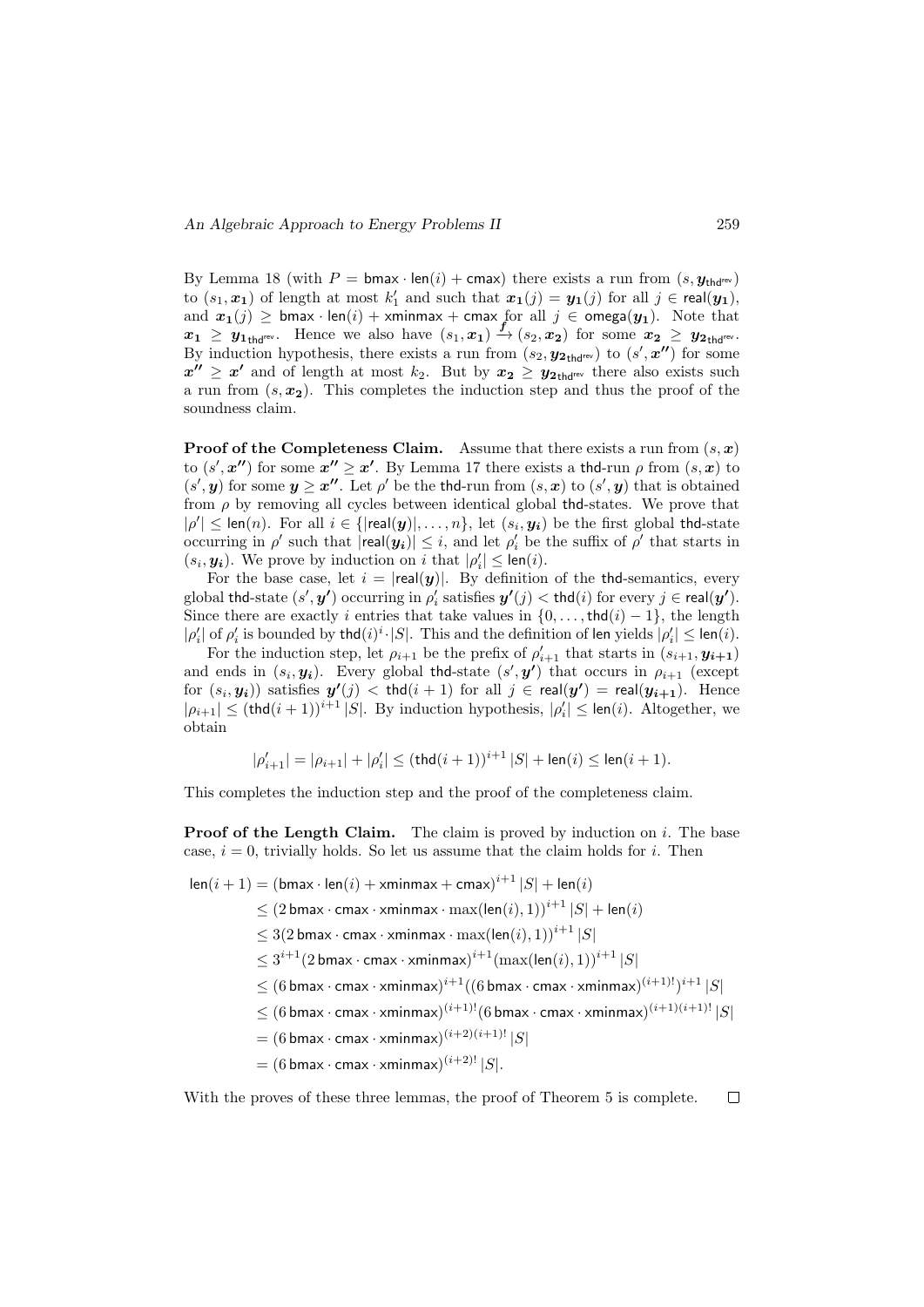## 9.2 Flat  $\mathcal{E}_{\text{pw}}^n$ -automata

Next we show that if the requirement (\*) on energy functions, that  $y f \geq x f + y - x$ for each  $x \leq y$ , is lifted, then reachability becomes undecidable from dimension 4. We call such functions *flat* energy functions; remark that we still require them to be strictly increasing, but the derivative, where it exists, may be less than 1. The class of all flat energy functions is denoted  $\bar{\mathcal{E}}$  and its restrictions by  $\bar{\mathcal{E}}_{\text{pw}}$  and  $\bar{\mathcal{E}}_{\text{pwi}}$ .

Theorem 6. State reachability, coverability, and Büchi acceptance are undecidable for  $\bar{\mathcal{E}}_{\text{pw}}^4$ -automata.

Proof. The proof is a reduction from the halting problem (respectively, the recurrent state problem) for two-counter machines. A *two-counter machine*  $M$  is a finite sequence  $(\mathcal{I}_j)_{j=1}^n$  of instructions operating on two counters denoted by  $C_1$  and  $C_2$ , where  $\mathcal{I}_i$  is one of the following instructions (with  $i \in \{1,2\}$  and  $j, k, m \in \{1, ..., n\}$ ):

| increment | $  \mathcal{I}_i : C_i := C_i + 1;$ go to $\mathcal{I}_k$                                                                |
|-----------|--------------------------------------------------------------------------------------------------------------------------|
|           | zero test/dec $\mid \mathcal{I}_i$ : if $C_i = 0$ then goto $\mathcal{I}_k$ else $C_i := C_i - 1$ ; goto $\mathcal{I}_m$ |
| halt      | $\mathcal{I}_i$ : halt                                                                                                   |

A configuration of such a two-counter machine M is a triple  $\gamma = (J, c, d) \in$  $\{\mathcal{I}_1,\ldots,\mathcal{I}_n\}\times\mathbb{N}\times\mathbb{N}$ , where J indicates the current instruction, and c and d are the current values of the counters  $C_1$  and  $C_2$ , respectively. A *computation* of M is a finite or infinite sequence  $(\gamma_i)_{i\geq 0}$  of configurations, such that  $\gamma_0 = (\mathcal{I}_1, 0, 0)$  and  $\gamma_{i+1}$  is the result of executing the instruction  $\mathcal{I}_i$  on  $\gamma_i$  for each  $i \geq 0$ . Without loss of generality, we assume that  $\mathcal{I}_n$  is the only instruction of the form halt. The halting problem for two-counter machines asks, given a two-counter machine  $\mathcal{M}$ . whether the (unique) computation of M reaches a configuration with instruction  $\mathcal{I}_n$ , *i.e.*, the halting instruction. This problem is  $\Sigma_1^0$ -complete [45]. The *recurrent state* problem for two-counter machines asks, given a two-counter machine  $M$ , whether the (unique) computation of M visits instruction  $\mathcal{I}_1$  infinitely often. This problem is  $\Sigma_1^1$ -complete [3].

Given a two-counter machine M, we construct an  $\bar{\mathcal{E}}_{pw}^4$ -automaton  $\mathcal{A}_{\mathcal{M}}$  with state set  $S \subseteq \{ \mathcal{I}_1, \ldots, \mathcal{I}_n \}$  such that M halts (visits instruction  $\mathcal{I}_1$  infinitely often, respectively) if, and only if,  $\mathcal{A}_{\mathcal{M}}$  reaches state  $\mathcal{I}_n$  (visits  $\mathcal{I}_1$  infinitely often, respectively).

We use two variables x and y to store the values of the counters  $C_1$  and  $C_2$ by requiring that  $x = 1/(2^{c_1}3^{c_2})$  and  $y = 2^{c_1}3^{c_2}$ . Two other variables z and z' are used for storing temporary information needed for encoding zero tests and decrementation operations of the 2-counter machine. The initial value of all energy variables is 1.

For encoding the instructions of the 2-counter machine, we first define the following flat energy functions:  $dec_2$  multiplies the current values of x and z' with 3, and divides the current values of y and z by 3;  $inc<sub>2</sub>$  turns these operations back, *i.e.*, it divides the current values of x and  $z'$  by 3 and multiplies the values of y and z with 3. Functions  $dec_1$  and  $inc_1$  are defined analogously by replacing 3 by 2. Finally, function  $dec'_1$  behaves like  $dec_1$  but does not change the values of z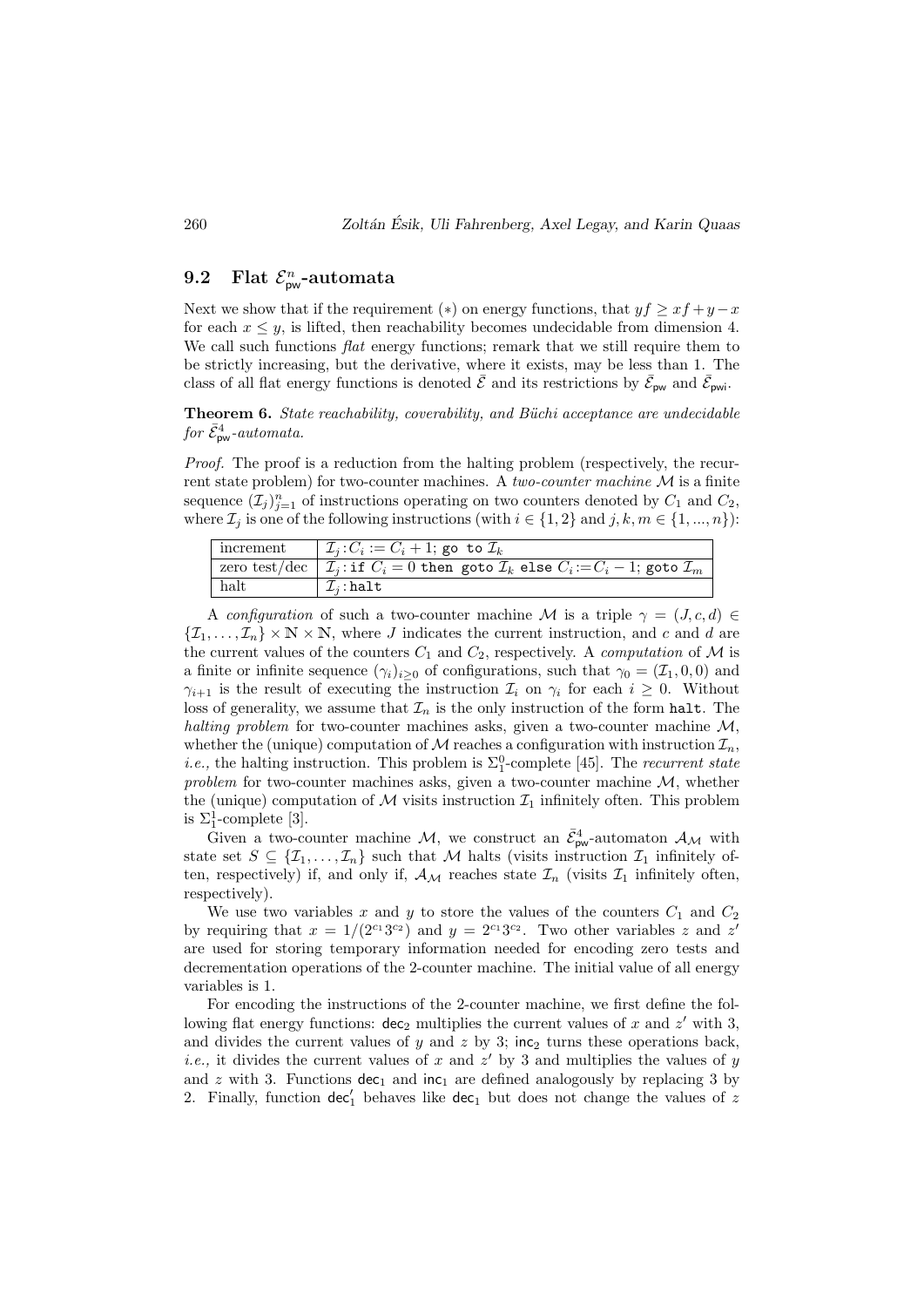

Figure 11: Module for encoding zero test/decrement instructions of a 2-counter machine

and  $z'$ ; likewise for  $\text{inc}'_1$ . An increment instruction for counter  $C_1$  is then encoded by a simple transition from state  $\mathcal{I}_j$  to state  $\mathcal{I}_k$  labeled by  $\text{inc}'_1$ ; analogously for an increment of counter  $C_2$ . The encoding zero test/decrement instructions for counter  $C_1$  can be done as shown in Fig. 11. Here, the additional inequalities for the definition intervals of the energy functions are crucial for the correctness of the construction.  $\Box$ 

## 9.3 Reachability games on  $\mathcal{E}_{\text{pw}}^n$ -automata

Next we extend our energy automata formalism to (turn based) reachability games. Let  $(S, T)$  be an *n*-dimensional energy automaton such that  $S = S_A \cup S_B$  forms a partition of S and  $T \subseteq (S_A \times \mathcal{E}_{\text{pw}}^n \times S_B) \cup (S_B \times \mathcal{E}_{\text{pw}}^n \times S_A)$ . Then  $(S, S_A, S_B, T)$ induces an *n*-dimensional energy game  $G$ . The intuition of the reachability game is that the two players A and B take turns to move along the game graph  $(S, T)$ . updating energy values at each turn. The goal of player  $A$  is to reach a state in  $F$ , the goal of player  $B$  is to prevent this from happening.

The reachability game is a game on a well-structured transition system as in [1]. In general, the reachability game on well-structured transition systems is undecidable; in particular, the game on 2-dimensional vector addition systems with states is undecidable  $[1]$ . It is hence clear that it is undecidable whether player A wins the reachability game in 2-dimensional  $\mathcal{E}_{\text{int}}$ -automata.

**Theorem 7.** Whether player A wins the reachability game in  $\mathcal{E}_{int}^2$ -automata is undecidable.

As a corollary, we can show that for flat energy functions, already one-dimensional reachability games are undecidable.

**Theorem 8.** It is undecidable for  $\bar{\mathcal{E}}_{\text{pw}}$ -automata whether player A wins the reachability game.

*Proof.* We show a reduction from reachability games on 2-dimensional  $\mathcal{E}_{int}$ -automata to reachability games on 1-dimensional  $\bar{\mathcal{E}}_{\mathsf{pw}}$ -automata. Let  $(S,T)$  be a 2-dimensional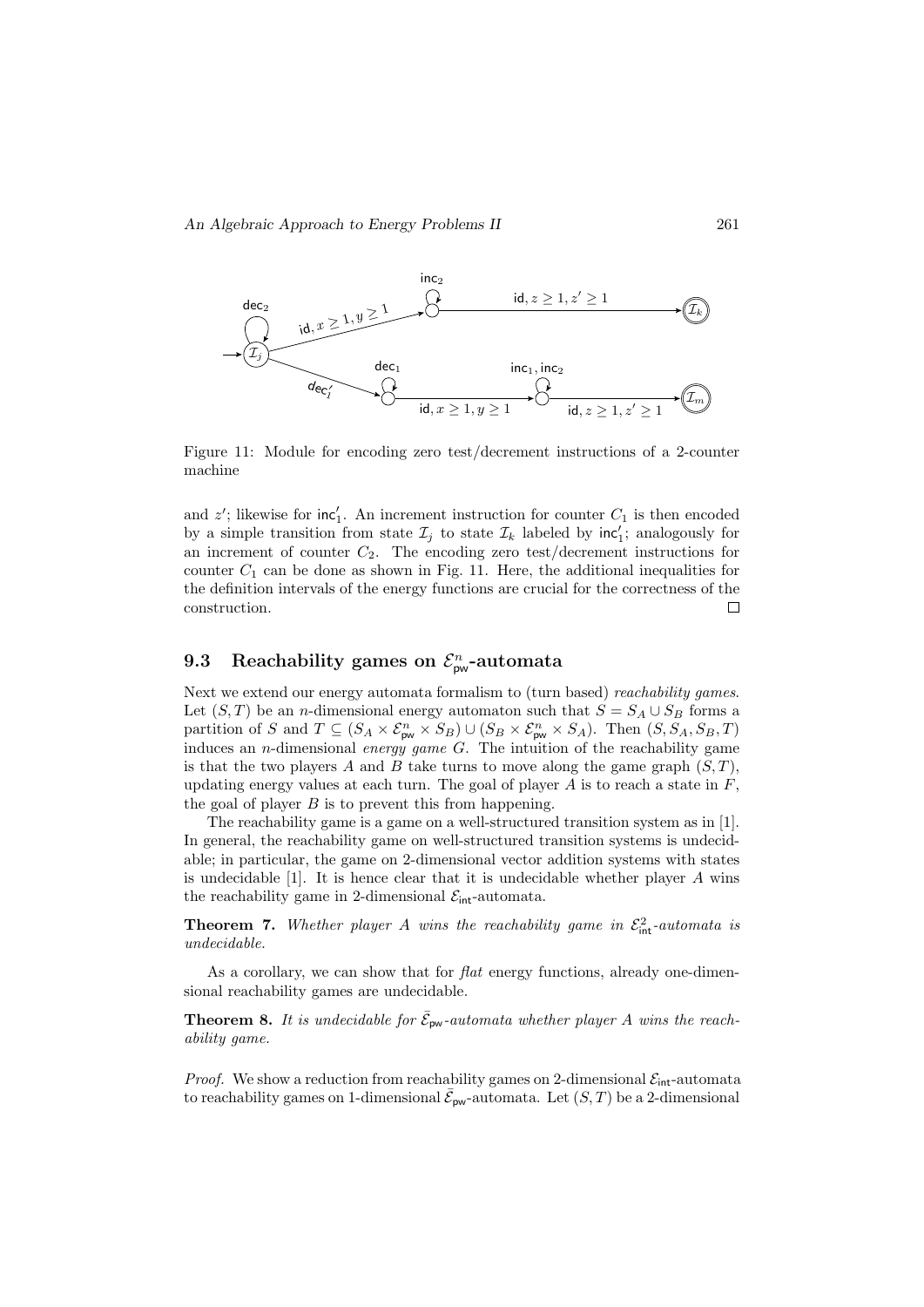

Figure 12: Conversion of two types of edges in  $(S, T)$ . Top: an edge  $(s, (f, id), s')$ from a player-A state s; bottom: an edge  $(s, (\text{id}, f), s')$  from a player-B state s. Player-A states are depicted using squares, player- $B$  states are diamonds. Accepting states have a gray background color. The ownership of state  $s'$  is unchanged.

 $\mathcal{E}_{\text{int}}$ -automaton. By inserting extra states (and transitions) if necessary, we can assume that for any  $(s, (f, g), s') \in T$ , either  $f = id$  with  $l_f = 0$ , or  $g = id$  with  $l_g = 0$ . We build an energy automaton  $(S', T')$ .

Let  $(s, (f, id), s') \in T$  be a player-A transition  $(i.e., s \in S_A)$  in  $(S, T)$  (with lower bound  $l_f$  as usual), then we model this in  $(S', T')$  using s, s' and the following new states and transitions; see Figure 12 for a pictorial description.

- player-A states:  $s_2$ ,  $s_4$ ,  $s_5$  (accepting); player-B states:  $s_1$ ,  $s_3$
- transitions:

$$
- (s, [x \mapsto x; x \ge 0], s_1); (s_1, [x \mapsto 2^{f(\log_2 x)}; x \ge 2^{l_f}], s')
$$
  
- (s\_1, [x \mapsto x; x \ge 0], s\_2)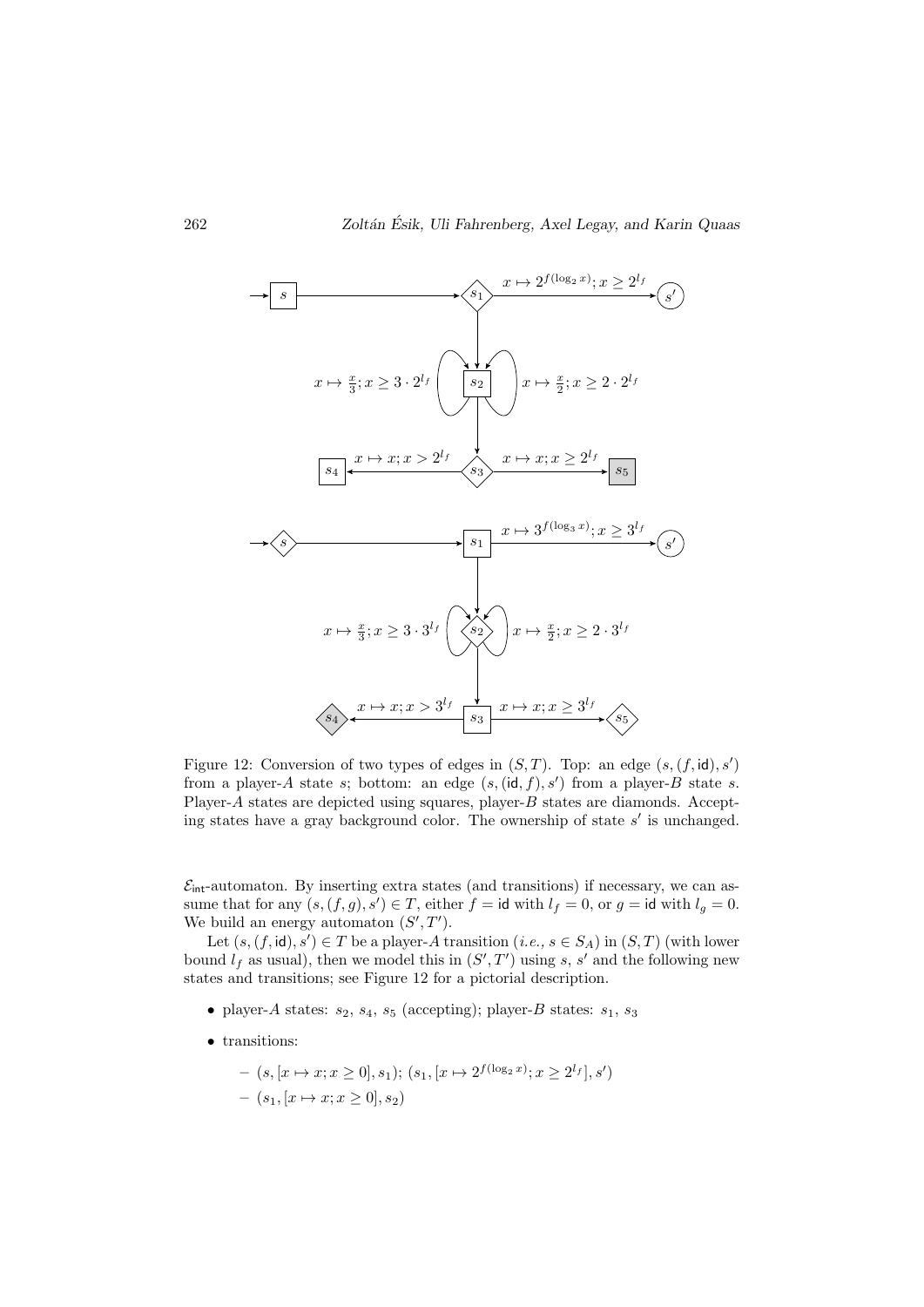An Algebraic Approach to Energy Problems II 263

$$
- (s_2, [x \mapsto \frac{x}{3}; x \ge 3 \cdot 2^{l_f}], s_2); (s_2, [x \mapsto \frac{x}{2}; x \ge 2 \cdot 2^{l_f}], s_2)
$$
  

$$
- (s_2, [x \mapsto x; x \ge 0], s_3)
$$
  

$$
- (s_3, [x \mapsto x; x > 2^{l_f}], s_4); (s_3, [x \mapsto x; x \ge 2^{l_f}], s_5)
$$

Note that  $s_4$  is a deadlock state, hence player A loses the reachability game if  $s_4$  is reached. Similarly, she wins if  $s<sub>5</sub>$  is reached.

The intuition is that the new energy variable  $x$  encodes the two old ones as  $x = 2^{x_1}3^{x_2}$ . If player A wants to bring  $(S', T')$  from s to s', and commits to this by taking the transition  $s \to s_1$ , she may be interrupted by player B taking the  $s_1 \rightarrow s_2$  transition. Here player A has to prove that  $x_1$  was really  $\geq l_f$ , by using the loops at  $s_2$  to bring x to the precise value  $2^{l_f}$ . If she manages this, then player B has only the  $s_3 \rightarrow s_5$  transition available in  $s_3$ , hence player A wins. Otherwise, player B wins.

The conversions of other types of transitions are similar. One can easily see that player A can reach a state in F in the original energy automaton  $(S, T)$  if, and only if, she can reach a state in  $F$ , or one of the new accepting states, in the new automaton  $(S', T')$ .

We miss to argue that all energy functions in  $(S', T')$  are piecewise affine. Looking at the defined modules, we see that this is the case except perhaps for the functions defined as  $g_2(x) = 2^{f(\log_2 x)}$  and  $g_3(x) = 3^{f(\log_3 x)}$ . However, f is an integer update function, so that  $f(x) = x + k$  for some  $k \in \mathbb{Z}$ ; hence  $g_2(x) = 2^k x$  and  $g_3(x) = 3^k x$ , which are indeed piecewise affine. Л

## 10 Conclusion

We have in this paper introduced a functional framework for modeling and analyzing energy problems, and we have seen that our framework encompasses most existing formal approaches to energy problems. In the first paper of this series [28], we have developed a theory of  $*$ -continuous Kleene  $\omega$ -algebras in order to analyze energy problems algebraically.

We have seen here that the algebraic setting of  $*$ -continuous Kleene  $\omega$ -algebras applies to energy functions and that it allows to solve reachability and Büchi acceptance problems in energy automata in a generic way. For the important class of piecewise affine energy functions, we have shown that reachability and Büchi acceptance are decidable in EXPTIME.

In the last part of this paper, we have seen that one quickly comes into trouble with undecidability if the class of energy functions is extended or if two-player games are considered. This may be remedied by considering approximate solutions instead, using notions of distances for energy automata akin to the ones in [35] to provide quantitative measures for similar energy behavior; this is future work.

In the two papers of this series, we have seen that  $*$ -continuous Kleene  $\omega$ -algebras provide a natural generalization of continuous Kleene  $\omega$ -algebras, much in the same way in which  $*$ -continuous Kleene algebras are a natural generalization of continuous Kleene algebras. We have left open a few algebraic problems, in particular a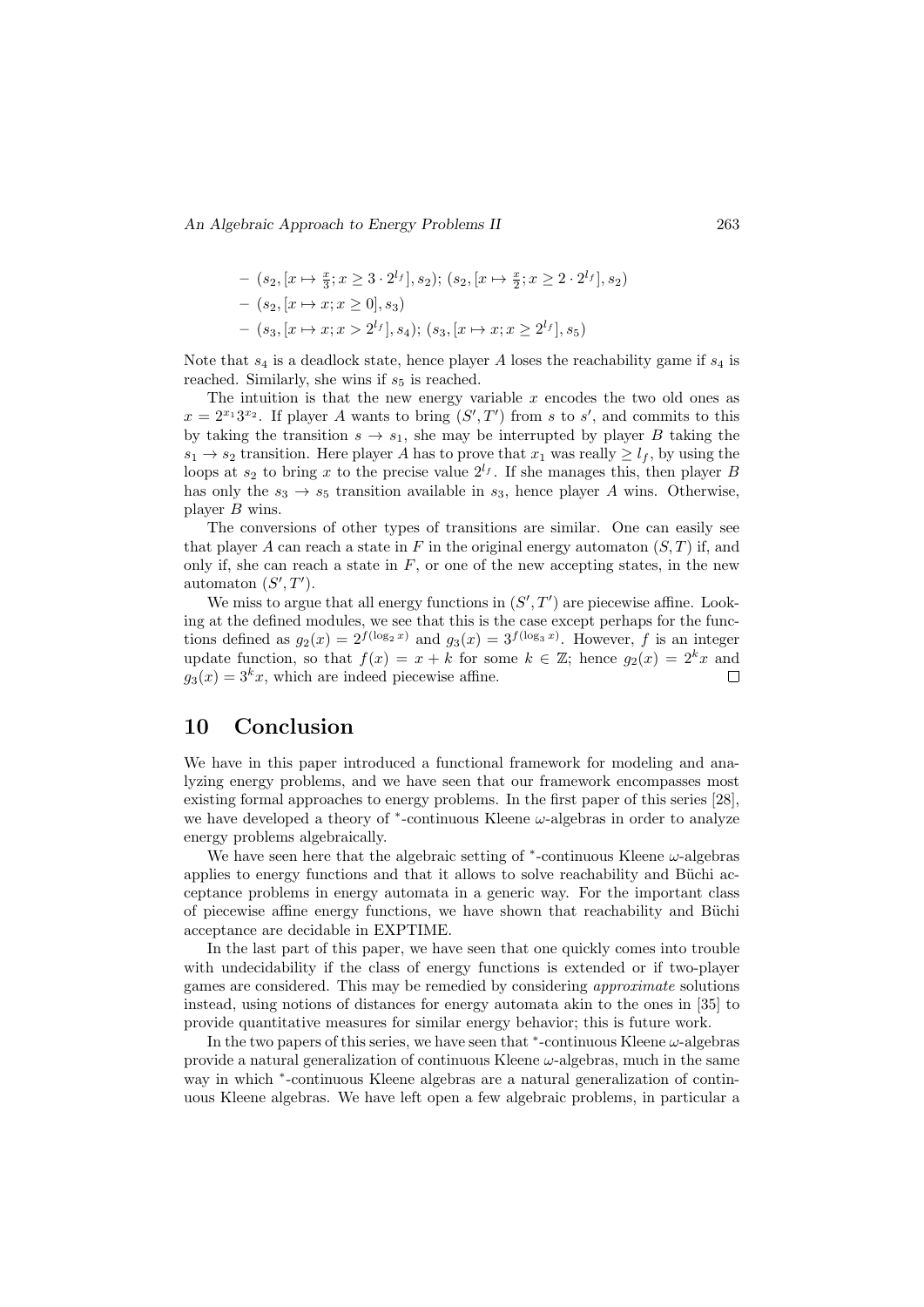characterization of the free (non-finitary) \*-continuous Kleene  $\omega$ -algebras. We have seen that  $*$ -continuous Kleene  $\omega$ -algebras find a natural application in energy functions and energy problems, but we are confident that they will find numerous other applications. In honor of the late Zoltán Ésik, we propose to rename \*-continuous Kleene  $\omega$ -algebras to "*Ésik algebras*".

## References

- [1] Parosh Aziz Abdulla, Ahmed Bouajjani, and Julien d'Orso. Monotonic and downward closed games. J. Log. Comput., 18(1):153–169, 2008.
- [2] Rajeev Alur and David L. Dill. A theory of timed automata. Theor. Comput. Sci., 126(2):183–235, 1994.
- [3] Rajeev Alur and Thomas A. Henzinger. A really temporal logic. J. ACM, 41(1):181–204, 1994.
- [4] Rajeev Alur, Salvatore La Torre, and George J. Pappas. Optimal paths in weighted timed automata. In Di Benedetto and Sangiovanni-Vincentelli [23], pages 49–62.
- [5] Gerd Behrmann, Ansgar Fehnker, Thomas Hune, Kim G. Larsen, Paul Pettersson, Judi Romijn, and Frits W. Vaandrager. Minimum-cost reachability for priced timed automata. In Di Benedetto and Sangiovanni-Vincentelli [23], pages 147–161.
- [6] Jean Berstel and Christophe Reutenauer. Noncommutative Rational Series With Applications. Cambridge Univ. Press, 2010.
- [7] Michael Blondin, Alain Finkel, Stefan Göller, Christoph Haase, and Pierre McKenzie. Reachability in two-dimensional vector addition systems with states is PSPACE-complete. In LICS, pages 32–43. IEEE, 2015.
- [8] Stephen L. Bloom and Zoltán Ésik. *Iteration Theories: The Equational Logic* of Iterative Processes. EATCS monographs on theoretical computer science. Springer-Verlag, 1993.
- [9] R´emi Bonnet, Alain Finkel, and M. Praveen. Extending the Rackoff technique to affine nets. In Deepak D'Souza, Telikepalli Kavitha, and Jaikumar Radhakrishnan, editors, FSTTCS, volume 18 of Leibniz Int. Proc. Inf., pages 301–312. Schloss Dagstuhl - Leibniz-Zentrum fuer Informatik, 2012.
- [10] Patricia Bouyer, Uli Fahrenberg, Kim G. Larsen, and Nicolas Markey. Timed automata with observers under energy constraints. In Karl Henrik Johansson and Wang Yi, editors, HSCC, pages 61–70. ACM, 2010.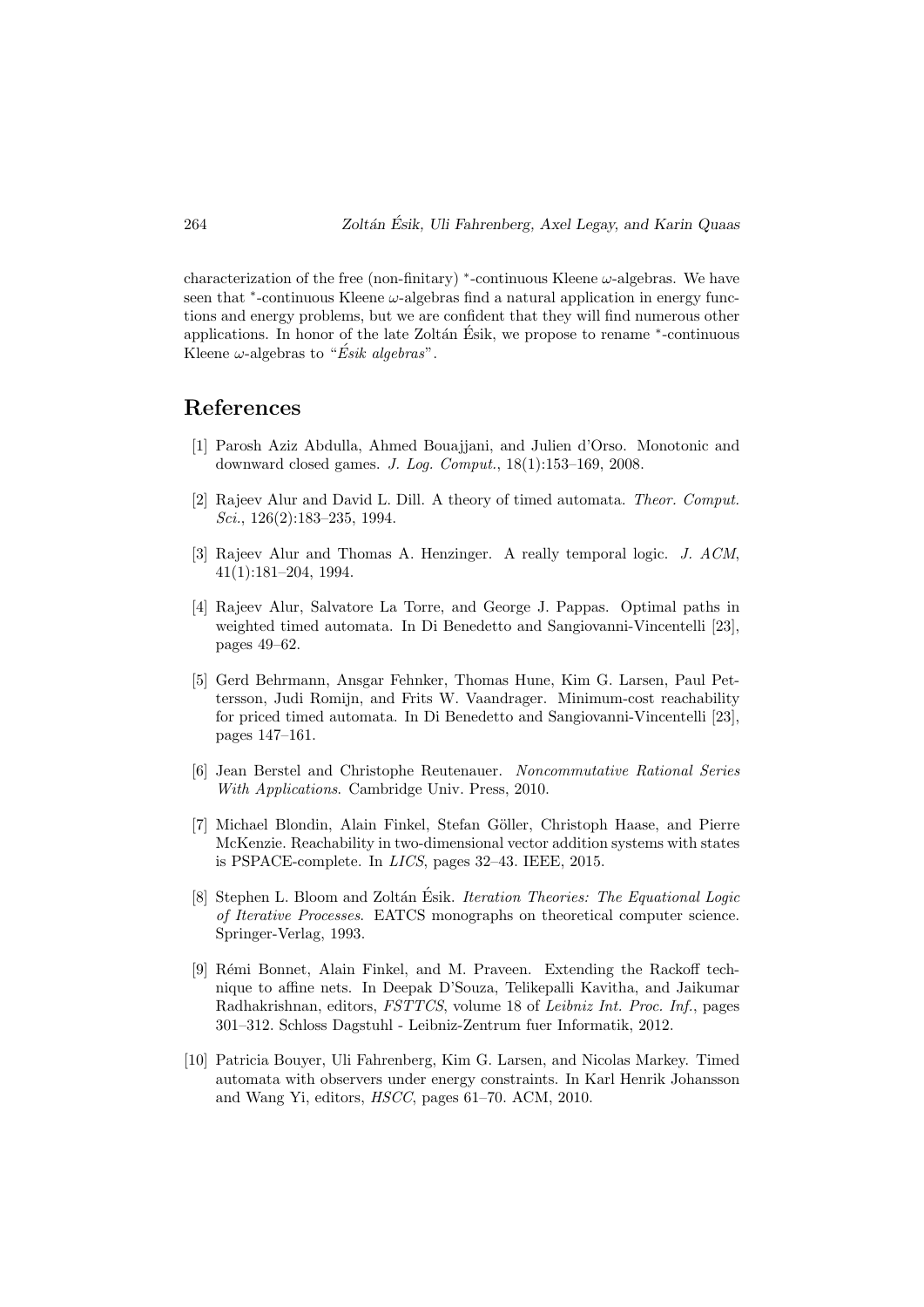- [11] Patricia Bouyer, Uli Fahrenberg, Kim G. Larsen, Nicolas Markey, and Jiří Srba. Infinite runs in weighted timed automata with energy constraints. In Franck Cassez and Claude Jard, editors, FORMATS, volume 5215 of Lect. Notes Comput. Sci., pages 33–47. Springer-Verlag, 2008.
- [12] Patricia Bouyer, Kim G. Larsen, and Nicolas Markey. Lower-boundconstrained runs in weighted timed automata. Perform. Eval., 73:91–109, 2014.
- [13] Patricia Bouyer, Kim G. Larsen, Nicolas Markey, and Jacob Illum Rasmussen. Almost optimal strategies in one clock priced timed games. In S. Arun-Kumar and Naveen Garg, editors, FSTTCS, volume 4337 of Lect. Notes Comput. Sci., pages 345–356. Springer-Verlag, 2006.
- [14] Tomáš Brázdil, Petr Jančar, and Antonín Kučera. Reachability games on extended vector addition systems with states. In Samson Abramsky, Cyril Gavoille, Claude Kirchner, Friedhelm Meyer auf der Heide, and Paul G. Spirakis, editors, ICALP, volume 6199 of Lect. Notes Comput. Sci., pages 478– 489. Springer-Verlag, 2010.
- [15] Romain Brenguier, Franck Cassez, and Jean-François Raskin. Energy and mean-payoff timed games. In Martin Fränzle and John Lygeros, editors, HSCC. pages 283–292. ACM, 2014.
- [16] David Cachera, Uli Fahrenberg, and Axel Legay. An omega-algebra for realtime energy problems. In Prahladh Harsha and G. Ramalingam, editors, FSTTCS, volume 45 of Leibniz Int. Proc. Inf., pages 394–407. Schloss Dagstuhl - Leibniz-Zentrum fuer Informatik, 2015.
- [17] Jakub Chaloupka. Z-reachability problem for games on 2-dimensional vector addition systems with states is in P. In Antonín Kučera and Igor Potapov, editors,  $RP$ , volume 6227 of Lect. Notes Comput. Sci., pages 104–119. Springer-Verlag, 2010.
- [18] Tat-hung Chan. The boundedness problem for three-dimensional vector addition systems with states. Inf. Proc. Letters, 26(6):287–289, 1988.
- [19] Krishnendu Chatterjee and Laurent Doyen. Energy parity games. Theor. Comput. Sci., 458:49–60, 2012.
- [20] Krishnendu Chatterjee, Laurent Doyen, Thomas A. Henzinger, and Jean-François Raskin. Generalized mean-payoff and energy games. In Kamal Lodaya and Meena Mahajan, editors, FSTTCS, volume 8 of Leibniz Int. Proc. Inf., pages 505–516, 2010.
- [21] Adrian Horia Dediu, Shunsuke Inenaga, and Carlos Martín-Vide, editors. Language and Automata Theory and Applications - 5th International Conference, LATA 2011, Tarragona, Spain, May 26-31, 2011. Proceedings, volume 6638 of Lect. Notes Comput. Sci. Springer-Verlag, 2011.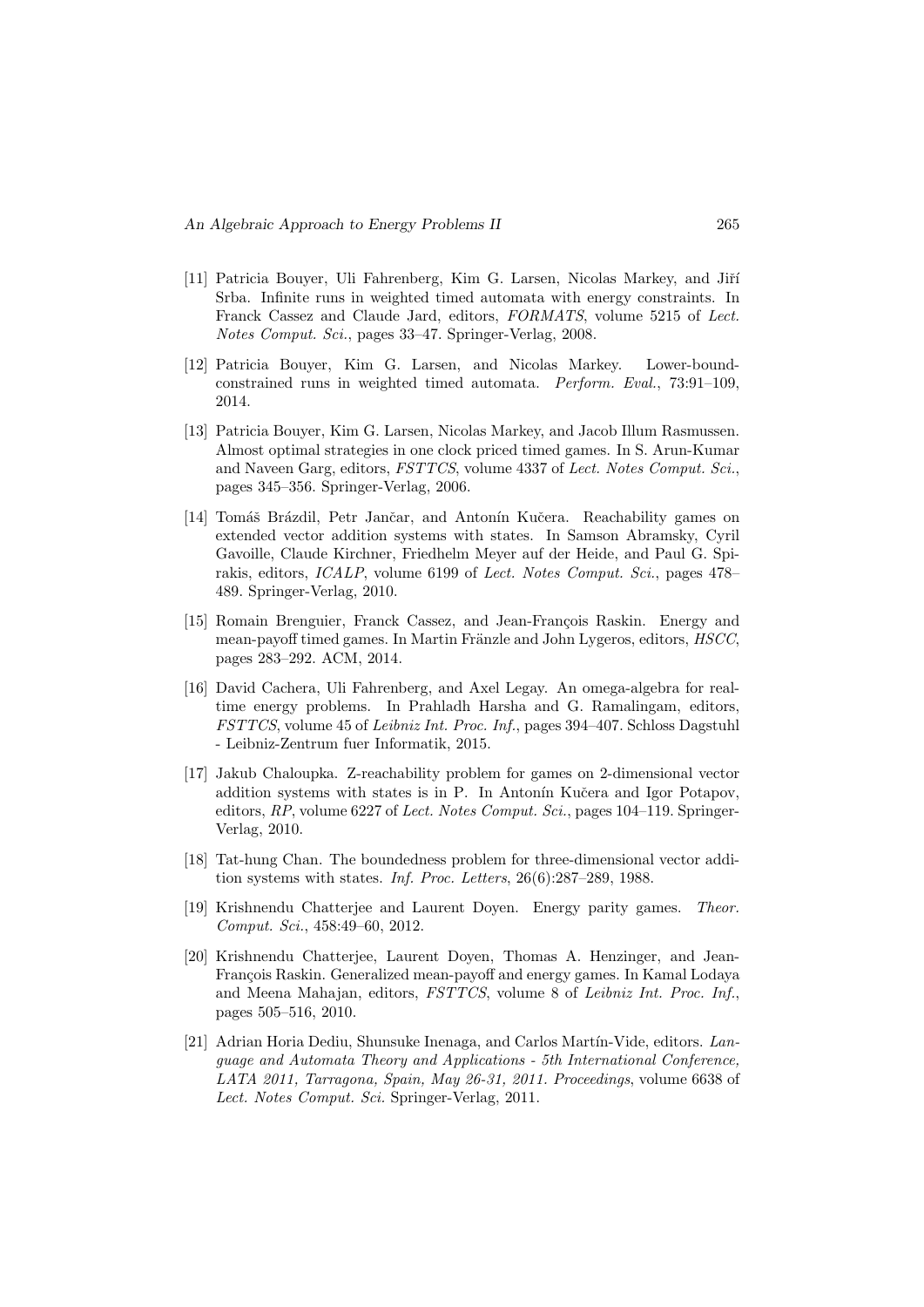- [22] Aldric Degorre, Laurent Doyen, Raffaella Gentilini, Jean-François Raskin, and Szymon Toruńczyk. Energy and mean-payoff games with imperfect information. In Anuj Dawar and Helmut Veith, editors, CSL, volume 6247 of Lect. Notes Comput. Sci., pages 260–274. Springer-Verlag, 2010.
- [23] Maria Domenica Di Benedetto and Alberto L. Sangiovanni-Vincentelli, editors. Hybrid Systems: Computation and Control, 4th International Workshop, HSCC 2001, Rome, Italy, March 28-30, 2001, Proceedings, volume 2034 of Lect. Notes Comput. Sci. Springer-Verlag, 2001.
- [24] Manfred Droste, Werner Kuich, and Heiko Vogler. Handbook of Weighted Automata. EATCS Monographs in Theoretical Computer Science. Springer-Verlag, 2009.
- [25] Zoltán Ésik, Uli Fahrenberg, and Axel Legay.  $*$ -continuous Kleene  $\omega$ -algebras. In Igor Potapov, editor, DLT, volume 9168 of Lect. Notes Comput. Sci., pages 240–251. Springer-Verlag, 2015.
- [26] Zoltán Ésik, Uli Fahrenberg, and Axel Legay.  $*$ -continuous Kleene  $\omega$ -algebras for energy problems. In Ralph Matthes and Matteo Mio, editors, FICS, volume 191 of Electr. Proc. Theor. Comput. Sci., pages 48–59, 2015.
- [27] Zoltán Ésik, Uli Fahrenberg, Axel Legay, and Karin Quaas. Kleene algebras and semimodules for energy problems. In Dang Van Hung and Mizuhito Ogawa, editors, ATVA, volume 8172 of Lect. Notes Comput. Sci., pages 102– 117. Springer-Verlag, 2013.
- [28] Zoltán Ésik, Uli Fahrenberg, Axel Legay, and Karin Quaas. An algebraic approach to energy problems I: \*-continuous Kleene  $\omega$ -algebras. Acta Cyb., 2017. In this issue.
- [29] Zoltán Ésik and Werner Kuich. A semiring-semimodule generalization of  $\omega$ -regular languages, Parts 1 and 2. J. Aut. Lang. Comb., 10:203-264, 2005.
- [30] Zoltán Ésik and Werner Kuich. *Modern Automata Theory.* 2007. http: //dmg.tuwien.ac.at/kuich/mat.pdf.
- [31] Zoltán Ésik and Werner Kuich. On iteration semiring-semimodule pairs. Semigroup Forum, 75:129–159, 2007.
- [32] Zoltán Ésik and Werner Kuich. Finite automata. In *Handbook of Weighted* Automata [24], pages 69–104.
- [33] Uli Fahrenberg, Line Juhl, Kim G. Larsen, and Jiří Srba. Energy games in multiweighted automata. In Antonio Cerone and Pekka Pihlajasaari, editors, ICTAC, volume 6916 of Lect. Notes Comput. Sci., pages 95–115. Springer-Verlag, 2011.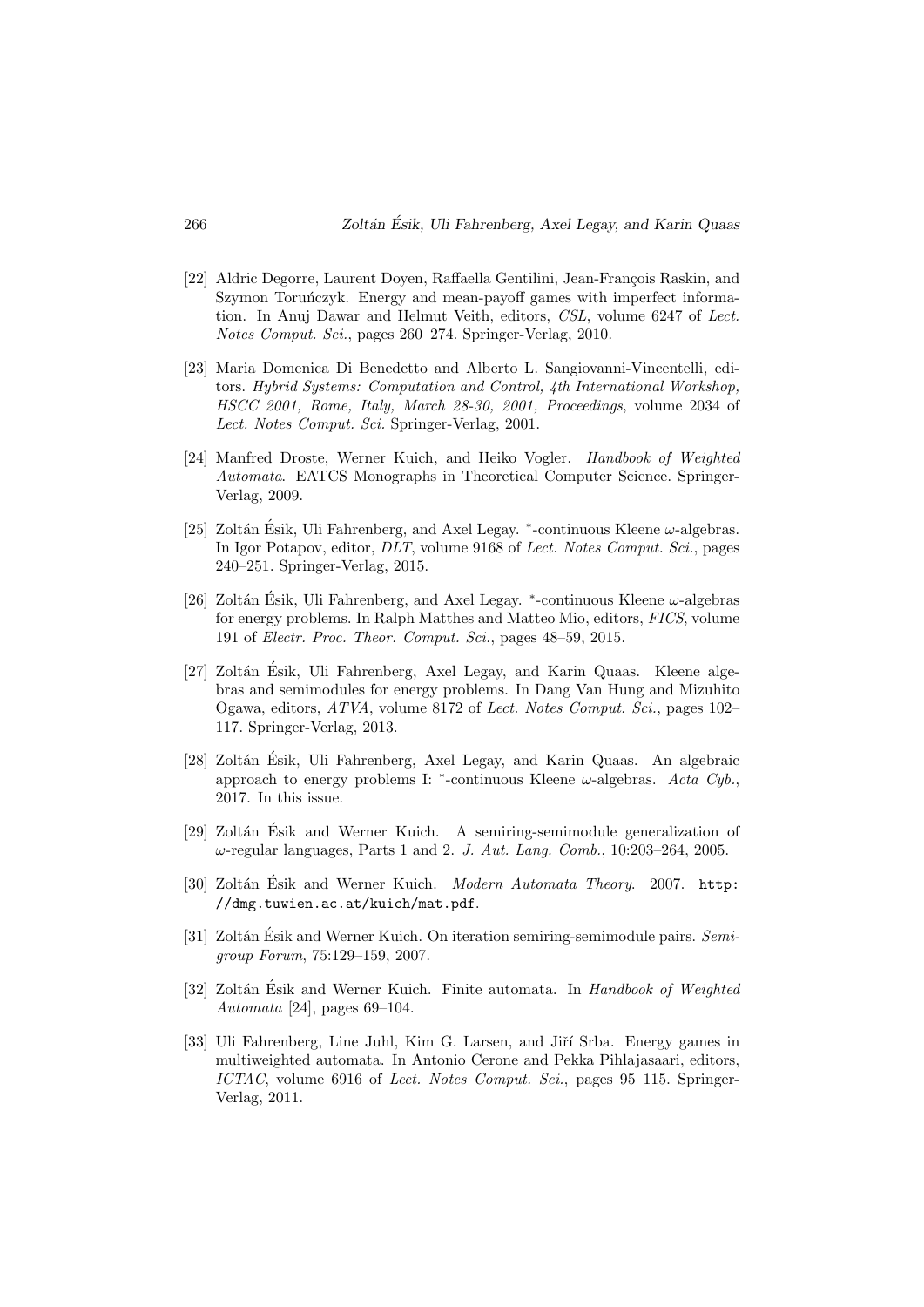- [34] Uli Fahrenberg, Kim G. Larsen, and Axel Legay. Model-based verification, optimization, synthesis and performance evaluation of real-time systems. In Zhiming Liu, Jim Woodcock, and Huibiao Zhu, editors, ICTAC Training School on Software Engineering, volume 8050 of Lect. Notes Comput. Sci., pages 67–108. Springer-Verlag, 2013.
- [35] Uli Fahrenberg and Axel Legay. The quantitative linear-time–branching-time spectrum. Theor. Comput. Sci., 538:54–69, 2014.
- [36] Uli Fahrenberg, Axel Legay, and Karin Quaas. Büchi conditions for generalized energy automata. In Manfred Droste and Heiko Vogler, editors, WATA, page 47, 2012.
- [37] Jonathan S. Golan. Semirings and their Applications. Springer-Verlag, 1999.
- [38] Stefan Göller, Christoph Haase, Ranko Lazić, and Patrick Totzke. A polynomial-time algorithm for reachability in branching VASS in dimension one. In Ioannis Chatzigiannakis, Michael Mitzenmacher, Yuval Rabani, and Davide Sangiorgi, editors, ICALP, volume 55 of Leibniz Int. Proc. Inf., pages 105:1–105:13. Schloss Dagstuhl - Leibniz-Zentrum fuer Informatik, 2016.
- [39] Line Juhl, Kim G. Larsen, and Jean-François Raskin. Optimal bounds for multiweighted and parametrised energy games. In Zhiming Liu, Jim Woodcock, and Huibiao Zhu, editors, Theories of Programming and Formal Methods, volume 8051 of Lect. Notes Comput. Sci., pages 244–255. Springer-Verlag, 2013.
- [40] Dénes König. Über eine Schlussweise aus dem Endlichen ins Unendliche. Acta Sci. Math. (Szeged), 3(2-3):121–130, 1927.
- [41] Dexter Kozen. On Kleene algebras and closed semirings. In Branislav Rovan, editor, MFCS, volume 452 of Lect. Notes Comput. Sci., pages 26–47. Springer-Verlag, 1990.
- [42] Jérôme Leroux. The general vector addition system reachability problem by Presburger inductive invariants. Logical Meth. Comput. Sci., 6(3), 2010.
- [43] Jérôme Leroux. Vector addition system reachability problem: A short selfcontained proof. In Dediu et al. [21], pages 41–64.
- [44] Richard J. Lipton. The reachability problem requires exponential space. Technical report, Department of Computer Science, Yale University, 1976.
- [45] Marvin L. Minsky. Recursive unsolvability of Post's problem of "Tag" and other topics in theory of Turing machines. Annals Math., 74(3):437–455, 1961.
- [46] Karin Quaas. On the interval-bound problem for weighted timed automata. In Dediu et al. [21], pages 452–464.
- [47] Charles Rackoff. The covering and boundedness problems for vector addition systems. Theor. Comput. Sci., 6:223–231, 1978.